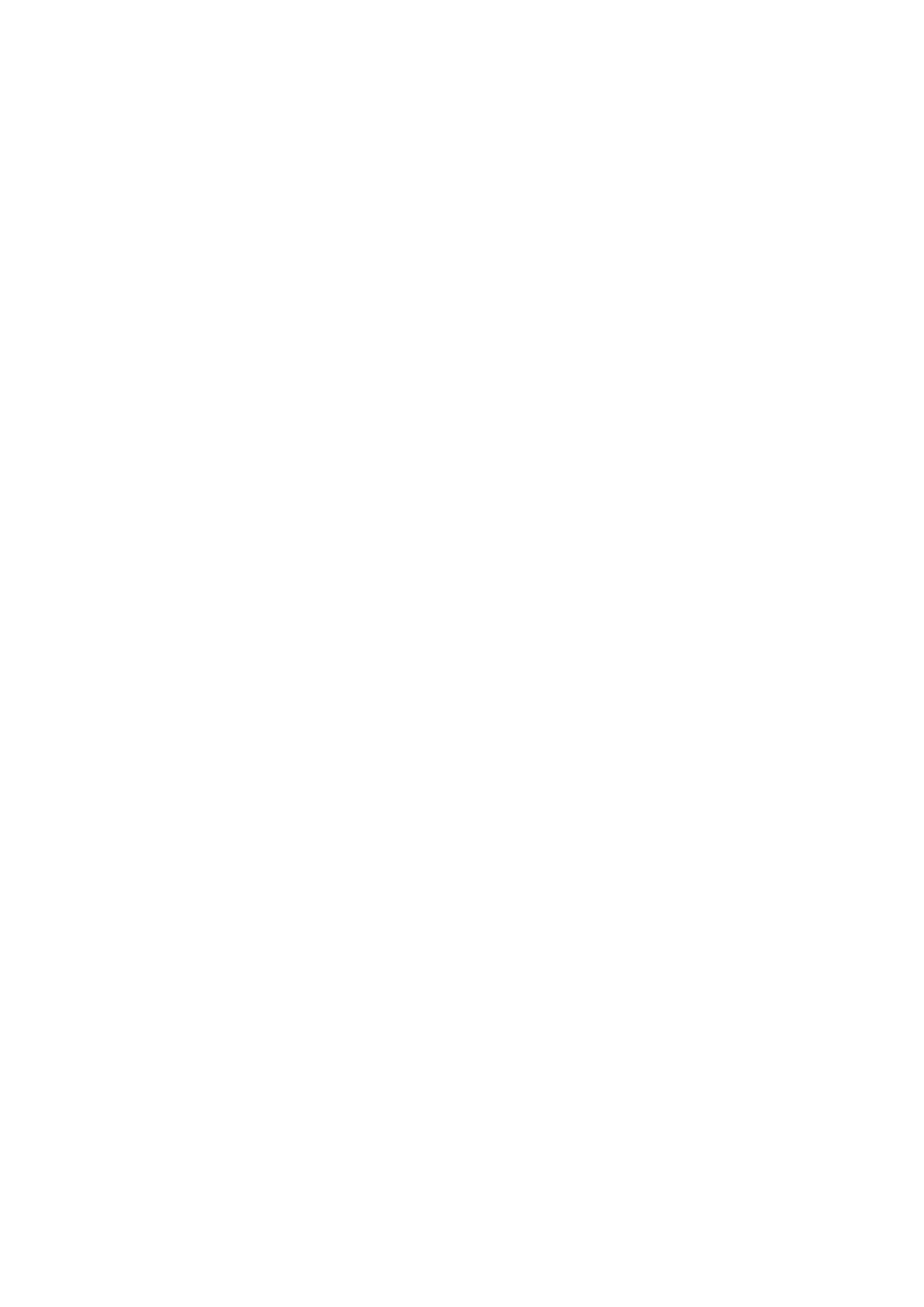# SEVERAL NON-STANDARD PROBLEMS FOR THE STATIONARY STOKES SYSTEM

DAGMAR MEDKOVA´

ABSTRACT. This paper studies the Stokes system  $-\Delta \mathbf{u} + \nabla \rho = \mathbf{f}, \nabla \cdot \mathbf{u} = \chi$ in  $\Omega$  with three boundary conditions: 1)  $\mathbf{n} \cdot \mathbf{u} = \mathbf{n} \cdot \mathbf{g}$ ,  $\mathbf{n} \times (\nabla \times \mathbf{u}) = \mathbf{n} \times \mathbf{h}$ on  $\partial\Omega$ ; 2)  $\mathbf{n} \cdot \mathbf{u} = \mathbf{n} \cdot \mathbf{g}$ ,  $\tau \cdot [\partial \mathbf{u} / \partial \mathbf{n} - \rho \mathbf{n} + b \mathbf{u}] = \mathbf{h} \cdot \tau$  on  $\partial\Omega$ ; 3)  $\mathbf{n} \cdot \mathbf{u} = \mathbf{n} \cdot \mathbf{g}$ ,  $[T(\mathbf{u}, \rho)\mathbf{n} + b\mathbf{u}] \cdot \tau = \mathbf{h} \cdot \tau$  on  $\partial \Omega$ . Here  $\Omega$  is a bounded simply connected planar domain. We find a necessary and sufficient condition for the existence of a solution in Sobolev spaces  $W^{s,q}(\Omega;\mathbb{R}^2) \times W^{s-1,q}(\Omega)$  with  $1 + 1/q < s < \infty$ , in Besov spaces  $B_s^{q,r}(\Omega;\mathbb{R}^2) \times B_{s-1}^{q,r}(\Omega)$  with  $1 + 1/q < s < \infty$ , and classical solutions in  $\mathcal{C}^{k,\alpha}(\overline{\Omega},\mathbb{R}^2) \times \mathcal{C}^{k-1,\alpha}(\overline{\Omega})$  with  $0 < \alpha < 1, k \in \mathbb{N}$ .

### 1. INTRODUCTION

This paper studies the stationary Stokes system

(1) 
$$
-\Delta \mathbf{u} + \nabla \rho = \mathbf{f}, \quad \nabla \cdot \mathbf{u} = \chi \quad \text{in } \Omega
$$

with the boundary condition

(2) 
$$
\mathbf{u_n} = \mathbf{g_n}, \quad \mathbf{n} \times (\nabla \times \mathbf{u}) = \mathbf{n} \times \mathbf{h} \quad \text{on } \partial \Omega
$$

or with the boundary condition

(3) 
$$
\mathbf{u_n} = \mathbf{g_n}, \quad \left[\frac{\partial \mathbf{u}}{\partial \mathbf{n}} - \rho \mathbf{n} + b \mathbf{u}\right]_{\tau} = \mathbf{h}_{\tau} \text{ on } \partial \Omega
$$

or with the boundary condition

(4) 
$$
\mathbf{u}_{n} = \mathbf{g}_{n}, \quad [T(\mathbf{u}, \rho)\mathbf{n} + b\mathbf{u}]_{\tau} = \mathbf{h}_{\tau} \text{ on } \partial\Omega
$$

on a bounded domain  $\Omega \subset \mathbb{R}^2$  with connected Lipschitz boundary. Here

$$
T(\mathbf{u}, \rho)\mathbf{n} = [2\hat{\nabla}\mathbf{u} - \rho I]\mathbf{n}, \quad \hat{\nabla}\mathbf{u} = \frac{1}{2}[\nabla\mathbf{u} + (\nabla\mathbf{u})^T].
$$

We denote by  $\mathbf{n} = \mathbf{n}^{\Omega}$  the outward unit normal vector of  $\Omega$ . If **v** is a vector, then  $v_n = (v \cdot n)n$  is the normal part of v, and  $v_\tau = v - v_n$  is the tangential part of v.

These problems are so called problems of Navier's type. Such problems come up in many practical applications, e.g. fluid dynamics, electromagnetic field applications, and decomposition of vector fields. For motivation of the problem (1), (2) see [32, pp. 87–98], [33, pp. 129–131], [1], [2], [18]. M. Amara, E. Chacón Vera and D. Trujillo studied this problem on a polygon  $\Omega \subset \mathbb{R}^2$  for  $\rho \in L^2(\Omega)$  and  $\mathbf{u} \in {\mathbf{v} \in L^2(\Omega;\mathbb{R}^2); \nabla \times \mathbf{v} \in L^2(\Omega;\mathbb{R}^2), \nabla \cdot \mathbf{v} \in L^2(\Omega)}$  (see [4]). Under the additional condition on the domain that  $\{ \mathbf{v} \in L^2(\Omega;\mathbb{R}^2) ; \nabla \times \mathbf{v} \equiv 0, \nabla \cdot \mathbf{v} \equiv 0 \} = \{0\},\$ they proved the solvability of the problem for  $f \in L^2(\Omega, \mathbb{R}^2)$ ,  $\chi \equiv 0$ ,  $g \equiv 0$  and  $h \in L^2(\partial\Omega;\mathbb{R}^2)$ . It is proved that a velocity **u** is unique. J. M. Bernard treated

<sup>2000</sup> Mathematics Subject Classification. 35Q35.

Key words and phrases. Stokes system; vorticity;Hodge boundary conditions.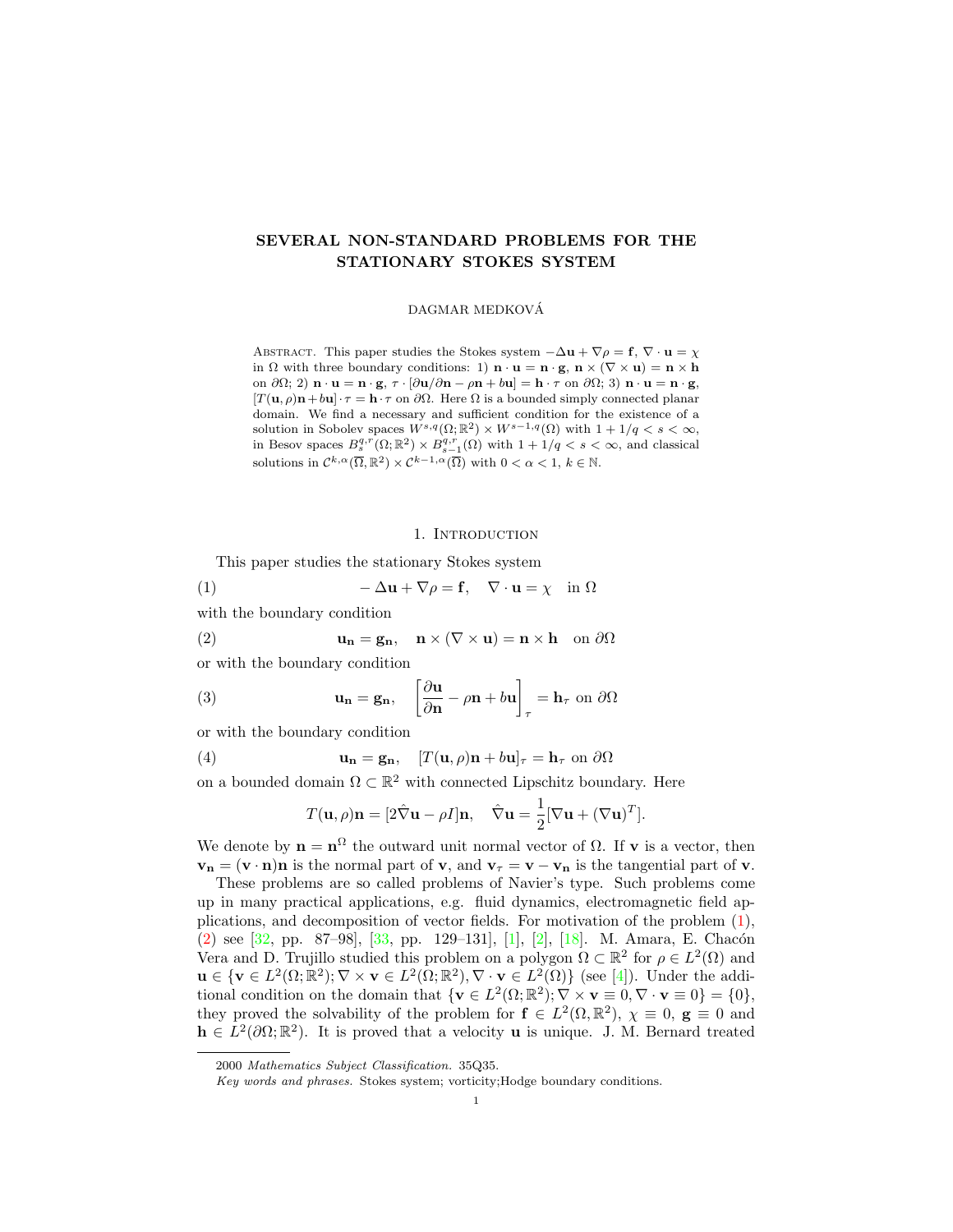# $$\rm \,DAGMAR$  MEDKOVÁ

this problem in  $W^{1,2}(\Omega,\mathbb{R}^3) \times L^2(\Omega)$  for simply connected  $\Omega \subset \mathbb{R}^3$  with boundary of class  $\mathcal{C}^{1,1}$  (see [13]). He proved that there exists a solution of (1), (2) if  $f, \chi$ ,  $g$  and h satisfy some finitely many conditions. Ch. Amrouche and A. Rejaba studied this problem for  $\Omega \subset \mathbb{R}^3$  with boundary of class  $\mathcal{C}^{1,1}$  (see [7]). They proved that for  $f \in [H_0^{p'}]$  $\int_0^{p'}(div,\Omega)$ '',  $\chi \in L^p(\Omega)$ ,  $\mathbf{g} \in W^{1-1/p,p}(\partial\Omega;\mathbb{R}^3)$  and  $\mathbf{h} \times \mathbf{n} \in W^{-1/p,p}(\partial\Omega;\mathbb{R}^3)$  there exists a solution in  $W^{1,p}(\Omega,\mathbb{R}^3) \times L^p(\Omega)$ . Here  $H_0(div, \Omega) = \{ \mathbf{v} \in L^p(\Omega;\mathbb{R}^3); \nabla \cdot \mathbf{v} \in L^p(\Omega), \mathbf{v} \cdot \mathbf{n} = 0 \text{ on } \partial \Omega \}.$  A velocity **u** is unique and a pressure  $\rho$  is unique up to an additive constant. Ch. Amrouche, P. Penel and N. Seloula proved in [6] that if  $\partial\Omega$  is of class  $\mathcal{C}^{2,1}$ ,  $\mathbf{f} \in L^p(\Omega;\mathbb{R}^3)$ ,  $\chi \in W^{1,p}(\Omega)$ ,  $\mathbf{g} \in W^{2-1/p,p}(\partial\Omega;\mathbb{R}^3)$  and  $\mathbf{h}\times\mathbf{n} \in W^{1-1/p,p}(\partial\Omega;\mathbb{R}^3)$ , then  $(\mathbf{u},\rho) \in$  $W^{2,p}(\Omega,\mathbb{R}^3) \times W^{1,p}(\Omega)$ . Ch. Amrouche and N. Seloula studied this problem in  $W^{1,p}(\Omega,\mathbb{R}^3)\times L^p(\Omega)$  and in  $L^p(\Omega,\mathbb{R}^3)\times W^{-1,p}(\Omega)$  for  $\Omega\subset\mathbb{R}^3$  with boundary of class  $\mathcal{C}^{2,1}$  (see [8] and [9]). They found necessary and sufficient conditions for the existence of solutions satisfying  $\int_C \mathbf{u} \cdot \mathbf{n} d\sigma = 0$  for each component C of  $\partial\Omega$ . J. H. Bramble and P. Lee supposed in [15] that  $\Omega \subset \mathbb{R}^3$  has boundary of class  $\mathcal{C}^{k+2}$ . They proved that for  $f \in H^{k-1}(\Omega;\mathbb{R}^3)$ ,  $\chi \equiv 0$ ,  $g \in H^{k-3/2}(\partial\Omega;\mathbb{R}^3)$  and  $\mathbf{h} \times \mathbf{n} \in$  $W^{k+1/2}(\partial\Omega;\mathbb{R}^3)$ , there exists a unique solution  $(\mathbf{u},\rho)\in H^{k+1}(\Omega,\mathbb{R}^3)\times H^k(\Omega)$  of (1), (2) such that  $\int_{\Omega} \rho = 0$ . C. Bardos treated the problem on a bounded planar domain with boundary of class  $\mathcal{C}^2$  in [11]. He proved that if  $\mathbf{f} \equiv 0$ ,  $\chi \equiv 0$ ,  $h \equiv 0$ and  $\mathbf{g} \cdot \mathbf{n} \in L^{3/2}(\partial \Omega)$  with  $\int_{\partial \Omega} \mathbf{g} \cdot \mathbf{n} d\sigma = 0$ , then there exists a distribution  $\rho$ and a unique  $\mathbf{u} \in H^2(\Omega, \mathbb{R}^2)$  such that  $(\mathbf{u}, \rho)$  is a solution of the problem (1), (2). Ch. Amrouche and M. Meslameni assumed in [5] that  $\Omega \subset \mathbb{R}^3$  is an exterior domain with connected boundary of class  $C^{1,1}$ . Under some compatibility conditions they proved the unique solvability of the problem in  $W_0^{1,2}(\Omega;\mathbb{R}^3) \times L^2(\Omega)$ , where  $W_0^{1,2}(\Omega) := \{v \in L^2_{loc}(\Omega); \partial_j v \in L^2(\Omega), v(\mathbf{x})/\sqrt{1+|\mathbf{x}|^2} \in L^2(\Omega)\}.$  If the boundary of  $\Omega$  is of class  $\mathcal{C}^{2,1}$  then they proved that the solution is in  $W_1^{2,2}(\Omega) \times W_1^{1,2}(\Omega)$ provided  $f \in W_1^{0,2}(\Omega)$ ,  $\xi \in W_1^{1,2}(\Omega)$ ,  $g \in H^{3/2}(\partial \Omega)$ ,  $h \in H^{1/2}(\partial \Omega)$ .

Ch. Amrouche and A. Rejaba studied in [7] the problem  $(1)$ ,  $(3)$  for  $\Omega \subset \mathbb{R}^3$  with boundary of class  $C^{2,1}$ . They proved that for  $b \equiv 0$ ,  $\mathbf{f} \in [H_0^{p'}(div,\Omega)]'$ ,  $\chi \in L^p(\Omega)$ ,  $\mathbf{g} \in W^{1-1/p,p}(\partial\Omega;\mathbb{R}^3), \, \mathbf{h} \times \mathbf{n} \in W^{-1/p,p}(\partial\Omega;\mathbb{R}^3)$  satisfying  $\mathbf{h} \cdot \mathbf{n} \equiv 0$  on  $\partial\Omega$ ,

$$
\int_{\Omega} \chi \, \mathrm{d} \mathbf{x} = \int_{\partial \Omega} \mathbf{g} \cdot \mathbf{n} \, \mathrm{d} \sigma,
$$

there exists a solution in  $W^{1,p}(\Omega,\mathbb{R}^3)\times L^p(\Omega)$ . A velocity **u** is unique, a pressure  $\rho$  is unique up to an additive constant. Y. Raudin treated in [49] the problem for  $b \equiv 0$ ,  $\mathbf{f} \equiv 0$  and  $\chi \equiv 0$  in the half-space in weighted spaces  $W_l^{1,p}(\mathbb{R}^m_+, \mathbb{R}^m) \times W_l^{0,p}(\mathbb{R}^m_+).$ 

The problem  $(1)$ ,  $(4)$  is an appropriate physical model for flow problems with free boundaries and for flows past chemically reacting walls. It occurs in such liquids as lubricants, hydraulic fluids, biological fluids etc. R. Verfürth proved in [57] the solvability of the problem in the factor space  $H^1(\Omega;\mathbb{R}^m)/\mathcal{S}$  for a simply connected bounded domain  $\Omega \subset \mathbb{R}^m$ ,  $m = 2, 3$ , with boundary of class  $\mathcal{C}^3$ . (Here S is the space of rigid body rotations of  $\Omega$ .) Ch. Amrouche and A. Rejaba supposed in [7] that  $\Omega \subset \mathbb{R}^3$  has boundary of class  $\mathcal{C}^{2,1}$ . They proved that for  $b \equiv 0$ ,  $\mathbf{f} \in [H^{p'}_0]$  $\mathcal{L}_{0}^{p'}(div,\Omega)$ ]',  $\chi \in L^{p}(\Omega)$ ,  $\mathbf{g} \in W^{1-1/p,p}(\partial\Omega;\mathbb{R}^{3})$ ,  $\mathbf{h} \times \mathbf{n} \in W^{-1/p,p}(\partial\Omega;\mathbb{R}^{3})$ satisfying several conditions there exists a solution in  $W^{1,p}(\Omega,\mathbb{R}^3) \times L^p(\Omega)$ . Here  $H_0(div, \Omega) = \{ \mathbf{v} \in L^p(\Omega); \mathbb{R}^3; \nabla \cdot \mathbf{v} \in L^p(\Omega), \mathbf{v} \cdot \mathbf{n} = 0 \text{ on } \partial \Omega \}.$  A velocity **u** is unique. If  $f \in L^p(\Omega;\mathbb{R}^3), \ \chi \in W^{1,p}(\Omega), \ \mathbf{g} \cdot \mathbf{n} \in W^{2-1/p,p}(\partial \Omega) \text{ and } \mathbf{h}_\tau \in W^{1-1/p,p}(\partial \Omega,\mathbb{R}^3),$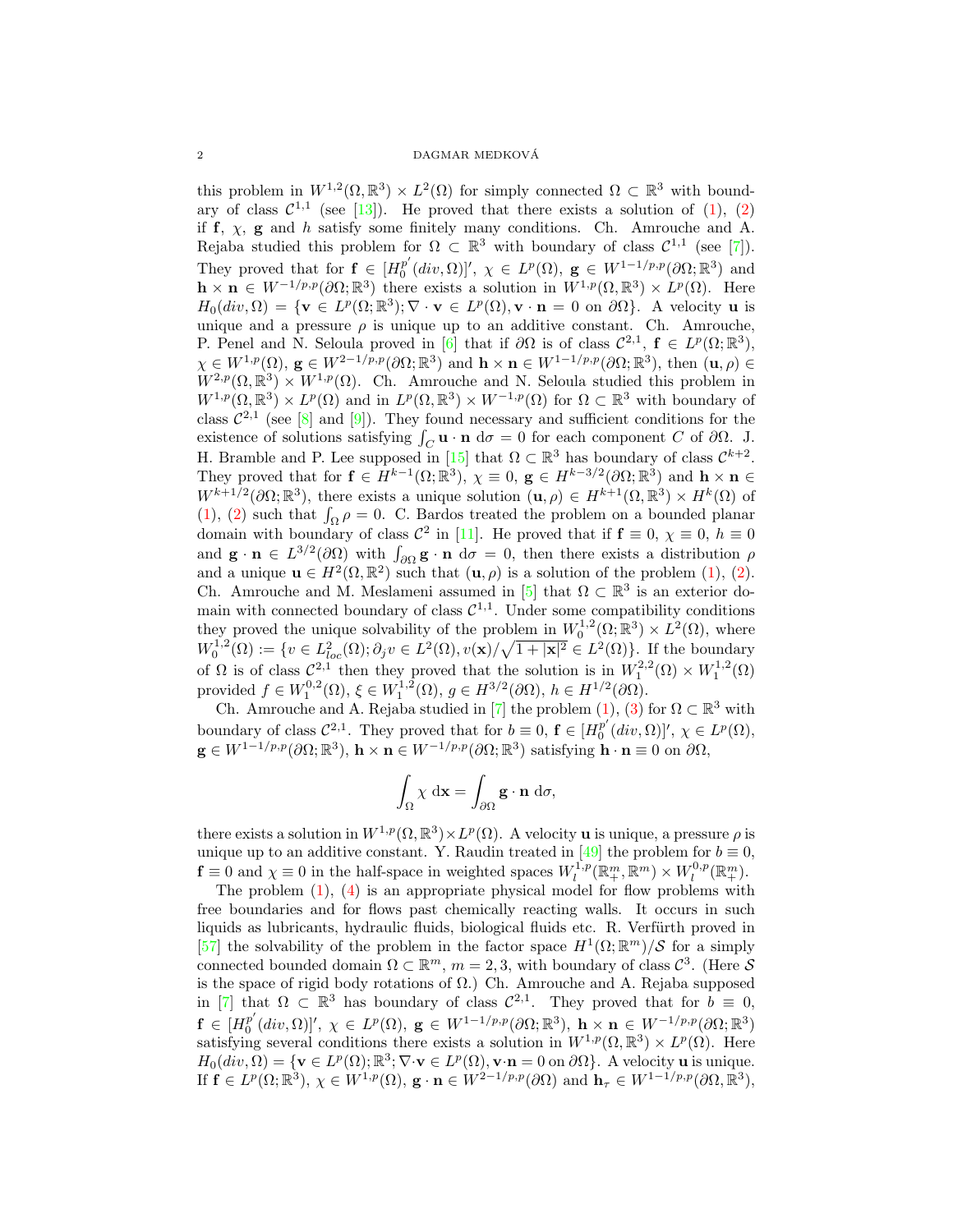then  $\mathbf{u} \in W^{2,p}(\Omega;\mathbb{R}^3)$ ,  $\rho \in W^{1,p}(\Omega)$ . Ch. Amrouche and A. Rejaba also studied very weak solutions of the problem in  $L^p(\Omega;\mathbb{R}^3) \times W^{-1,p}(\Omega)$ . T. Z. Boulmezaoud studied in [14] the problem for  $b \equiv 0$  in the half-space in some weighted Sobolev spaces. A. Kozhesnikov and O. Lepsky treated in [30] the problem for  $b \equiv 0$  in a bounded domain  $\Omega \subset \mathbb{R}^3$  with boundary of class  $\mathcal{C}^{\infty}$  in spaces  $H^k(\Omega, \mathbb{R}^3) \times H^{k-1}(\Omega)$ . N. Tanaka studied the problem for  $b \equiv 0$  in the half-space  $\mathbb{R}^3_+$  in homogeneous Sobolev spaces  $D^{k,2}(\mathbb{R}^3_+;\mathbb{R}^3) \times D^{k-1,2}(\mathbb{R}^3_+)$ . (See [52].)

Since there are almost no results concerning these problems in the plane, this article is devoted to the study of the problems for planar domains. In the whole paper we suppose that  $\Omega \subset \mathbb{R}^2$  is a bounded domain with connected Lipschitz boundary. First we study the auxiliary problem

(5) 
$$
-\Delta \mathbf{u} + \nabla \rho = 0, \ \nabla \cdot \mathbf{u} = 0 \text{ in } \Omega, \ \mathbf{u} \cdot \mathbf{n} = g, \ \rho = h \text{ on } \partial \Omega.
$$

(This problem is interesting by itself and it was studied from the numerical point of view in [18].) We reduce this problem to the couple of two Dirichlet problems for the Laplace equation. It enables us to utilize the whole theory of the Laplace equation. We restrict our-self to the homogeneous Stokes system because we need only the problem (5) in the sequel. The results can be extended to a non-homogeneous Stokes system by a standard way - as for the problem  $(1)$ ,  $(2)$ .

We prove that if  $(u, \rho)$  is a solution of the homogeneous Stokes system then  $(\partial_1 u_2 - \partial_2 u_1) + i\rho$  is a holomorphic functions. This shows the relations between the problem (1), (2) for  $\mathbf{f} \equiv 0$ ,  $\chi \equiv 0$  and the problem (5). The problem (1), (2) leads to the Dirichlet problem for the Laplace equation with an unknown  $(\partial_1u_2 - \partial_2u_1)$ . After solving this problem we find a function  $\rho$  such that  $(\partial_1u_2 - \partial_2u_1) + i\rho$  is a holomorphic functions. Now, it is enough to study the problem (5) instead of the original problem  $(1)$ ,  $(2)$ . Then we extend the results for  $(1)$ ,  $(2)$  to the nonhomogeneous Stokes system by a standard way.

We show that the problem  $(1)$ ,  $(3)$  and the problem  $(1)$ ,  $(4)$  are compact perturbations of the problem  $(1)$ ,  $(2)$ . We find a necessary and sufficient condition for the existence of a solution in the Sobolev spaces  $W^{s,q}(\Omega;\mathbb{R}^2)\times W^{s-1,q}(\Omega)$  for  $\partial\Omega\in\mathcal{C}^{k,1}$ and  $1+1/q < s \leq k$ , in the Besov spaces  $B_s^{q,r}(\Omega; \mathbb{R}^2) \times B_{s-1}^{q,r}(\Omega)$  for  $\partial \Omega \in \mathcal{C}^{k,1}$  and  $1+1/q < s < k$ , and in  $\mathcal{C}^{k-1,\alpha}(\Omega,\mathbb{R}^2) \times \mathcal{C}^{k-2,\alpha}(\Omega)$  for  $\partial \Omega \in \mathcal{C}^{k,\alpha}$ . The problem  $(1)$ , (2) is studied in these spaces and also in less regular spaces on domains with less regular boundaries. We show the existence of a solution  $(\mathbf{u}, \rho) \in W^{t,p}(\Omega; \mathbb{R}^2) \times W^{s,q}(\Omega)$ with  $(\partial_1 u_2 - \partial_2 u_1) \in W^{s,q}(\Omega)$ , or  $(\mathbf{u}, \rho) \in B_t^{p,\beta}(\Omega;\mathbb{R}^2) \times B_s^{q,r}(\Omega)$  with  $(\partial_1 u_2 - \partial_2 u_1) \in$  $B_s^{q,r}(\Omega)$ , or  $(\mathbf{u}, \rho) \in C^{k,\gamma}(\Omega, \mathbb{R}^2) \times C^{m,\beta}(\Omega)$  with  $(\partial_1 u_2 - \partial_2 u_1) \in C^{m,\beta}(\Omega)$ . If we study the problem  $(1)$ ,  $(2)$  in the sense of non-tangential limits, we can suppose only that  $\partial\Omega$  is Lipschitz.

# 2. The auxiliary problem (5)

In this section we study the problem  $(5)$ . In the whole paper we assume that  $\Omega \subset \mathbb{R}^2$  is a bounded domain with connected Lipschitz boundary. We denote by  $\mathbf{n} = \mathbf{n}^{\Omega}$  the outward unit normal vector of  $\Omega$ , and by  $\tau = \tau^{\Omega} =$  $(-n_2^{\Omega}, n_1^{\Omega})$  the unit tangential vector of  $\partial\Omega$ . If we study the problem in Sobolev spaces  $W^{t,p}(\Omega,\mathbb{R}^2) \times W^{s,q}(\Omega)$  or in Besov spaces  $B_t^{p,\beta}(\Omega,\mathbb{R}^2) \times B_s^{q,r}(\Omega)$ , then the boundary conditions are fulfilled in the sense of traces. For the homogeneous Stokes system and for boundary conditions from Lebesgue spaces we look for solutions that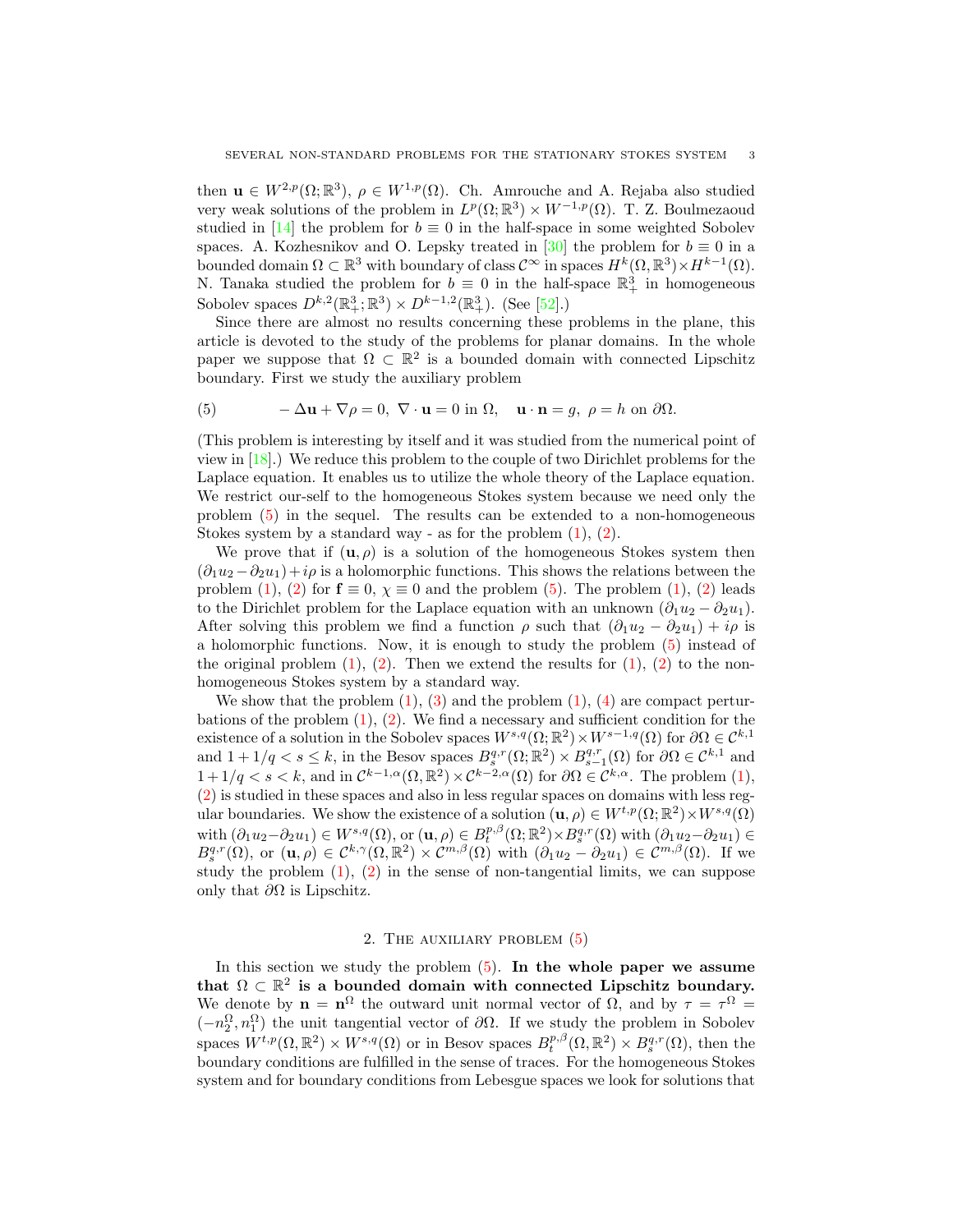satisfy the boundary conditions in the sense of non-tangential limits (i.e. in weaker sense). Let us introduce necessary notations.

Let  $k \in \mathbb{N}_0$ ,  $1 < p < \infty$ . We denote the Sobolev space  $W^{k,p}(\Omega) = \{u \in$  $L^p(\Omega)$ ;  $\partial^\beta u \in L^p(\Omega)$   $\forall |\beta| \leq k$ . If  $s = k + \lambda$  with  $0 < \lambda < 1$  denote by  $W^{s,p}(\Omega)$  the space of all  $u \in W^{k,p}(\Omega)$  such that

$$
\sum_{|\beta|=k} \int_{\Omega} \int_{\Omega} \frac{|\partial^{\beta} u(x) - \partial^{\beta} u(y)|^p}{|x - y|^{2+p\lambda}} \, \, \mathrm{d}x \, \, \mathrm{d}y < \infty.
$$

If  $s \geq 0$  denote by  $\mathring{W}^{s,p}(\Omega)$  the closure of  $\mathcal{C}_c^{\infty}(\Omega)$  (the space of infinitely differentiable functions with compact support in  $\Omega$ ) in  $W^{s,p}(\Omega)$  and by  $W^{-s,p}(\Omega)$  the dual space of  $\mathring{W}^{s,p/(p-1)}(\Omega)$ . If  $t > \tau$  then  $W^{t,p}(\Omega) \subset W^{\tau,p}(\Omega)$ .

If  $s \in \mathbb{R}^1$  and  $1 < p, q \leq \infty$ , denote by  $B_s^{p,q}(\mathbb{R}^2)$  the Besov space. (For the definition see for example [56].) If  $k \in \mathbb{N}_0$ ,  $s = k + \lambda$  with  $0 < \lambda < 1$  and  $p, q < \infty$ then  $B_s^{\infty,\infty}(\mathbb{R}^2) = C^{k,\lambda}(\mathbb{R}^2)$  and  $u \in B_s^{p,q}(\mathbb{R}^2)$  if  $u \in W^{k,p}(\mathbb{R}^2)$  and

$$
\sum_{|\beta|=k}\int_0^\infty \left(\int_{\mathbb{R}^2}\int_{\{y\in\mathbb{R}^3;|x-y|
$$

By  $B_s^{p,q}(\Omega)$  we denote the space of restrictions of functions from  $B_s^{p,q}(\mathbb{R}^2)$  onto  $\Omega$ . The norm on  $B_s^{p,q}(\Omega)$  is defined by

$$
||u||_{B_s^{p,q}(\Omega)} = \inf \{ ||f||_{B_s^{p,q}(\mathbb{R}^2)}; f = u \text{ on } \Omega \}.
$$

If  $s > t$  then  $B_s^{p,q}(\Omega) \subset B_t^{p,q}(\Omega)$ . If s is not integer and  $p < \infty$  then  $B_s^{p,p}(\Omega) =$  $W^{s,p}(\Omega)$ .

If  $\mathbf{x} \in \partial \Omega$ ,  $a > 0$  denote the non-tangential approach regions of opening a at the point x by

$$
\Gamma_a(\mathbf{x}) = \{ \mathbf{y} \in \Omega; |\mathbf{x} - \mathbf{y}| < (1 + a) \operatorname{dist}(\mathbf{y}, \partial \Omega) \}.
$$

If now v is a vector function defined in  $\Omega$ , we denote the non-tangential maximal function of **v** on  $\partial\Omega$  by

$$
M_a(\mathbf{v})(\mathbf{x}) = M_a^{\Omega}(\mathbf{v})(\mathbf{x}) := \sup\{|\mathbf{v}(\mathbf{y})|; \mathbf{y} \in \Gamma_a(\mathbf{x})\}.
$$

It is well known that there exists  $c > 0$  such that for  $a, b > c$  and  $1 \le q < \infty$  there exist  $C_1, C_2 > 0$  such that

$$
||M_a(v)||_{L^q(\partial\Omega)} \leq C_1 ||M_b(v)||_{L^q(\partial\Omega)} \leq C_2 ||M_a(v)||_{L^q(\partial\Omega)}
$$

for any continuous function v in  $\Omega$ . (See, e.g. [27] and [51, p. 62].) We fix  $a > c$ and write  $\Gamma(\mathbf{x})$  instead of  $\Gamma_a(\mathbf{x})$ . Next, define the non-tangential limit of v at  $\mathbf{x} \in \partial \Omega$ 

$$
\mathbf{v}(\mathbf{x}) := \lim_{\Gamma(\mathbf{x}) \ni \mathbf{y} \to \mathbf{x}} \mathbf{v}(\mathbf{y})
$$

whenever the limit exists.

**Definition 2.1.** Let  $1 < p, q < \infty$ ,  $g \in L^p(\partial\Omega)$ ,  $h \in L^q(\partial\Omega)$ . We say that  $(\mathbf{u}, \rho)$  is an  $L^p$ - $L^q$ -solution of the problem

(6a) 
$$
-\Delta \mathbf{u} + \nabla \rho = 0, \quad \nabla \cdot \mathbf{u} = 0 \quad \text{in } \Omega,
$$

(6b) 
$$
\mathbf{u} \cdot \mathbf{n} = g, \quad \rho = h \quad \text{on } \partial \Omega,
$$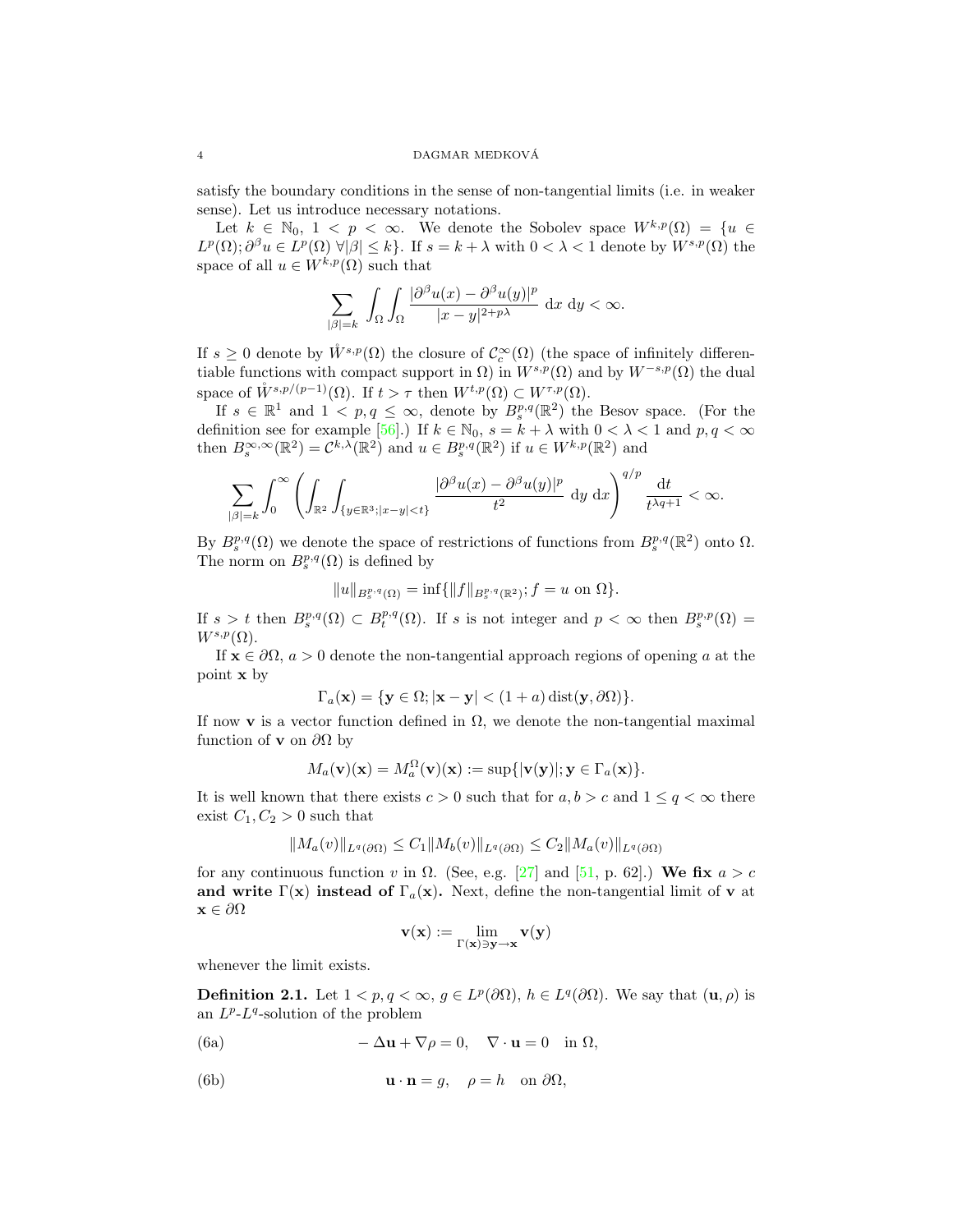if  $\mathbf{u} = (u_1, u_2) \in C^2(\Omega, \mathbb{R}^2)$ ,  $\rho \in C^1(\Omega)$  solve (6a),  $M_a(\mathbf{u}) \in L^p(\partial\Omega)$ ,  $M_a(\rho) \in$  $L^{q}(\partial\Omega)$ , there exist non-tangential limits of **u** and  $\rho$  at almost all points of  $\partial\Omega$ , and these limits satisfy the boundary conditions (6b).

We need the following auxiliary lemma:

**Lemma 2.2.** Let  $1 < p, q < \infty$ , G ∈ W<sup>1,p</sup>( $\partial\Omega$ ) be such that  $\partial G/\partial \tau = \tilde{g}$ . Let  $\varphi \in C^{\infty}(\Omega)$ ,  $\Delta \varphi = 0$  in  $\Omega$ ,  $\varphi = G$  in the sense of non-tangential limit almost everywhere on  $\partial\Omega$ , and  $M_a(\varphi), M_a(\nabla \varphi) \in L^p(\partial\Omega)$ . Suppose that there exists nontangential limit of  $\nabla \varphi$  at almost all points of  $\partial \Omega$ . Define  $v_1 = \partial_2 \varphi$ ,  $v_2 = -\partial_1 \varphi$ ,  $\mathbf{v} = (v_1, v_2), t \equiv 0$ . Then  $(\mathbf{v}, t)$  is an  $L^p$ - $L^q$ -solution of the problem

(7) 
$$
-\Delta \mathbf{v} + \nabla t = 0, \ \nabla \cdot \mathbf{v} = 0 \quad in \ \Omega, \qquad \mathbf{v} \cdot \mathbf{n}^{\Omega} = \tilde{g}, \ t = 0 \quad on \ \partial \Omega.
$$

*Proof.* We have  $-\Delta \mathbf{v} + \nabla t = (-\partial_2 \Delta \varphi, \partial_1 \Delta \varphi) = 0$ ,  $\nabla \cdot \mathbf{v} = \partial_1 \partial_2 \varphi - \partial_2 \partial_1 \varphi = 0$ ,

$$
\tilde{g} = \frac{\partial G}{\partial \tau} = -n_2 \partial_1 \varphi + n_1 \partial_2 \varphi = \mathbf{n} \cdot (\partial_2 \varphi, -\partial_1 \varphi) = \mathbf{n} \cdot \mathbf{v}.
$$

Now we are able to study uniqueness of an  $L^p$ - $L^q$  solution.

**Proposition 2.3.** Let  $1 < p, q < \infty$ . Suppose that one of the following conditions is satisfied:

- $p \leq 2 \leq q$ ,
- $\partial\Omega$  is of class  $\mathcal{C}^1$ ,
- $\Omega$  is convex.

Put  $G(\mathbf{x}) := -\frac{1}{2}(x_1^2 + x_2^2)$ . Then there exists  $\varphi \in C^{\infty}(\Omega)$  such that  $\Delta \varphi = 0$  in  $\Omega$ ,  $\varphi = G$  in the sense of non-tangential limit almost everywhere on  $\partial\Omega$ ,  $M_a(\varphi)$  +  $M_a(\nabla \varphi) \in L^p(\partial \Omega)$ . Define  $\mathbf{w}(\mathbf{x}) := (\partial_2 \varphi(\mathbf{x}) + x_2, -\partial_1 \varphi(\mathbf{x}) - x_1)$ . Then  $(\mathbf{w}, 0)$ is a non-trivial  $L^p$ - $L^q$ -solution of the problem (6) with trivial data  $g \equiv 0$ ,  $h \equiv 0$ . Moreover,  $(\partial_1 w_2 - \partial_2 w_1) \equiv -2$ . If  $(\mathbf{u}, \rho)$  is an  $L^p$ - $L^q$ -solution of the problem (6) with  $g \equiv 0$ ,  $h \equiv 0$ , then there is a constant c such that  $(\mathbf{u}, \rho) = c(\mathbf{w}, 0)$ . If  $\partial \Omega$ is of class  $\mathcal{C}^{k,\gamma}$  with  $k \in \mathbb{N}$  and  $0 < \gamma < 1$ , then  $\mathbf{w} \in \mathcal{C}^{k-1,\gamma}(\Omega,\mathbb{R}^2)$ . If  $\partial\Omega$  is of class  $\mathcal{C}^{k,1}$  with  $k \in \mathbb{N}, 1 \lt p, \beta \lt \infty, 1/p \lt t \lt k$ , then  $\mathbf{w} \in W^{k,p}(\Omega,\mathbb{R}^2)$  $B_t^{p,\beta}(\Omega,\mathbb{R}^2)\cap W^{t,p}(\Omega,\mathbb{R}^2).$ 

*Proof.* Clearly  $\partial G(\mathbf{x})/\partial \tau = n_2(\mathbf{x})x_1 - n_1(\mathbf{x})x_2$ . According to [36, Proposition 7.3] there exists  $\varphi \in \mathcal{C}^{\infty}(\Omega)$  such that  $\Delta \varphi = 0$  in  $\Omega$ ,  $\varphi = G$  in the sense of non-tangential limit almost everywhere on  $\partial\Omega$ ,  $M_a(\varphi) + M_a(\nabla\varphi) \in L^p(\partial\Omega)$ . If  $\partial\Omega$  is of class  $\mathcal{C}^{k,\gamma}$ with  $\gamma \in (0,1)$  then  $\varphi \in C^{k,\gamma}(\overline{\Omega})$  by [36, Proposition 7.5]. If  $\partial\Omega$  is of class  $C^{k,1}$  then  $\varphi \in W^{k+1,p}(\Omega)$  by Theorem 5.6.

Lemma 2.2 gives that  $(\mathbf{w}, 0)$  is an  $L^p L^q$ -solution of the problem  $(6)$  with  $g \equiv 0$ ,  $h \equiv 0$ . One has  $\partial_1 w_2 - \partial_2 w_1 = -2 - \Delta \varphi = -2$ . Thus w is non-trivial.

Let  $(\mathbf{u}, \rho)$  be an  $L^p L^q$ -solution of the problem (6) with  $g \equiv 0$ ,  $h \equiv 0$ . Then  $\rho \equiv 0$ by [36, Proposition 4.1]. Since  $\Delta u = 0$  one has  $u \in C^{\infty}(\Omega;\mathbb{R}^2)$  by [38, Theorem 2.18.2]. Since  $\Omega$  is simply connected there exists a sequence of simply connected domains  $\Omega_k$  with Lipschitz boundary such that  $\overline{\Omega}_k \subset \Omega_{k+1}$  and  $\Omega = \cup_k \Omega_k$ . Fix  $\mathbf{z} \in \Omega_1$ . Since  $\nabla \cdot \mathbf{u} \equiv 0$  Lemma 5.1 gives

$$
\int_{\partial\Omega_k} \mathbf{u} \cdot \mathbf{n} \, d\sigma = 0.
$$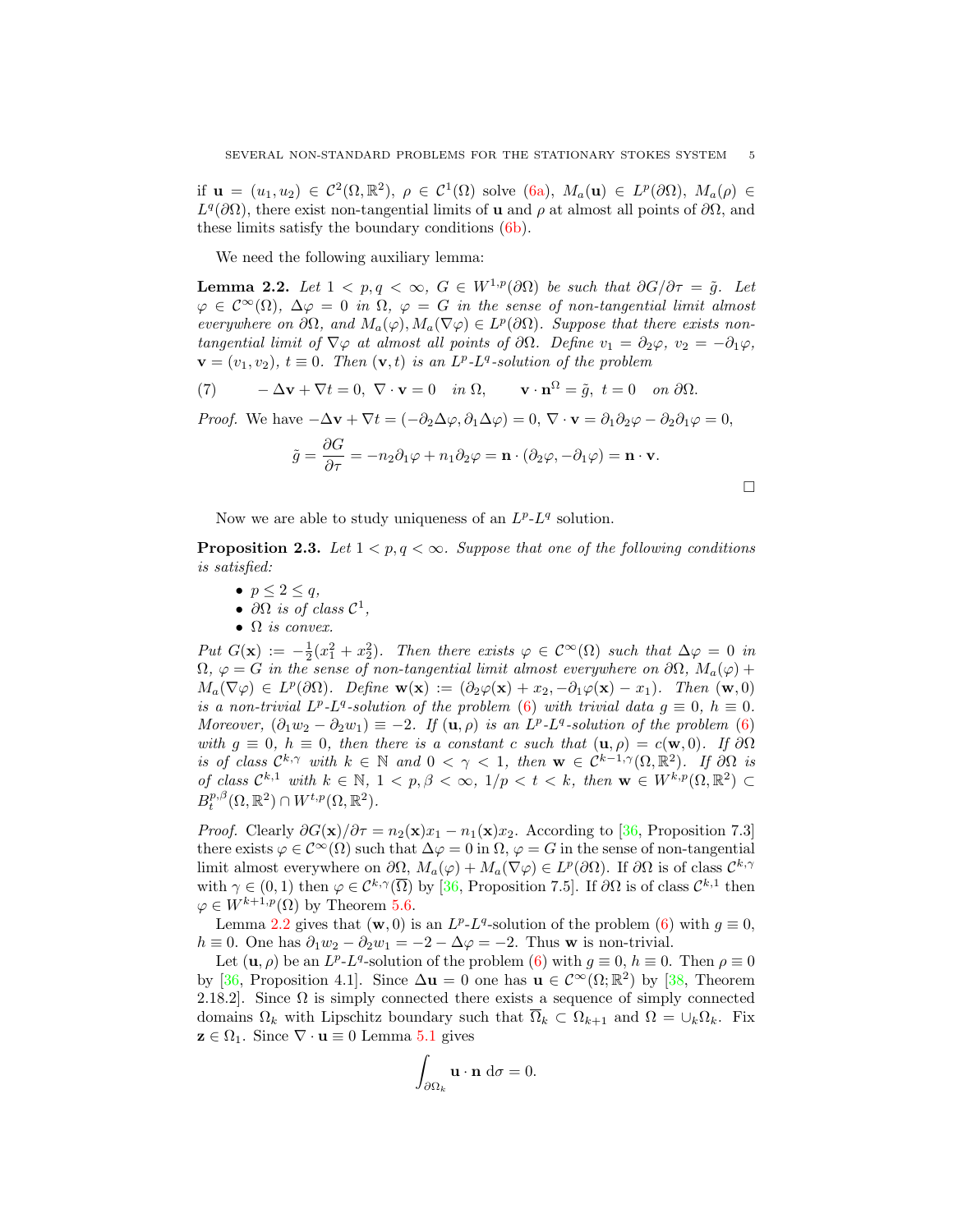#### $\begin{array}{lll} \text{DAGMAR} & \text{MEDKOVÁ} \end{array}$

According to [20, Theorem 1] there exists a unique  $\psi \in W^{1,4}(\Omega_k) \subset \mathcal{C}(\overline{\Omega}_k)$  such that  $\mathbf{u} = (\partial_2 \psi, -\partial_1 \psi)$  in  $\Omega_k$  and  $\psi(\mathbf{z}) = 0$ . Since  $\Omega_k$  was arbitrary we have  $\mathbf{u} = (\partial_2 \psi, -\partial_1 \psi)$  in  $\Omega$ . Moreover,  $\psi \in C^{\infty}(\Omega)$ . Since  $\Delta \mathbf{u} = 0$  one has

$$
\partial_j \Delta \psi = \Delta \partial_j \psi = \Delta (-1)^j u_{3-j} = 0.
$$

Therefore there exists a constant d such that  $\Delta \psi \equiv d$ . Clearly,  $\Delta(\psi + dG/2) = 0$ . Since  $M_a(\nabla(\psi + dG/2)) \in L^p(\partial\Omega)$ , [38, Theorem 5.6.1] gives that  $M_a(\psi + dG/2) \in$  $L^p(\partial\Omega)$  and there exists a non-tangential limit of  $\psi + dG/2$  at almost all points of ∂Ω. Moreover,  $ψ + dG/2 ∈ W<sup>1,p</sup>(∂Ω)$  and

$$
\frac{\partial(\psi + dG/2)}{\partial \tau} = \mathbf{u} \cdot \mathbf{n} + \frac{d}{2} \frac{\partial G}{\partial \tau} = \frac{d}{2} \frac{\partial G}{\partial \tau}.
$$

by [37, Lemma 11.2]. Therefore there exists a constant  $\ddot{d}$  such that  $\psi + dG/2 =$  $dG/2 + \tilde{d}$  on  $\partial\Omega$ . So,  $\Delta(\psi + dG/2 - d\varphi/2) = 0$  in  $\Omega$ ,  $\psi + dG/2 - d\varphi/2 = \tilde{d}$  on  $\partial Ω$ . From the uniqueness of the regular  $L^p$ -solution of the Dirichlet problem for the Laplace equation ([36, Proposition 7.3]) we infer that  $\psi + dG/2 - d\varphi/2 \equiv d$ . Thus  $\mathbf{u} = (\partial_2 \psi, -\partial_1 \psi) = \frac{d}{2} \mathbf{w}$ .  $\frac{d}{2}$ w.

Theorem 2.4. Let w be the vector function from Proposition 2.3.

- (1) Let  $1 < p, q < \infty$ . Suppose that one of the following conditions is satisfied: •  $p \leq 2 \leq q$ ,
	-
	- $\partial\Omega$  is of class  $\mathcal{C}^1$ ,
	- $\Omega$  is convex.

If  $g \in L^p(\partial\Omega)$ ,  $h \in L^q(\partial\Omega)$ , then there exists an  $L^p$ - $L^q$ -solution  $(\mathbf{u}, \rho)$  of the problem  $(6)$  if and only if the condition

(8) 
$$
\int_{\partial\Omega} g \, d\sigma = 0
$$

holds true. If  $(\mathbf{u}, \rho)$  is an  $L^p$ - $L^q$ -solution of the problem (6) then  $\mathbf{u} \in$  $B^{p,\max(p,2)}_{1/p}(\Omega,\mathbb{R}^2), \ \rho \in B^{q,\max(q,2)}_{1/q}(\Omega), \text{ and the general form of an } L^p \text{-}L^q \text{-}$ solution of the problem  $(6)$  is  $(\mathbf{u} + c\mathbf{w}, \rho)$  where  $c \in \mathbb{R}^1$ .

- (2) Let  $k \in \mathbb{N}$ ,  $1 < p, q < \infty$ ,  $\partial \Omega$  be of class  $\mathcal{C}^{k,1}$ ,  $1/q < s \leq k+1$ ,  $s-1/q \notin \mathbb{N}_0$ ,  $1/p < t \leq k$ ,  $t-1/p \notin \mathbb{N}_0$ , and  $t \leq s+1$ . Suppose that  $s+1-2/q \geq t-2/p$ . (That is true if  $p \le q$  or  $t \le s-1$ .) If  $g \in W^{t-1/p,p}(\partial \Omega)$ ,  $h \in W^{s-1/q,q}(\partial \Omega)$ , then there exists a solution  $(\mathbf{u}, \rho) \in W^{t,p}(\Omega, R^2) \times W^{s,q}(\Omega)$  of the problem (6) if and only if the condition (8) holds. If  $(\mathbf{u}, \rho) \in W^{t,p}(\Omega, R^2) \times W^{s,q}(\Omega)$ is a solution of (6) then  $(\mathbf{u}, \rho)$  is an  $L^p$ - $L^q$  solution of (6), and the general form of a solution of the problem (6) in  $W^{t,p}(\Omega, R^2) \times W^{s,q}(\Omega)$  is  $(\mathbf{u}+c\mathbf{w}, \rho)$ where  $c \in \mathbb{R}^1$ .
- (3) Let  $k \in \mathbb{N}$ ,  $1 < p, q, r, \beta < \infty$ ,  $\partial\Omega$  be of class  $\mathcal{C}^{k,1}$ ,  $1/q < s < k+1$ ,  $1/p < t < k$ , and  $t \leq s+1$ ,  $(s+1) - 2/q \geq t-2/p$ . If  $t = s+1$ or  $(s + 1) - 2/q = t - 2/p$  suppose moreover that  $p \le q$  and  $r \le \beta$ . If  $g \in B_{t-1/p}^{p,\beta}(\partial\Omega), h \in B_{s-1/q}^{q,r}(\partial\Omega)$ , then there exists a solution  $(\mathbf{u}, \rho) \in$  $B_t^{p,\beta}(\Omega,\mathbb{R}^2) \times B_s^{q,r}(\Omega)$  of the problem (6) if and only if the condition (8) holds. If  $(\mathbf{u}, \rho) \in B_t^{p,\beta}(\Omega, \mathbb{R}^2) \times B_s^{q,r}(\Omega)$  is a solution of (6) then  $(\mathbf{u}, \rho)$  is an  $L^p$ - $L^q$  solution of  $(6)$ , and the general form of a solution of the problem (6) in  $B_t^{p,\beta}(\Omega,\mathbb{R}^2)\times B_s^{q,r}(\Omega)$  is  $(\mathbf{u}+c\mathbf{w},\rho)$  where  $c\in\mathbb{R}^1$ .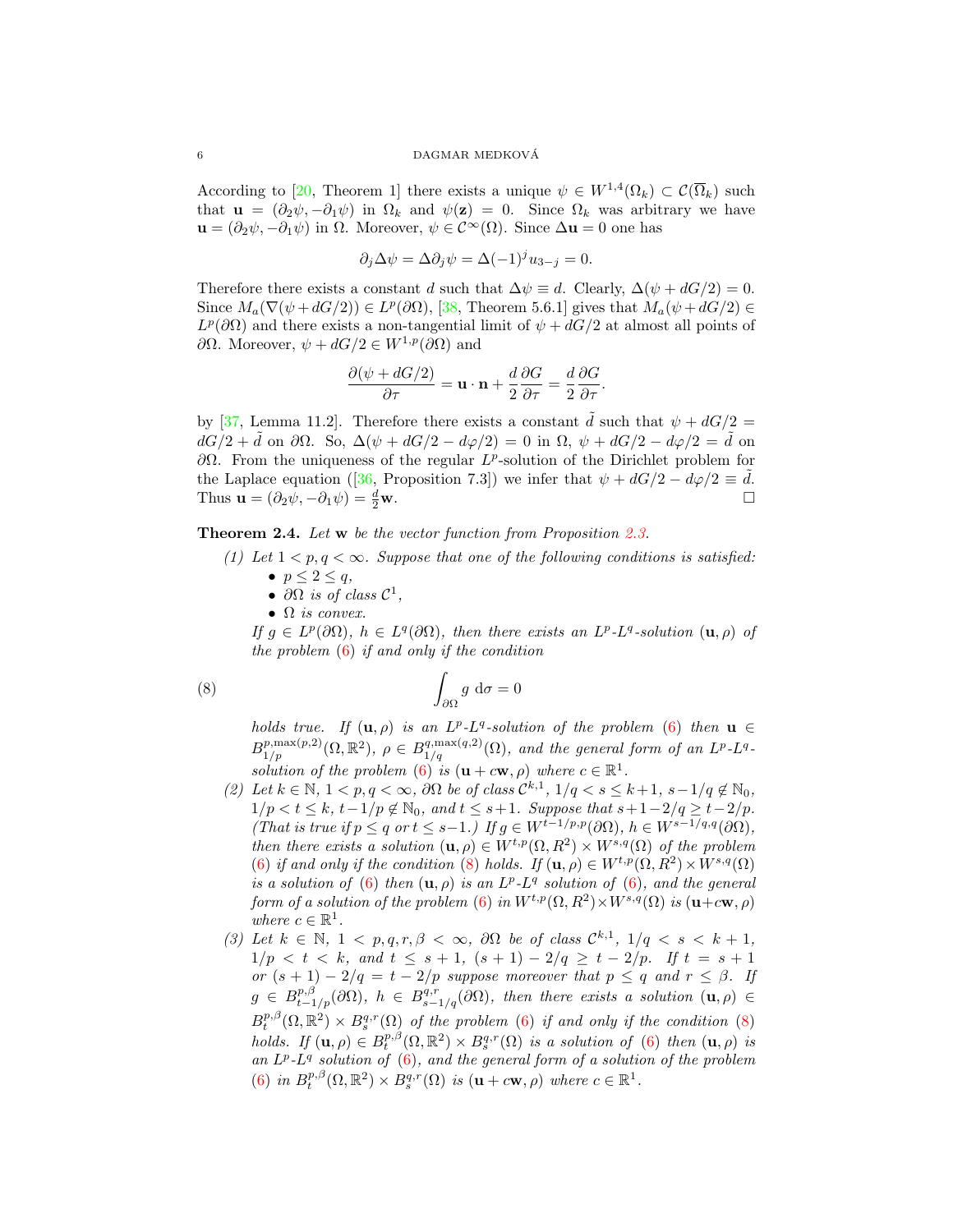(4) Let  $k, m, n \in N_0$ ,  $0 < \alpha, \beta, \gamma < 1$ , and  $m + \beta \leq k + \alpha$ ,  $n + \gamma \leq m + 1 + \beta$ ,  $n+1+\gamma \leq k+\alpha$ . Suppose that  $\partial\Omega$  is of class  $\mathcal{C}^{k,\alpha}$ . If  $h \in \mathcal{C}^{m,\beta}(\partial\Omega)$ ,  $g \in \mathcal{C}^{n,\gamma}(\partial\Omega)$ , then there exists a solution  $(\mathbf{u}, \rho) \in \mathcal{C}^{n,\gamma}(\overline{\Omega}, \mathbb{R}^2) \times \mathcal{C}^{m,\beta}(\overline{\Omega})$  of the problem  $(6)$  if and only if the condition  $(8)$  holds. The general form of a solution of the problem (6) in  $\mathcal{C}^{n,\gamma}(\overline{\Omega},\mathbb{R}^2) \times \mathcal{C}^{m,\beta}(\overline{\Omega})$  is  $(\mathbf{u} + c\mathbf{w},\rho)$  where  $c \in \mathbb{R}^1$ .

*Proof.* Suppose first that  $(\mathbf{u}, \rho)$  is a solution of the problem (6) in the cases (2), (3). Then  $M_a(\mathbf{u}) \in L^p(\partial\Omega)$ ,  $M_a(\rho) \in L^q(\partial\Omega)$ , and there exist non-tangential limits of u and  $\rho$  at almost all points of  $\partial\Omega$  by Proposition 5.8. The trace of u is equal to the non-tangential limit of **u**, and the trace of  $\rho$  is equal to the non-tangential limit of  $\rho$  by [43, Proposition 3.37]. So,  $(\mathbf{u}, \rho)$  is an  $L^{p} \text{-} L^{q}$  solution of (6).

 $\mathbf{u} \in B_{1/p}^{p, \max(p,2)}(\Omega, \mathbb{R}^2), \ \rho \in B_{1/q}^{q, \max(q,2)}(\Omega)$  whenever  $(\mathbf{u}, \rho)$  is an  $L^p L^q$  solution of (6) by [36, Theorem 4.2].

If  $(\mathbf{u}, \rho)$  is a solution of  $(6)$  (in the case  $(1), (2), (3)$  or  $(4)$ ) then the general form of a solution of the problem (6) in the same sense is  $(\mathbf{u} + c\mathbf{w}, \rho)$  where  $c \in \mathbb{R}^1$ . (See Proposition 2.3.)

If  $(\mathbf{u}, \rho)$  is a solution of  $(6)$  (in the case  $(1), (2), (3)$  or  $(4)$ ) then the condition (8) holds by Lemma 5.1.

We now prove the existence of a solution. Suppose that the condition  $(8)$  is fulfilled. If  $(\mathbf{u}, \rho)$  is an  $L^p L^q$  solution of the problem  $(6)$ , then  $\rho \in C^{\infty}(\Omega)$ ,  $\Delta \rho = 0$ in  $\Omega$  by [29, p. 10],  $\rho = h$  on  $\partial\Omega$  in the sense of the non-tangential limit and  $M_a(\rho) \in L^q(\partial\Omega)$ , i.e.  $\rho$  is an  $L^q$ -solution of the Dirichlet problem for the Laplace equation

(9) 
$$
\Delta \rho = 0 \quad \text{in } \Omega, \qquad \rho = h \quad \text{on } \partial \Omega.
$$

We solve this problem. In the case  $(1)$  there exists an  $L<sup>q</sup>$ -solution of the problem (9) by [36, Proposition 7.2]. Moreover,  $\rho \in B_{1/q}^{q, \max(q, 2)}(\Omega)$ . In the case (2) there exists a solution  $\rho \in W^{s,q}(\Omega)$  of (9) by Theorem 5.6. In the case (3) there exists a solution  $\rho \in B_s^{q,r}(\Omega)$  of (9) by [36, Proposition 7.8]. In the case (4) there exists a solution  $\rho \in \mathcal{C}^{m,\beta}(\overline{\Omega})$  of (9) by [36, Proposition 7.4 and Proposition 7.5].

According to [36, Lemma 3.1] there exists  $\Phi \in \mathcal{C}(\overline{\Omega}, \mathbb{R}^2) \cap \mathcal{C}^{\infty}(\Omega; \mathbb{R}^2)$  such that  $(\Phi, \rho)$  is a solution of the Stokes system  $(6a)$  in  $\Omega$ , and  $\Phi \in B_{1/q+1}^{q, \max(2,q)}(\Omega, \mathbb{R}^2)$  in the case (1),  $\Phi \in W^{s+1,q}(\Omega,\mathbb{R}^2) \hookrightarrow W^{t,p}(\Omega,\mathbb{R}^2)$  in the case  $(2), \Phi \in B^{q,r}_{s+1}(\Omega,\mathbb{R}^2) \hookrightarrow$  $B_t^{p,\beta}(\Omega,\mathbb{R}^2)$  in the case (3),  $\Phi \in \mathcal{C}^{m+1,\beta}(\overline{\Omega},\mathbb{R}^2)$  in the case (4). (For the inclusions of the spaces see [12, Theorem 3.8] and Proposition 5.7.)

 $\int_{\partial\Omega} \mathbf{\Phi} \cdot \mathbf{n}^{\Omega} d\sigma = 0$  by Lemma 5.1. Note that  $(\mathbf{u}, \rho)$  is a solution of the problem (6) if and only if for  $\mathbf{v} = \mathbf{u} - \mathbf{\Phi}$ ,  $t \equiv 0$  the couple  $(\mathbf{v}, t)$  is a solution of the problem (7) with  $\tilde{g} := g - \mathbf{\Phi} \cdot \mathbf{n}^{\Omega}$ . Notice  $\int_{\partial \Omega} \tilde{g} d\sigma = 0$ .

We now construct a function G such that  $\partial G/\partial \tau = \tilde{g}$  on  $\partial \Omega$ . Fix  $\mathbf{z} \in \partial \Omega$ . For  $\mathbf{x} \in \partial\Omega$  we denote by  $L(x)$  the part of  $\partial\Omega$  between points z and x. (From the beginning **z** we go along  $\partial\Omega$  in the direction  $\tau$ .) Define

$$
G(\mathbf{x}) := \int_{L(\mathbf{x})} \tilde{g} \, \mathrm{d}\sigma.
$$

Since  $\int_{\partial\Omega}\tilde{g} d\sigma = 0$ , the function G is well defined on  $\partial\Omega$ . Clearly,  $\partial G/\partial \tau =$  $\tilde{g}$ . Since  $\tilde{g} \in L^p(\partial\Omega)$ , the function G is bounded (and even continuous). Since  $\partial G/\partial \tau = \tilde{g} \in L^p(\partial \Omega)$ , we infer that  $G \in W^{1,p}(\partial \Omega)$ . In the case (2) the function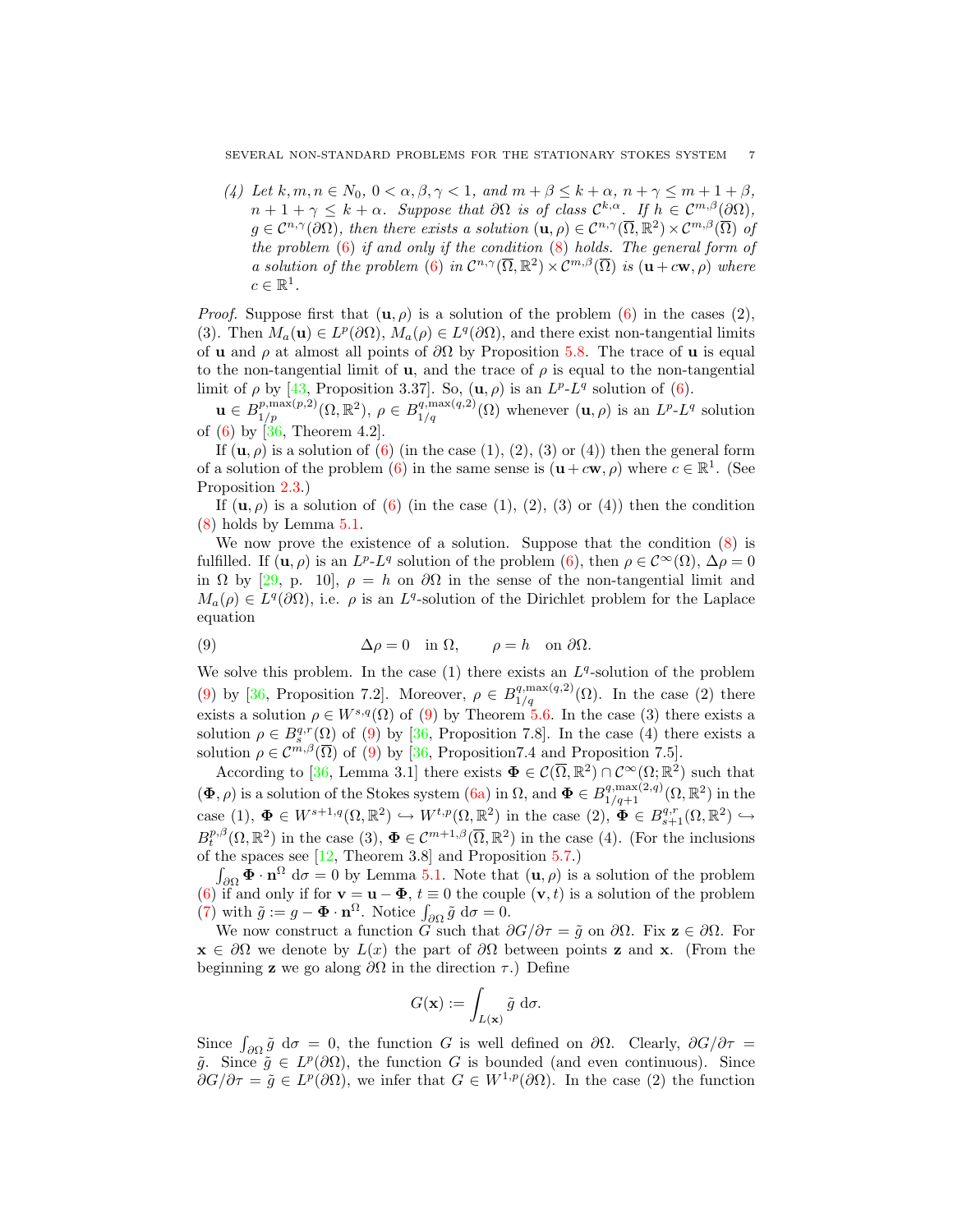$\tilde{g} \in W^{t-1/p,p}(\partial \Omega)$  by [22, Theorem 1.5.1.2], and therefore  $G \in W^{t+1-1/p,p}(\partial \Omega)$ . In the case (3) the function  $\tilde{g} \in B^{p,\beta}_{t-1/p}(\partial \Omega)$  by [25, Chapter VI, Theorem 1], and thus  $G \in B_{t+1-1/p}^{p,\beta}(\partial\Omega)$ . Clearly,  $G \in C^{n+1,\gamma}(\partial\Omega)$  in the case (4).

According to [36, Proposition 7.3] there exists  $\varphi \in C^{\infty}(\Omega)$  such that  $\Delta \varphi =$ 0 in  $\Omega$ ,  $\varphi = G$  in the sense of non-tangential limit almost everywhere on  $\partial\Omega$ ,  $M_a(\varphi) + M_a(\nabla \varphi) \in L^p(\partial \Omega)$ . Moreover,  $\varphi \in W^{t+1,p}(\Omega)$  in the case  $(2), \varphi \in B^{p,\beta}_{t+1}(\Omega)$ in the case (3),  $\varphi \in C^{n+1,\gamma}(\overline{\Omega})$  in the case (4), and  $\varphi = G$  on  $\partial\Omega$  in the sense of traces. (See [36, Proposition 7.3, Proposition 7.5, Proposition 7.7 and Proposition 7.8].) [38, Theorem 5.6.1] gives that there exists a non-tangential limit of  $\nabla\varphi$  at almost all points of  $\partial\Omega$ . The non-tangential limit of  $\nabla\varphi$  is equal to the trace of  $\nabla\varphi$ by  $[43,$  Proposition 3.37.

Define  $v_1 = \partial_2 \varphi$ ,  $v_2 = -\partial_1 \varphi$ ,  $\mathbf{v} = (v_1, v_2)$ ,  $t \equiv 0$ . Then  $(\mathbf{v}, t)$  is a solution of the problem (7) by Lemma 2.2. Put  $\mathbf{u} := \mathbf{v} + \mathbf{\Phi}$ . Then  $(\mathbf{u}, \rho)$  is a solution of the problem  $(6)$ .

# 3. THE PROBLEM  $(1)$ ,  $(2)$

In this section we study the problem  $(1)$ ,  $(2)$  (the problem with so called Hodge conditions) for planar domains. If **u** and  $\rho$  depend only on  $x_1, x_2$  in  $G = \Omega \times (c_1, c_2)$ with  $\Omega \subset \mathbb{R}^2$ , and  $u_3 \equiv 0$  then  $\nabla \times \mathbf{u} = (0,0,\partial_1 u_2 - \partial_2 u_1)$ . On  $\Omega \times \{c_j\}$  we have  $\mathbf{n}^G \times (\nabla \times \mathbf{u}) = (0,0,0)$ . On  $\partial \Omega \times (c_1, c_2)$  we have  $\mathbf{n}^G = (n_1^{\Omega}, n_2^{\Omega}, 0)$  and  $\mathbf{n}^G \times (\nabla \times \mathbf{u}) = (\partial_1 u_2 - \partial_2 u_1)(n_2^{\Omega}, -n_1^{\Omega}, 0)$ . So, the problem  $(1)$ ,  $(2)$  can be reduced to the problem

(10a) 
$$
-\Delta \mathbf{u} + \nabla \rho = \mathbf{f}, \ \nabla \cdot \mathbf{u} = \chi \text{ in } \Omega,
$$

(10b) 
$$
\mathbf{u} \cdot \mathbf{n} = g, \ \partial_1 u_2 - \partial_2 u_1 = b \text{ on } \partial \Omega.
$$

(Compare [46].) If  $\mathbf{u} \in W^{t,p}(\Omega,\mathbb{R}^2) \cup B_t^{p,\beta}(\Omega,\mathbb{R}^2)$  and  $\partial_1 u_2 - \partial_2 u_1 \in W^{s,q}(\Omega) \cup$  $B_s^{q,r}(\Omega)$  with  $1/p < t$  and  $1/q < s$  then the boundary conditions will be satisfied in the sense of traces. For the homogeneous system (6a) and  $g \in L^p(\partial\Omega)$ ,  $b \in L^q(\partial\Omega)$ we shall again study solutions satisfying the boundary conditions in the sense of non-tangential limits.

**Definition 3.1.** Let  $1 < p, q < \infty$ ,  $g \in L^p(\partial\Omega)$ ,  $b \in L^q(\partial\Omega)$ . We say that  $(\mathbf{u}, \rho)$  is an  $L^p$ - $L^q$ -solution of the problem (6a), (10b) if  $\mathbf{u} = (u_1, u_2) \in C^2(\Omega, \mathbb{R}^2)$ ,  $\rho \in C^1(\Omega)$ solve  $(6a)$ ,  $M_a(\mathbf{u}) \in L^p(\partial\Omega)$ ,  $M_a(\partial_1u_2 - \partial_2u_1) \in L^q(\partial\Omega)$ , there exist non-tangential limits of **u** and  $\partial_1 u_2 - \partial_2 u_1$  at almost all points of  $\partial \Omega$ , and these limits satisfy the boundary conditions (10b).

First we find relations between the problems  $(6a)$ ,  $(10b)$  and  $(6)$ .

**Lemma 3.2.** Let  $(\mathbf{u}, \rho)$  be a solution of the Stokes system (6a) in an open set  $G \subset \mathbb{R}^2$ . Then  $(\partial_1 u_2 - \partial_2 u_1) + i\rho$  is a holomorphic function in  $G$ .

*Proof.*  $\mathbf{u} \in C^{\infty}(G, \mathbb{R}^2)$ ,  $p \in C^{\infty}(G)$  by [48, §1.2]. Since  $\partial_1 u_1 = -\partial_2 u_2$ , we have

$$
\partial_1(\partial_1 u_2 - \partial_2 u_1) = \partial_1^2 u_2 - \partial_2 \partial_1 u_1 = \partial_1^2 u_2 + \partial_2^2 u_2 = \Delta u_2 = \partial_2 \rho,
$$

$$
\partial_2(\partial_1 u_2 - \partial_2 u_1) = \partial_1 \partial_2 u_2 - \partial_2^2 u_1 = -\partial_1^2 u_1 - \partial_2^2 u_1 = -\Delta u_1 = -\partial_1 \rho.
$$

[10, Proposition 3.2] gives that  $(\partial_1 u_2 - \partial_2 u_1) + i\rho$  is holomorphic in G.

**Theorem 3.3.** Let  $1 < p, q < \infty$ . Suppose that one of the following conditions is satisfied: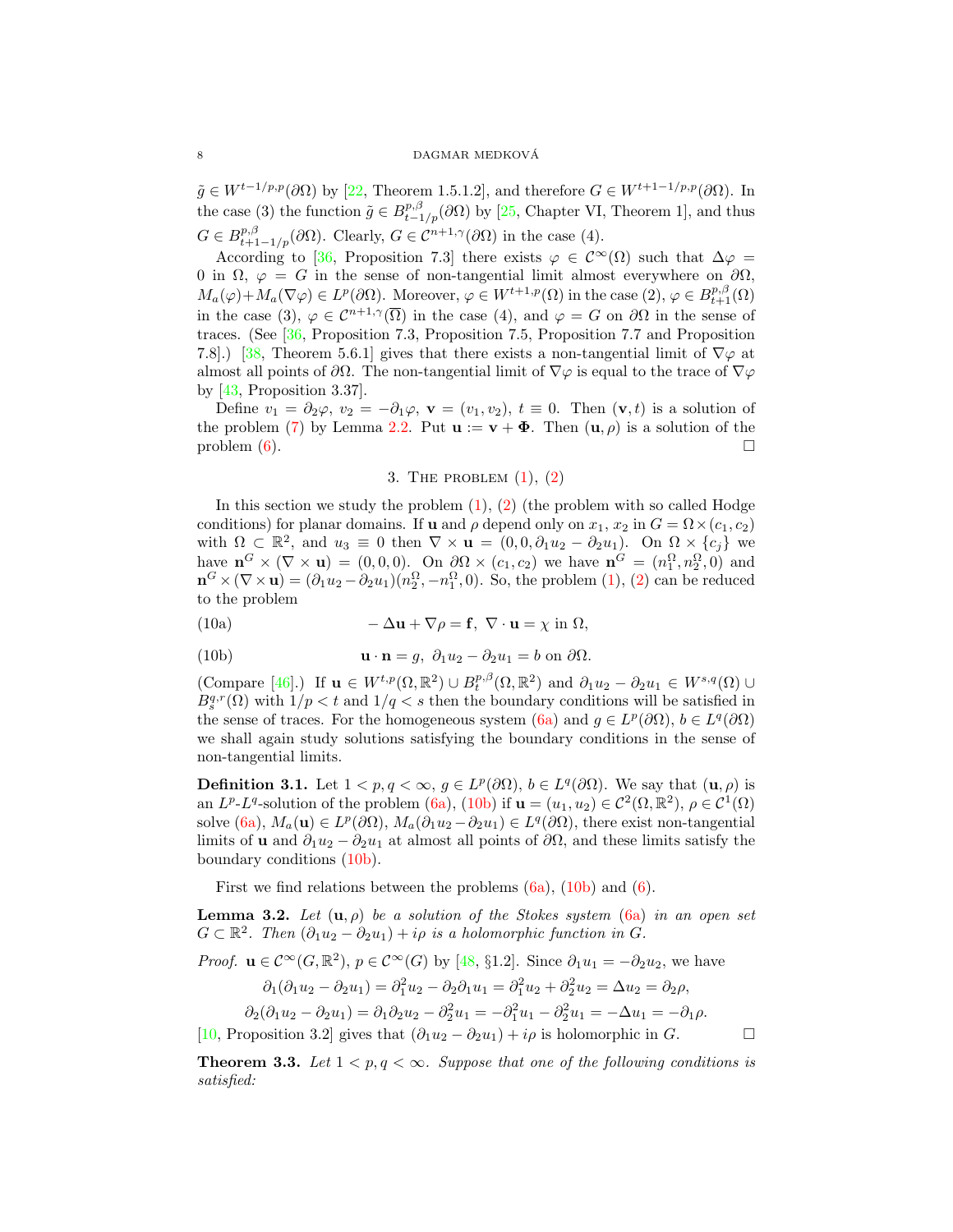- $p \leq 2 \leq q$ ,
- $\partial\Omega$  is of class  $\mathcal{C}^1$ ,
- $\Omega$  is convex.

If  $g \in L^p(\partial\Omega)$ ,  $b \in L^q(\partial\Omega)$ , then there exists an  $L^p$ - $L^q$ -solution  $(\mathbf{u}, \rho)$  of the problem (6a), (10b) if and only if the condition (8) holds true. If  $(\mathbf{u}, \rho)$  is an  $L^p-L^q$ . solution of the problem  $(6a)$ ,  $(10b)$ , then the general form of an  $L^p$ - $L^q$ -solution of the problem is  $(\mathbf{u}, \rho + c)$ , where c is a constant. Moreover,  $\mathbf{u} \in B_{1/p}^{p, \max(p, 2)}(\Omega, \mathbb{R}^2)$ ,  $(\partial_1 u_2 - \partial_2 u_1) \in B_{1/q}^{q, \max(q, 2)}(\Omega), \ \rho \in B_{1/q}^{q, \max(q, 2)}(\Omega), \ M_a(\rho) \in L^q(\partial \Omega)$  and there exists a non-tangential limit of  $\rho$  at almost all points of  $\partial\Omega$ . Let  $0 < \alpha < 1$ . If  $\alpha \leq 1/2$ or  $\partial\Omega$  is of class  $\mathcal{C}^1$  or  $\Omega$  is convex, and  $b \in \mathcal{C}^{0,\alpha}(\partial\Omega)$  then  $(\partial_1u_2 - \partial_2u_1) \in \mathcal{C}^{0,\alpha}(\overline{\Omega})$ and  $\rho \in C^{0,\alpha}(\overline{\Omega})$ . If  $\partial\Omega$  is of class  $C^{k,\alpha}$  and  $b \in C^{k,\alpha}(\partial\Omega)$  with  $k \in \mathbb{N}$  then  $(\partial_1 u_2 - \partial_2 u_1) \in C^{k,\alpha}(\overline{\Omega})$  and  $\rho \in C^{k,\alpha}(\overline{\Omega})$ . If  $q = 2$  or  $\partial\Omega$  is of class  $C^1$  or  $\Omega$ is convex, and  $1/q < s < 1+1/q$ ,  $b \in W^{s-1/q,q}(\partial \Omega)$  then  $(\partial_1 u_2 - \partial_2 u_1) \in W^{s,q}(\Omega)$ ,  $\rho \in W^{s,q}(\Omega)$ . If  $\partial \Omega$  is of class  $\mathcal{C}^{k,1}$ ,  $1/q < s \leq k+1$  with  $k \in \mathbb{N}$ ,  $s-1/q \notin \mathbb{N}$  and  $b \in W^{s-1/q,q}(\partial \Omega)$ , then  $(\partial_1 u_2 - \partial_2 u_1) \in W^{s,q}(\Omega)$ ,  $\rho \in W^{s,q}(\Omega)$ . If  $q = 2$  or  $\partial \Omega$  is of class  $C^1$  or  $\Omega$  is convex, and  $1/q < s < 1+1/q$ ,  $1 < r < \infty$ ,  $b \in B^{q,r}_{s-1/q}(\partial \Omega)$  then  $(\partial_1 u_2 - \partial_2 u_1) \in B_s^{q,r}(\Omega)$ ,  $\rho \in B_s^{q,r}(\Omega)$ . If  $\partial \Omega$  is of class  $\mathcal{C}^{k,1}$ ,  $1/q < s < k+1$  with  $k \in \mathbb{N}, 1 < r < \infty$  and  $b \in B^{q,r}_{s-1/q}(\partial \Omega)$ , then  $(\partial_1 u_2 - \partial_2 u_1) \in B^{q,r}_{s}(\Omega)$ ,  $\rho \in B^{q,r}_{s}(\Omega)$ .

*Proof.* Suppose first that  $(\mathbf{u}, \rho)$  is an  $L^p L^q$ -solution of the problem (6a), (10b). Then  $(\partial_1u_2-\partial_2u_1)+i\rho$  is a holomorphic function by Lemma 3.2. So,  $(\partial_1u_2-\partial_2u_1)\in$  $B_{1/q}^{q, \max(q, 2)}(\Omega)$  by [42, Corollary 4.4]. Lemma 5.5 gives that  $M_a(\rho) \in L^q(\partial\Omega)$  and there exists a non-tangential limit of  $\rho$  at almost all points of  $\partial\Omega$ . So,  $(\mathbf{u}, \rho)$  is an  $L^p$ - $L^q$ -solution of the problem (6) for some h. Theorem 2.4 gives that (8) holds,  $\mathbf{u} \in B_{1/p}^{p, \max(p,2)}(\Omega, \mathbb{R}^2)$  and  $\rho \in B_{1/q}^{q, \max(q,2)}(\Omega)$ .

Let now  $g \equiv 0$ ,  $b \equiv 0$ . If c is a constant then  $(0, c)$  is an  $L^p L^q$ -solution of the problem (6a), (10b). Let now  $(\mathbf{u}, \rho)$  be an  $L^p$ - $L^q$ -solution of the problem (6a), (10b). Then  $(\partial_1u_2 - \partial_2u_1) + i\rho$  is a holomorphic function by Lemma 3.2. So,  $\omega := (\partial_1 u_2 - \partial_2 u_1)$  is an L<sup>q</sup>-solution of the Dirichlet problem

(11) 
$$
\Delta \omega = 0 \text{ in } \Omega, \quad \omega = b \text{ on } \partial \Omega.
$$

Since  $b \equiv 0$ , [36, Proposition 7.2] gives that  $\omega \equiv 0$ . Since  $i\rho$  is a holomorphic function, there exists a constant c such that  $\rho \equiv c$ . Therefore,  $(\mathbf{u}, \rho - c)$  is an  $L^p$ -L<sup>q</sup>-solution of the problem (6) with  $h \equiv 0$ . According to Proposition 2.3 there exists a constant  $\beta$  such that  $\mathbf{u} = \beta \mathbf{w}$ . So,  $0 = (\partial_1 u_2 - \partial_2 u_1) = \beta(\partial_1 w_2 - \partial_2 w_1) = -2\beta$ . Thus  $\beta = 0$  and  $\mathbf{u} \equiv 0$ .

Let now  $(8)$  holds. According to  $[36,$  Proposition 7.2 there is a unique  $L<sup>q</sup>$ solution  $\omega$  of the Dirichlet problem for the Laplace equation (11). Moreover,  $\omega \in$  $B_{1/q}^{q, \max(q,2)}(\Omega)$ . According to [10, Theorem 16.3] there exists a real function  $\tilde{\rho}$ such that  $\omega + i\tilde{\rho}$  is holomorphic. Lemma 5.5 gives that  $M_a(\tilde{\rho}) \in L^q(\partial\Omega)$  and there exists a non-tangential limit h of  $\tilde{\rho}$  at almost all points of  $\partial\Omega$ . According to Theorem 2.4 there exists an  $L^p L^q$ -solution  $(\mathbf{v}, \rho)$  of the problem (6). The function  $(\partial_1 v_2 - \partial_2 v_1) + i\rho$  is holomorphic by Lemma 3.2. Since  $\rho$  and  $\tilde{\rho}$  are  $L^q$ -solutions of the Dirichlet problem  $\Delta \rho = 0$  in  $\Omega$ ,  $\rho = h$  on  $\partial \Omega$ , [36, Proposition 7.2] gives that  $\tilde{\rho} = \rho$ . Since  $[(\partial_1 v_2 - \partial_2 v_1) + i\rho] - (\omega + i\tilde{\rho}) = (\partial_1 v_2 - \partial_2 v_1) - \omega$  is a holomorphic function, there exists a constant c such that  $(\partial_1 v_2 - \partial_2 v_1) - \omega = c$ . (See [10,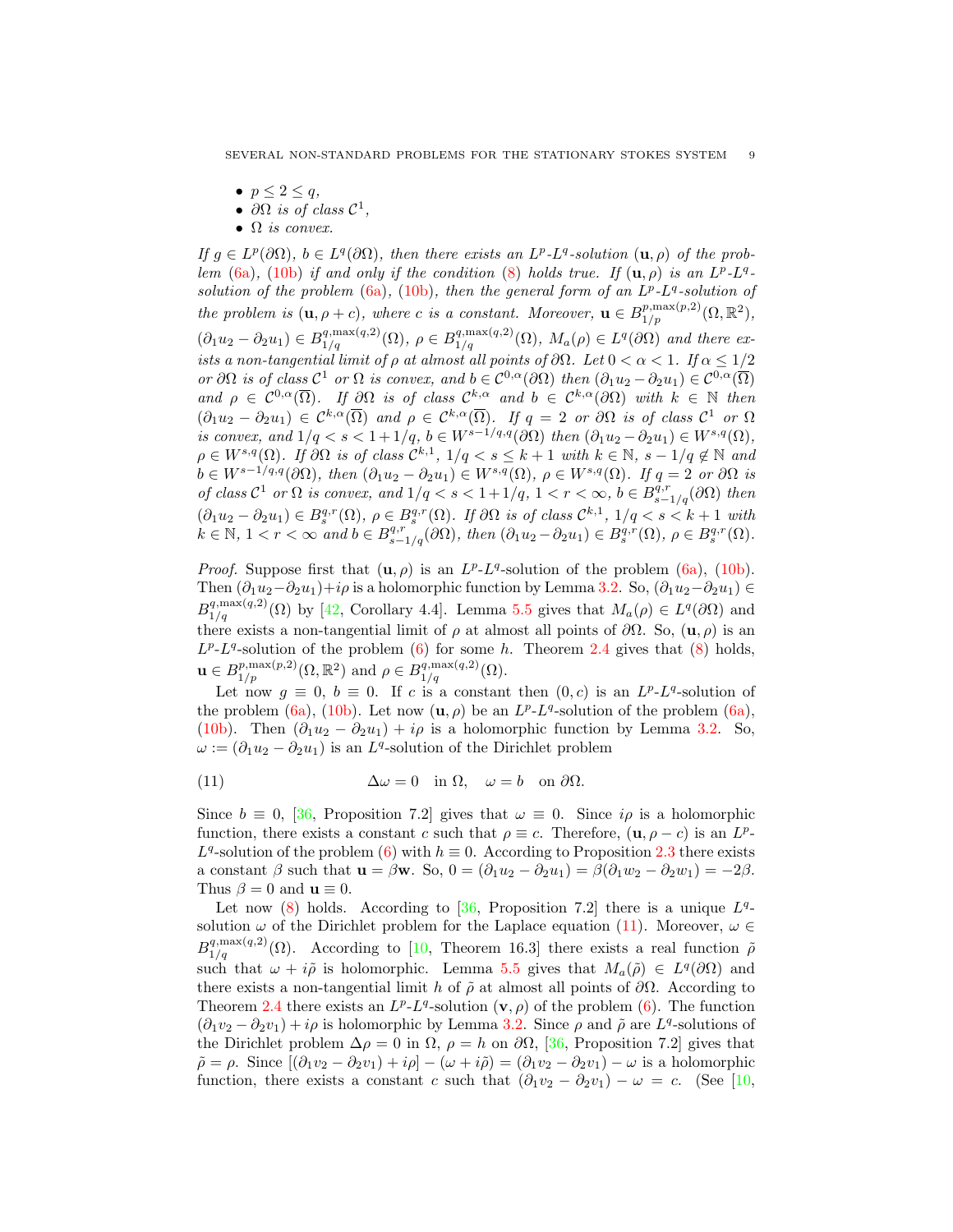Proposition 3.6.]) Thus  $(v, \rho)$  is an  $L^p L^q$ -solution of the Hodge problem (6a),

(12) 
$$
\mathbf{v} \cdot \mathbf{n} = \mathbf{g}, \quad \partial_1 v_2 - \partial_2 v_1 = b + c \quad \text{on } \partial \Omega.
$$

Let w be the vector function from Proposition 2.3. Then  $(w, 0)$  is an  $L^p L^q$ -solution of the Hodge problem (6a),

(13) 
$$
\mathbf{w} \cdot \mathbf{n} = 0, \quad \partial_1 w_2 - \partial_2 w_1 = -2 \quad \text{on } \partial \Omega.
$$

Define  $\mathbf{u} := \mathbf{v} + (c/2)\mathbf{w}$ . Then  $(\mathbf{u}, \rho)$  is an  $L^p L^q$ -solution of the problem  $(6a)$ ,  $(10b)$ .

Suppose that  $\alpha \leq 1/2$  or  $\partial\Omega$  is of class  $\mathcal{C}^1$  or  $\Omega$  is convex, and  $b \in \mathcal{C}^{0,\alpha}(\partial\Omega)$ . Then  $(\partial_1u_2 - \partial_2u_1) = \omega \in C^{0,\alpha}(\overline{\Omega})$  by [36, Proposition 7.4]. Since  $(\partial_1u_2 - \partial_2u_1) + i\rho$ is holomorphic, Lemma 5.2 gives that  $\rho \in C^{0,\alpha}(\overline{\Omega})$ . If  $\partial\Omega$  is of class  $C^{k,\alpha}$  and  $b \in C^{k,\alpha}(\partial\Omega)$  then  $(\partial_1u_2 - \partial_2u_1) \in C^{k,\alpha}(\overline{\Omega})$  by [36, Proposition 7.5]. Lemma 5.2 gives that  $\rho \in \mathcal{C}^{k,\alpha}(\overline{\Omega})$ .

Suppose that  $q = 2$  or  $\partial\Omega$  is of class  $\mathcal{C}^1$  or  $\Omega$  is convex, and  $1/q < s < 1 + 1/q$ ,  $b \in W^{s-1/q,q}(\partial \Omega)$ . Then  $(\partial_1 u_2 - \partial_2 u_1) = \omega \in W^{s,q}(\Omega)$  by [36, Proposition 7.6]. Since  $(\partial_1 u_2 - \partial_2 u_1) + i\rho$  is holomorphic, Lemma 5.3 gives that  $\rho \in W^{s,q}(\Omega)$ . If  $\partial\Omega$ is of class  $\mathcal{C}^{k,1}$ ,  $1/q < s \leq k+1$ ,  $s-1/q \notin \mathbb{N}$  and  $b \in W^{s-1/q,q}(\partial \Omega)$  with  $k \in \mathbb{N}$ , then  $(\partial_1 u_2 - \partial_2 u_1) \in W^{s,q}(\Omega)$  by Theorem 5.6. Lemma 5.3 gives that  $\rho \in W^{s,q}(\Omega)$ .

Suppose that  $q = 2$  or  $\partial\Omega$  is of class  $\mathcal{C}^1$  or  $\Omega$  is convex, and  $1/q < s < 1 + 1/q$ ,  $1 < r < \infty, b \in B^{q,r}_{s-1/q}(\partial\Omega)$ . Then  $(\partial_1 u_2 - \partial_2 u_1) = \omega \in B^{q,r}_{s}(\Omega)$  by [36, Proposition 7.6]. Since  $(\partial_1 u_2 - \partial_2 u_1) + i \rho$  is holomorphic, Lemma 5.4 gives that  $\rho \in B_s^{q,r}(\Omega)$ . If  $\partial\Omega$  is of class  $\mathcal{C}^{k,1}$ ,  $1/q < s < k+1$ , and  $b \in B^{q,r}_{s-1/q}(\partial\Omega)$  with  $k \in \mathbb{N}$ , then  $(\partial_1 u_2 - \partial_2 u_1) \in B_s^{q,r}(\Omega)$  by Theorem 5.6. Lemma 5.4 gives  $\rho \in B_s^{q,r}(\Omega)$ .

**Theorem 3.4.** Let  $1 < p, q < \infty$ . Suppose that one of the following conditions is satisfied:

- $p, q \leq 2$ ,
- $\partial\Omega$  is of class  $\mathcal{C}^1$ ,
- $\Omega$  is convex.

If  $g \in L^p(\partial\Omega)$ ,  $b \in W^{1,q}(\partial\Omega)$ , then there exists an  $L^p L^q$ -solution  $(\mathbf{u}, \rho)$  of the problem  $(6a)$ ,  $(10b)$ ,

(14) 
$$
M_a(\nabla(\partial_1 u_2 - \partial_2 u_1)) \in L^q(\partial\Omega)
$$

if and only if the condition (8) holds true. If  $(\mathbf{u}, \rho)$  is a solution of the problem (6a), (10b) in this sense, then the general form of a solution of the problem in this sense is  $(\mathbf{u}, \rho + c)$ , where c is a constant. Moreover,  $\mathbf{u} \in B_{1/p}^{p, \max(p, 2)}(\Omega, \mathbb{R}^2)$ ,  $(\partial_1 u_2 - \partial_2 u_1) \in B_{1+1/q}^{q, \max(q, 2)}(\Omega) \hookrightarrow \mathcal{C}(\overline{\Omega}), \ \rho \in B_{1+1/q}^{q, \max(q, 2)}(\Omega) \hookrightarrow \mathcal{C}(\overline{\Omega}), \ M_a(\nabla \rho) \in$  $L^q(\partial\Omega)$ .

*Proof.* Let  $(\mathbf{u}, \rho)$  be an  $L^p L^q$ -solution of the problem (6a), (10b), (14). Put  $\omega =$  $(\partial_1 u_2 - \partial_2 u_1)$ . Then  $\omega + i\rho$  is a holomorphic function by Lemma 3.2. Lemma 5.5 gives that  $M_a(\rho), M_a(\nabla \rho) \in L^q(\partial \Omega)$  and there exists a non-tangential limit of  $\rho$  at almost all points of  $\partial\Omega$ . Since  $\omega$  and  $\rho$  are harmonic functions, [42, Corollary 4.4] gives that  $\omega, \rho \in B^{q, \max(q, 2)}_{1+1/q}(\Omega)$ . One has  $B^{q, \max(q, 2)}_{1+1/q}(\Omega) \hookrightarrow \mathcal{C}(\overline{\Omega})$  by [56, Proposition 4.6. So,  $(\mathbf{u}, \rho + c)$ , where c is a constant, is the general form of an  $L^p L^q$ -solution of the problem  $(6a)$ ,  $(10b)$ ,  $(14)$ . (See Theorem 3.3.) Moreover,  $(8)$  holds.

Suppose that (8) holds true. Sobolev's embedding theorem gives that  $b \in C(\partial \Omega)$ . Put  $r = \max(2, q)$ . According to Theorem 3.3 there exists an  $L^p$ - $L^r$  solution  $(\mathbf{u}, \rho)$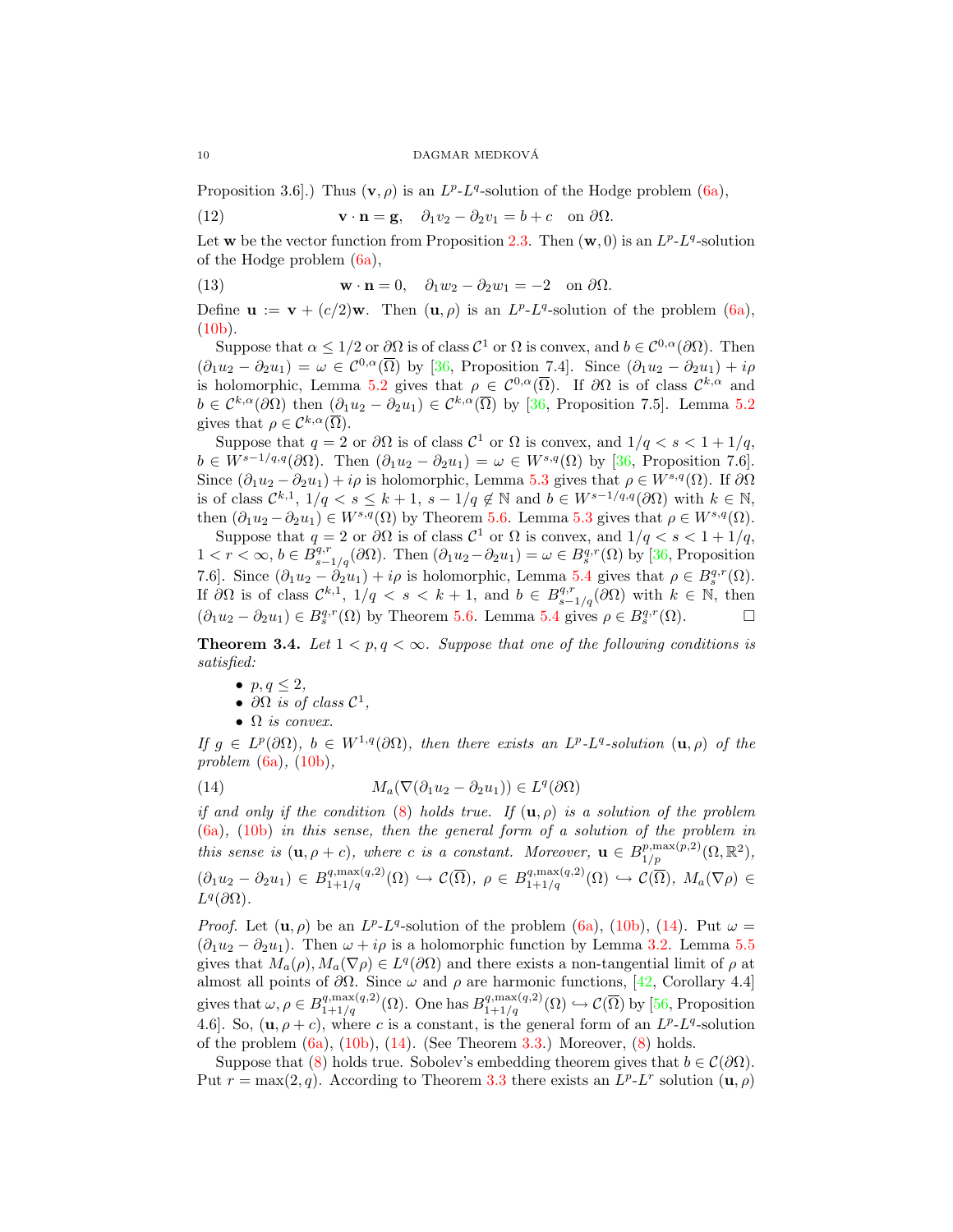of the problem (6a), (10b). Since  $q \leq r$ ,  $(\mathbf{u}, \rho)$  is an  $L^p L^q$  solution of the problem (6a), (10b). Put  $\omega = (\partial_1 u_2 - \partial_2 u_1)$ . Then  $\omega + i\rho$  is a holomorphic function by Lemma 3.2. In particular,  $\omega$  is an L<sup>r</sup>-solution of the Dirichlet problem for the Laplace equation (11). Since  $b \in W^{1,q}(\partial\Omega)$ , [36, Proposition 7.3] gives that  $M_a(\omega), M_a(\nabla \omega) \in L^q$  $(\partial \Omega)$ .

Before we shall study the non-homogeneous problem  $(10)$ , we prove the following auxiliary lemma. We denote  $B(\mathbf{x}; r) = \{ \mathbf{y} \in \mathbb{R}^2; |\mathbf{x} - \mathbf{y}| < r \}.$ 

Lemma 3.5. Let  $1 < q, r < \infty, 1/q < s < \infty, m \in \mathbb{N}_0, 0 < \alpha < 1$ .

- (a) If  $f \in B^{q,r}_{s-1}(\Omega,\mathbb{R}^2)$ ,  $\chi \in B^{q,r}_{s}(\Omega)$  then there exists a solution  $(\mathbf{u}, \rho) \in$  $B^{q,r}_{s+1}(\Omega,\mathbb{R}^2) \times B^{q,r}_{s}(\Omega)$  of  $(10a)$ .
- (b) If  $f \in W^{s-1,q}(\Omega,\mathbb{R}^2)$ ,  $\chi \in W^{s,q}(\Omega)$  then there exists a solution  $(\mathbf{u}, \rho) \in$  $W^{s+1,q}(\Omega,\mathbb{R}^2) \times W^{s,q}(\Omega)$  of  $(10a)$ .
- (c) Let  $\chi \in C^{m,\alpha}(\overline{\Omega})$ ,  $f \in C(\overline{\Omega}, \mathbb{R}^2)$ . If  $m \geq 1$  suppose that  $f \in C^{m-1,\alpha}(\overline{\Omega}, \mathbb{R}^2)$ . Then there exists a solution  $(\mathbf{u}, \rho) \in C^{m+1,\alpha}(\overline{\Omega}, \mathbb{R}^2) \times C^{m,\alpha}(\overline{\Omega})$  of (10a).
- (d) If  $f \in B^{q,r}_{s-1}(\Omega,\mathbb{R}^2)$ ,  $\chi \in B^{q,r}_{s}(\Omega)$  and  $(\mathbf{u},\rho)$  is a solution of  $(10a)$  in the sense of distributions, then  $(\partial_1 u_2 - \partial_2 u_1) \in B_s^{q,r}(\Omega)$  if and only if  $\rho \in$  $B_s^{q,r}(\Omega)$ .
- (e) If  $f \in W^{s-1,q}(\Omega,\mathbb{R}^2)$ ,  $\chi \in W^{s,q}(\Omega)$  and  $(\mathbf{u},\rho)$  is a solution of  $(10a)$  in the sense of distributions, then  $(\partial_1 u_2 - \partial_2 u_1) \in W^{s,q}(\Omega)$  if and only if  $\rho \in W^{s,q}(\Omega)$ .
- (f) Let  $\chi \in \mathcal{C}^{m,\alpha}(\overline{\Omega})$ ,  $\mathbf{f} \in \mathcal{C}(\overline{\Omega}, \mathbb{R}^2)$ . If  $m \geq 1$  suppose that  $\mathbf{f} \in \mathcal{C}^{m-1,\alpha}(\overline{\Omega}, \mathbb{R}^2)$ . If  $(\mathbf{u}, \rho)$  is a solution of  $(10a)$  in the sense of distributions, then  $(\partial_1 u_2 \partial_2 u_1 \in \mathcal{C}^{m,\alpha}(\overline{\Omega})$  if and only if  $\rho \in \mathcal{C}^{m,\alpha}(\overline{\Omega})$ .

*Proof.* (a) Choose  $r \in (0,\infty)$  such that  $\overline{\Omega} \subset B(0;r)$ . We can suppose that  $f \in$  $B_{s-1}^{q,r}(B(0;r),\mathbb{R}^2), \chi \in B_s^{q,r}(B(0;r)).$  According to [36, Theorem 5.4] there exists a solution  $(\mathbf{u}, \rho) \in B_{s+1}^{q,r}(B(0; r), \mathbb{R}^2) \times B_s^{q,r}(B(0; r))$  of  $(10a)$  in  $B(0; r)$ .

(b) If  $s \notin \mathbb{N}$  then (b) is a consequence of (a). Let now  $s \in \mathbb{N}$ . We can suppose that  $f \in W^{s-1,q}(B(0;r),\mathbb{R}^2), \chi \in W^{s,q}(B(0;r))$  by [3, Theorem 5.24]. According to [36, Theorem 5.5] there exists a solution  $(\mathbf{u}, \rho) \in W^{s+1,q}(B(0,r), \mathbb{R}^2) \times W^{s,q}(B(0,r))$ of  $(10a)$  in  $B(0; r)$ .

(c) Choose  $r \in (0,\infty)$  such that  $\overline{\Omega} \subset B(0;r)$ . Since  $\mathcal{C}^{m,\alpha}(\overline{\Omega}) = B_{\alpha}^{\infty,\infty}(\Omega)$  by [56, Theorem 1.122], we can suppose that  $\chi \in B^{\infty,\infty}_{\alpha}(\overline{B(0;r)}) = C^{m,\alpha}(\overline{B(0;r)})$ . If  $m \geq 1$  we can suppose that  $\mathbf{f} \in \mathcal{C}^{m-1,\alpha}(\overline{B(0;r)},\mathbb{R}^2)$ . If  $m=0$  we can suppose that  $f \in L^{\infty}(B(0;r), \mathbb{R}^2)$ . According to [21, Theorem 8.34, Theorem 6.14 and Theorem 6.19] there exists  $\mathbf{v} \in \mathcal{C}^{m+1,\alpha}(\overline{B(0;r)};\mathbb{R}^2)$  such that  $-\Delta \mathbf{v} = \mathbf{f}$  in  $B(0;r)$ . Put  $\rho = (\chi - \nabla \cdot \mathbf{v})$ . Then  $\rho \in \mathcal{C}^{m,\alpha}(\overline{B(0;r)})$ . According to [21, Theorem 6.14 and Theorem 6.19] there exists  $\varphi \in C^{m+2,\alpha}(\overline{B(0;r)})$  such that  $\Delta \varphi = \rho$ . Put  $\mathbf{u} := \mathbf{v} + \nabla \varphi$ . Then

$$
\nabla \cdot \mathbf{u} = \nabla \cdot \mathbf{v} + \Delta \varphi = \chi,
$$
  
- \Delta \mathbf{u} + \nabla \rho = -\Delta \mathbf{v} - \nabla \Delta \varphi + \nabla \rho = \mathbf{f}.

So  $(\mathbf{u}, \rho) \in \mathcal{C}^{m+1, \alpha}(\overline{\Omega}, \mathbb{R}^2) \times \mathcal{C}^{m, \alpha}(\overline{\Omega})$  is a solution of (10a).

(d), (e), (f): Put  $X = B^{q,r}_{s+1}(\Omega, \mathbb{R}^2)$  and  $Y = B^{q,r}_{s}(\Omega)$  in the case (d),  $X =$  $W^{s+1,q}(\Omega,\mathbb{R}^2)$  and  $Y = W^{s,q}(\Omega)$  in the case (e),  $X = \mathcal{C}^{m+1,\alpha}(\overline{\Omega},\mathbb{R}^2)$  and  $Y =$  $\mathcal{C}^{m,\alpha}(\overline{\Omega})$  in the case (f). We have proved that there exists a solution  $(\mathbf{v},\tau) \in X \times Y$ of (10a). Put  $\mathbf{U} := \mathbf{u} - \mathbf{v}$ ,  $P := \rho - \tau$ . Clearly,  $(\partial_1 u_2 - \partial_2 u_1) \in Y$  if and only if  $(\partial_1 U_2 - \partial_2 U_1) \in Y$ . Similarly,  $\rho \in Y$  if and only if  $P \in Y$ . Since  $(\mathbf{U}, P)$  is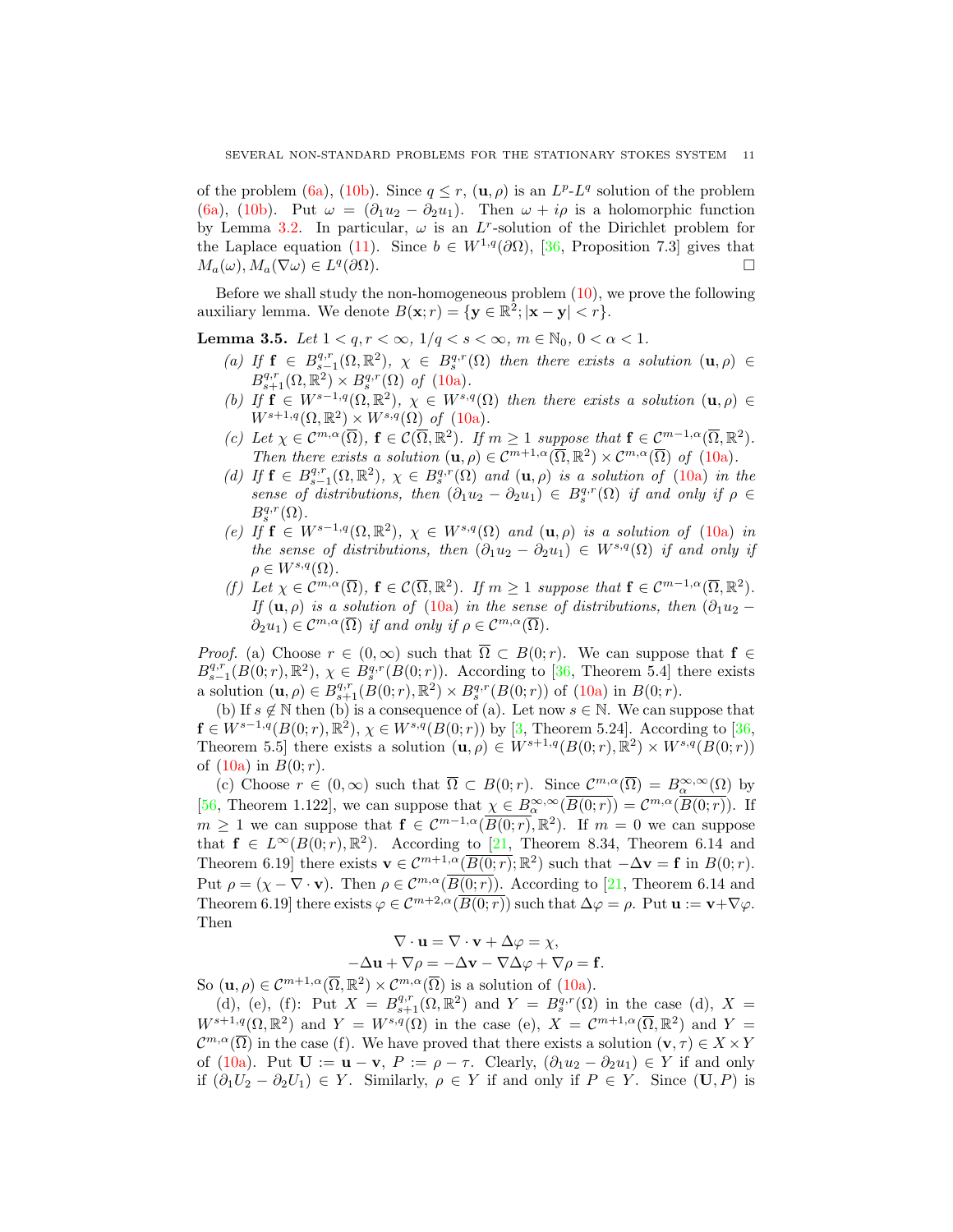a solution of (6a), Lemma 3.2, Lemma 5.4, Lemma 5.3 and Lemma 5.2 give that  $(\partial_1 U_2 - \partial_2 U_1) \in Y$  if and only if  $P \in Y$ .

**Theorem 3.6.** Let  $k \in \mathbb{N}_0$ ,  $1 < p, q, r, \beta < \infty$ ,  $\partial\Omega$  be of class  $\mathcal{C}^{k,\alpha}$ ,  $0 < \alpha \leq 1$ .

- (1) Let  $k \in \mathbb{N}$ ,  $\alpha = 1$ ,  $1/q < s \leq k+1$ ,  $s-1/q \notin \mathbb{N}_0$ ,  $1/p < t \leq k$ ,  $t-1/p \notin \mathbb{N}_0$ , and  $t \leq s+1$ . Suppose that  $s-2/q \geq t-2/p$ . (That is true if  $p \leq q$  or  $t \leq s - 1$ .) Let  $g \in W^{t-1/p,p}(\partial \Omega)$ ,  $b \in W^{s-1/q,q}(\partial \Omega)$ ,  $\mathbf{f} \in W^{s-1,q}(\Omega,\mathbb{R}^2)$ ,  $\chi \in W^{s,q}(\Omega)$ .
	- (a) Let  $\mathbf{u} \in W^{t,p}(\Omega,\mathbb{R}^2)$ ,  $(\partial_1 u_2 \partial_2 u_1) \in W^{s,q}(\Omega)$  and  $\rho$  be a distribution in  $\Omega$ . Suppose that  $(\mathbf{u}, \rho)$  is a solution of the problem (10). Then

(15) 
$$
\int_{\partial \Omega} g \, d\sigma = \int_{\Omega} \chi \, d\mathbf{x}
$$

and  $\rho \in W^{s,q}(\Omega)$ . If  $\mathbf{f} \equiv 0$ ,  $\chi \equiv 0$ , then  $(\mathbf{u}, \rho)$  is an  $L^p$ - $L^q$ -solution of the problem (10). If  $b \equiv 0$ ,  $g \equiv 0$ ,  $\chi \equiv 0$ ,  $\mathbf{f} \equiv 0$  then  $\mathbf{u} \equiv 0$ ,  $\rho$  is constant.

- (b) Suppose (15). Then there exists  $(\mathbf{u}, \rho) \in W^{t,p}(\Omega, \mathbb{R}^2) \times W^{s,q}(\Omega)$  with  $(\partial_1 u_2 - \partial_2 u_1) \in W^{s,q}(\Omega)$  such that  $(\mathbf{u}, \rho)$  is a solution of the problem (10). In particular, if  $1/q < s \leq k-1$ ,  $s-1/q \notin \mathbb{N}_0$ ,  $q \in \mathbb{N}_0$  $W^{s+1-1/q,q}(\partial\Omega), b\in W^{s-1/q,q}(\partial\Omega), \mathbf{f}\in W^{s-1,q}(\Omega,\mathbb{R}^2), \chi\in W^{s,q}(\Omega),$ then there exists a solution  $(\mathbf{u}, \rho) \in W^{s+1,q}(\Omega, \mathbb{R}^2) \times W^{s,q}(\Omega)$  of the problem  $(10)$ .
- (2) Let  $k \in \mathbb{N}$ ,  $\alpha = 1$ ,  $1/q < s < k+1$ ,  $1/p < t < k$ , and  $t \leq s+1$ ,  $(s + 1) - 2/q \ge t - 2/p$ . If  $t = s + 1$  or  $(s + 1) - 2/q = t - 2/p$  suppose moreover that  $p \leq q$  and  $r \leq \beta$ . Let  $g \in B^{p,\beta}_{t-1/p}(\partial \Omega)$ ,  $b \in B^{q,r}_{s-1/q}(\partial \Omega)$ ,  $\mathbf{f} \in B^{q,r}_{s-1}(\Omega,\mathbb{R}^2), \ \chi \in B^{q,r}_{s}(\Omega).$ 
	- (a) Let  $\mathbf{u} \in B_t^{p,\beta}(\Omega,\mathbb{R}^2)$  with  $(\partial_1 u_2 \partial_2 u_1) \in B_s^{q,r}(\Omega)$  and  $\rho$  be a distribution in  $\Omega$ . Suppose that  $(\mathbf{u}, \rho)$  is a solution of the problem (10). Then (15) holds and  $\rho \in B_s^{q,r}(\Omega)$ . If  $\mathbf{f} \equiv 0$ ,  $\chi \equiv 0$ , then  $(\mathbf{u}, \rho)$  is an  $L^p$ -L<sup>q</sup>-solution of the problem (10). If  $b \equiv 0, g \equiv 0, \chi \equiv 0, f \equiv 0$  then  $\mathbf{u} \equiv 0$ ,  $\rho$  is constant.
	- (b) Suppose (15). Then there exists  $(\mathbf{u}, \rho) \in B_t^{p,\beta}(\Omega, \mathbb{R}^2) \times B_s^{q,r}(\Omega)$  with  $(\partial_1 u_2 - \partial_2 u_1) \in B_s^{q,r}(\Omega)$  such that  $(\mathbf{u}, \rho)$  is a solution of the problem (10). In particular, if  $1/q < s < k - 1$ ,  $g \in B^{q,r}_{s+1-1/q}(\partial \Omega)$ ,  $b \in$  $B^{q,r}_{s-1/q}(\partial\Omega)$ ,  $\mathbf{f}\in B^{q,r}_{s-1}(\Omega,\mathbb{R}^2)$ ,  $\chi \in B^{q,r}_{s}(\Omega)$ , then there is a solution  $(\mathbf{u}, \rho) \in B^{q,r}_{s+1}(\Omega, \mathbb{R}^2) \times B^{q,r}_{s}(\Omega)$  of the problem (10).
- (3) Let  $m, n \in \mathbb{N}_0$ ,  $0 < \alpha, \beta, \gamma < 1$ , and  $m + \beta \le k + \alpha$ ,  $n + \gamma \le m + 1 + \beta$ ,  $n + 1 + \gamma \leq k + \alpha$ . Let  $b \in C^{m,\beta}(\partial\Omega)$ ,  $g \in C^{n,\gamma}(\partial\Omega)$ ,  $\chi \in C^{m,\beta}(\overline{\Omega})$ ,  $\mathbf{f} \in \mathcal{C}(\overline{\Omega}, \mathbb{R}^2)$ . If  $m \geq 1$  suppose  $\mathbf{f} \in \mathcal{C}^{m-1,\beta}(\overline{\Omega}, \mathbb{R}^2)$ .
	- (a) Let  $\mathbf{u} \in \mathcal{C}^{n,\gamma}(\overline{\Omega}, \mathbb{R}^2)$ ,  $(\partial_1 u_2 \partial_2 u_1) \in \mathcal{C}^{m,\beta}(\overline{\Omega})$  and  $\rho$  be a distribution in  $\Omega$ . Let  $(\mathbf{u}, \rho)$  be a solution of the problem (10). Then  $\rho \in \mathcal{C}^{m, \beta}(\overline{\Omega})$ and (15) holds. If  $b \equiv 0$ ,  $g \equiv 0$ ,  $\chi \equiv 0$ ,  $\mathbf{f} \equiv 0$  then  $\mathbf{u} \equiv 0$ ,  $\rho$  is constant.
	- (b) If (15) holds, then there exists  $(\mathbf{u}, \rho) \in C^{n,\gamma}(\overline{\Omega}, \mathbb{R}^2) \times C^{m,\beta}(\overline{\Omega})$  with  $(\partial_1 u_2 - \partial_2 u_1) \in C^{m,\beta}(\overline{\Omega})$  such that  $(\mathbf{u}, \rho)$  is a solution of the problem (10). In particular, if  $\partial\Omega \in C^{m+2,\alpha}$ ,  $g \in C^{m+1,\alpha}(\partial\Omega)$ ,  $b \in C^{m,\alpha}(\partial\Omega)$ ,  $\chi \in C^{m,\alpha}(\overline{\Omega}), \ \mathbf{f} \in \mathcal{C}(\overline{\Omega},\mathbb{R}^2) \ \textit{for} \ \ m = 0 \ \textit{and} \ \mathbf{f} \in C^{m-1,\alpha}(\overline{\Omega},\mathbb{R}^2) \ \textit{for}$  $m \in \mathbb{N}$ , then there exists a solution  $(\mathbf{u}, \rho) \in \mathcal{C}^{m+1,\alpha}(\overline{\Omega}, \mathbb{R}^2) \times \mathcal{C}^{m,\alpha}(\overline{\Omega})$ of the problem (10).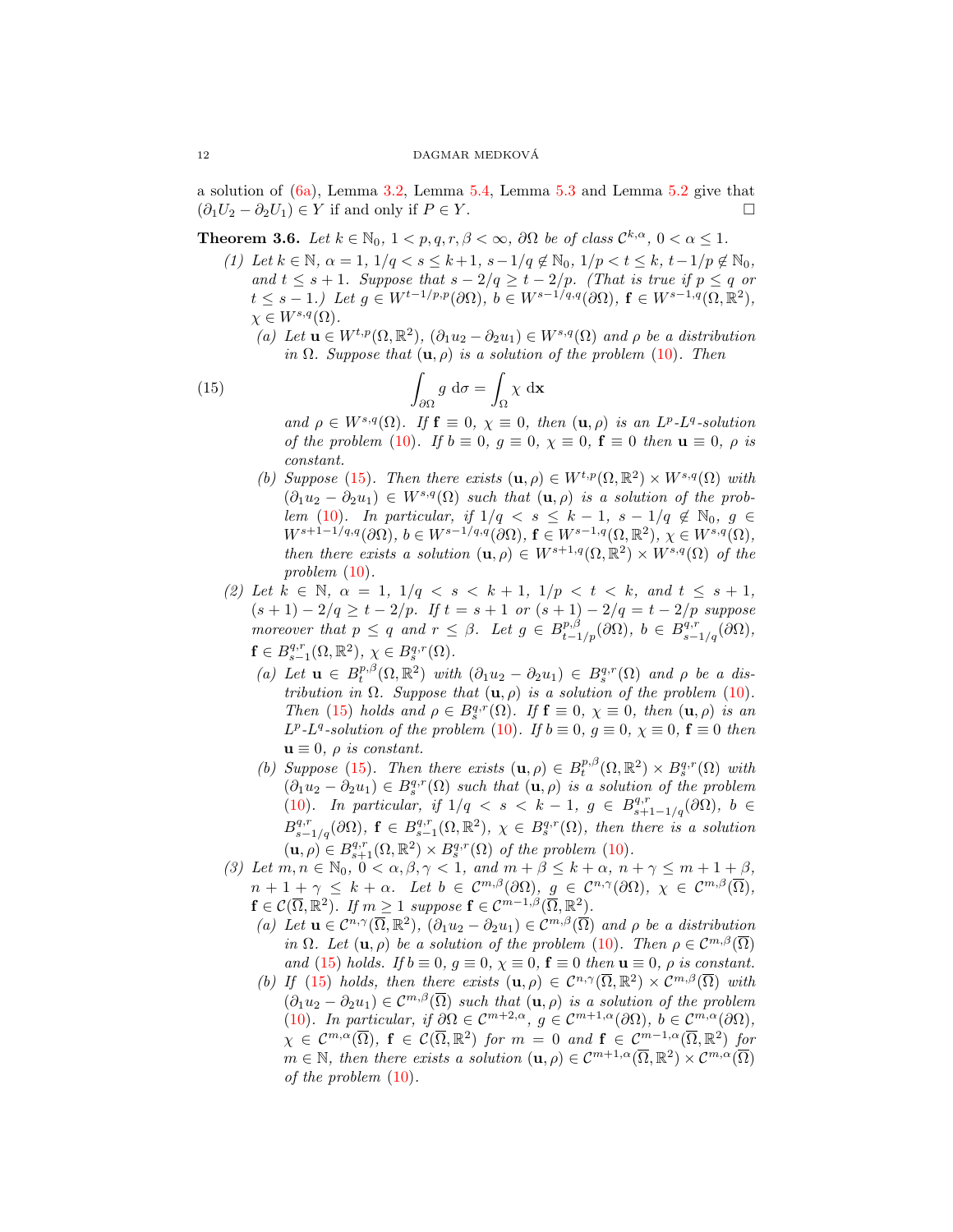*Proof.* Let  $\mathbf{u} \in W^{t,p}(\Omega,\mathbb{R}^2)$  with the vorticity  $(\partial_1 u_2 - \partial_2 u_1) \in W^{s,q}(\Omega)$  and a distribution  $\rho$  in  $\Omega$  be such that  $(\mathbf{u}, \rho)$  is a solution of the problem (10). Then  $\rho \in W^{s,q}(\Omega)$  by Lemma 3.5. According to Lemma 3.5 there exists  $(\mathbf{v}, \tau) \in$  $W^{s+1,q}(\Omega,\mathbb{R}^2) \times W^{s,q}(\Omega)$  such that  $-\Delta \mathbf{v} + \nabla \tau = \mathbf{f}, \nabla \cdot \mathbf{v} = \chi$ . The Divergence theorem gives

(16) 
$$
\int_{\partial\Omega} \mathbf{n}^{\Omega} \cdot \mathbf{v} \, d\sigma = \int_{\Omega} \chi \, d\mathbf{x}.
$$

According to [12, Theorem 3.8] one has  $W^{s+1,q}(\Omega) \hookrightarrow W^{t,p}(\Omega)$ . Thus  $(\mathbf{u}-\mathbf{v}, \rho-\tau) \in$  $W^{t,p}(\Omega,\mathbb{R}^2) \times W^{s,q}(\Omega), \Delta(\mathbf{u}-\mathbf{v}) = \nabla(\rho-\tau), \nabla \cdot (\mathbf{u}-\mathbf{v}) = 0$  in  $\Omega$ . Theorem 2.4 gives

$$
\int_{\partial\Omega} \mathbf{n}^{\Omega} \cdot (\mathbf{u} - \mathbf{v}) \, d\sigma = 0.
$$

From this and (16) we obtain (15). Let now  $f \equiv 0, \chi \equiv 0$ . Put  $h := \rho$  on  $\partial\Omega$ . Theorem 2.4 gives that  $(\mathbf{u}, \rho)$  is an  $L^p$ - $L^q$ -solution of the problem (6). In particular,  $M_a(\mathbf{u}) \in L^p(\partial\Omega)$ ,  $M_a(\rho) \in L^q(\partial\Omega)$  and there exist non-tangential limits of u and  $\rho$  at almost all points of  $\partial\Omega$ . Lemma 3.2 gives that  $(\partial_1u_2 - \partial_2u_1) + i\rho$  is a holomorphic function in  $\Omega$ . According to Lemma 5.5 there exists a non-tangential limit of  $(\partial_1 u_2 - \partial_2 u_1)$  at almost all points of  $\partial \Omega$  and  $M_a(\partial_1 u_2 - \partial_2 u_1) \in L^q(\partial \Omega)$ . So,  $(\mathbf{u}, \rho)$  is an  $L^p L^q$ -solution of the problem (10). If  $b \equiv 0$ ,  $g \equiv 0$ ,  $\chi \equiv 0$ ,  $\mathbf{f} \equiv 0$ then  $\mathbf{u} \equiv 0$ ,  $\rho$  is constant by Theorem 3.3.

Let  $\mathbf{u} \in B_t^{p,\beta}(\Omega,\mathbb{R}^2)$  with the vorticity  $(\partial_1 u_2 - \partial_2 u_1) \in B_s^{q,r}(\Omega)$  and a distribution  $\rho$  in  $\Omega$  be such that  $(\mathbf{u}, \rho)$  is a solution of the problem  $(10)$ . Then  $\rho \in B_s^{q,r}(\Omega)$  by Lemma 3.5. Since  $B_t^{p,\beta}(\Omega,\mathbb{R}^2) \hookrightarrow W^{t-\epsilon,p}(\Omega,\mathbb{R}^2), B_s^{q,r}(\Omega) \hookrightarrow W^{s-\epsilon,q}(\Omega)$  for  $\epsilon > 0$ by [54, §4.6.1, Theorem], (1a) forces (2a).

Let  $\mathbf{u} \in \mathcal{C}^{n,\gamma}(\overline{\Omega}, \mathbb{R}^2), (\partial_1 u_2 - \partial_2 u_1) \in \mathcal{C}^{m,\beta}(\overline{\Omega})$  and  $\rho$  be a distribution in  $\Omega$ . Let  $(\mathbf{u}, \rho)$  be a solution of the problem (10). Then  $\rho \in \mathcal{C}^{m, \beta}(\overline{\Omega})$  by Lemma 3.5. Choose  $p, q \in (1, \infty)$  such that  $1/p < \gamma$ ,  $1/q < \beta$ . Choose  $t \in (1/p, \gamma)$ ,  $s \in (1/q, \beta)$ . Then  $\mathcal{C}^{n,\gamma}(\overline{\Omega},\mathbb{R}^2) \hookrightarrow W^{t,p}(\Omega,\mathbb{R}^2), \, \mathcal{C}^{m,\beta}(\overline{\Omega}) \hookrightarrow W^{s,q}(\Omega)$  by [31, Remark 6.8.3]. So, (3a) is a consequence of (1a).

We now construct a solution of the problem  $(10)$ . Assume  $(15)$ . Suppose first that  $\mathbf{f} \equiv 0$ ,  $\chi \equiv 0$ . According to Theorem 3.3 there exists an  $L^p - L^q$ -solution  $(\mathbf{u}, \rho)$ of the problem (10). Moreover  $M_a(\rho) \in L^q(\partial\Omega)$  and there exists a non-tangential limit of  $\rho$  at almost all points of  $\partial\Omega$ . Further,  $(\partial_1u_2 - \partial_2u_1) \in W^{s,q}(\Omega)$  and  $\rho \in W^{s,q}(\Omega)$  in the case  $(1)$ ,  $(\partial_1 u_2 - \partial_2 u_1) \in B_s^{q,r}(\Omega)$  and  $\rho \in B_s^{q,r}(\Omega)$  in the case  $(2), (\partial_1 u_2-\partial_2 u_1) \in \mathcal{C}^{m,\beta}(\overline{\Omega})$  and  $\rho \in \mathcal{C}^{m,\beta}(\overline{\Omega})$  in the case (3). Denote by h the trace of  $\rho$ . Then  $(\mathbf{u}, \rho)$  is an  $L^p$ - $L^q$ -solution of the problem (6). Theorem 2.4 gives that  $\mathbf{u} \in W^{t,p}(\Omega,\mathbb{R}^2)$  in the case  $(1), \mathbf{u} \in B_t^{p,\beta}(\Omega,\mathbb{R}^2)$  in the case  $(2), \mathbf{u} \in C^{n,\gamma}(\Omega,\mathbb{R}^2)$ in the case (3).

Let now (15) hold and f and  $\chi$  be arbitrary. According to Lemma 3.5 there exists a solution  $(v, \tau)$  of  $-\Delta v + \nabla \tau = f$ ,  $\nabla \cdot v = \chi$  in  $\Omega$ . Moreover,  $(v, \tau) \in$  $W^{s+1,q}(\Omega,\mathbb{R}^2) \times W^{s,q}(\Omega) \hookrightarrow W^{t,p}(\Omega,\mathbb{R}^2) \times W^{s,q}(\Omega)$  in the case  $(1), (\mathbf{v},\tau) \in$  $B_{s+1}^{q,r}(\Omega,\mathbb{R}^2) \times B_s^{q,r}(\Omega) \hookrightarrow B_t^{p,\beta}(\Omega,\mathbb{R}^2) \times B_s^{q,r}(\Omega)$  in the case (2), and  $(\mathbf{v},\tau) \in$  $\mathcal{C}^{m+1,\beta}(\overline{\Omega},\mathbb{R}^2) \times \mathcal{C}^{m,\beta}(\overline{\Omega}) \hookrightarrow \mathcal{C}^{n,\gamma}(\overline{\Omega},\mathbb{R}^2) \times \mathcal{C}^{m,\beta}(\overline{\Omega})$  in the case (3). Put  $G = g \mathbf{n}^{\Omega} \cdot \mathbf{v}, B = b - (\partial_1 v_2 - \partial_2 v_1)$  on  $\partial \Omega$ . Then  $G \in W^{t-1/p,p}(\partial \Omega)$  and  $B \in W^{s-1/q,q}(\partial \Omega)$ in the case (1) by [22, Theorem 1.5.1.2],  $G \in B^{p,\beta}_{t-1/p}(\partial\Omega)$  and  $B \in B^{q,r}_{s-1/q}(\partial\Omega)$  in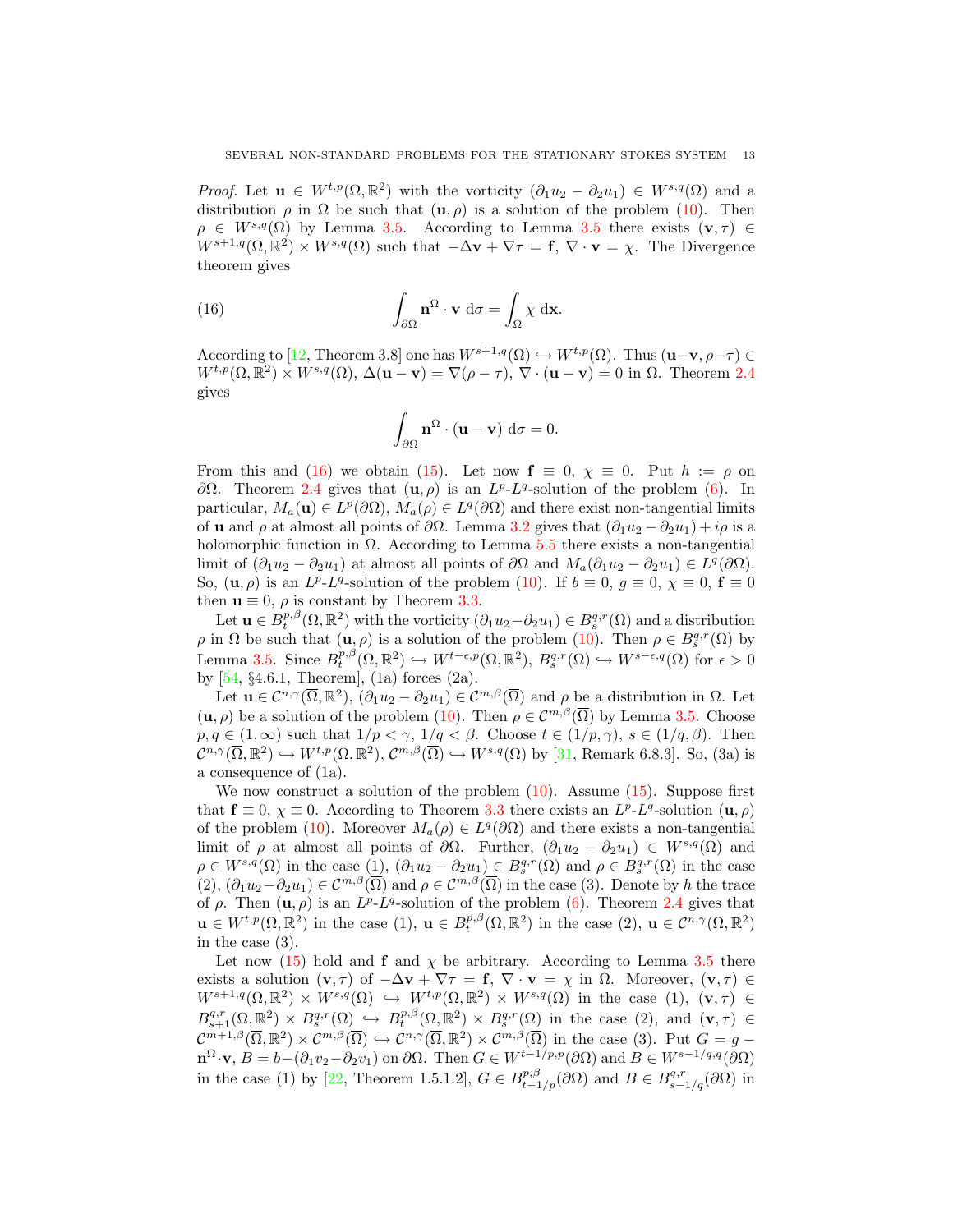the case (2) by [25, Chapter VIII, Theorem 2]. Since

$$
\int_{\partial\Omega} \mathbf{n}^{\Omega} \cdot \mathbf{v} \, d\sigma = \int_{\Omega} \chi \, d\mathbf{x}
$$

we deduce that

$$
\int_{\partial\Omega} G \, \mathrm{d}\sigma = 0.
$$

We have proved that there exists a solution  $(V, T)$  of the problem

$$
\Delta \mathbf{V} = \nabla T, \quad \nabla \cdot \mathbf{V} = 0 \quad \text{in } \Omega,
$$

$$
\mathbf{V} \cdot \mathbf{n}^{\Omega} = G, \quad (\partial_1 V_2 - \partial_2 V_1) = B \quad \text{on } \partial \Omega
$$

such that  $(\mathbf{V}, T) \in W^{t,p}(\Omega, \mathbb{R}^2) \times W^{s,q}(\Omega)$  with  $(\partial_1 V_2 - \partial_2 V_1) \in W^{s,q}(\Omega)$  in the case (1),  $(\mathbf{V}, T) \in B_t^{p,\beta}(\Omega, \mathbb{R}^2) \times B_s^{q,r}(\Omega)$  with  $(\partial_1 V_2 - \partial_2 V_1) \in B_s^{q,r}(\Omega)$  in the case  $(2), (\mathbf{V}, T) \in \mathcal{C}^{n,\gamma}(\overline{\Omega}, \mathbb{R}^2) \times \mathcal{C}^{m,\beta}(\overline{\Omega})$  with  $(\partial_1 V_2 - \partial_2 V_1) \in \mathcal{C}^{m,\beta}(\overline{\Omega})$  in the case (3). Put  $\mathbf{u} = \mathbf{v} + \mathbf{V}$ ,  $\rho = \tau + T$ . Then  $(\mathbf{u}, \rho)$  is a solution of (10).

# 4. The other problems

**Theorem 4.1.** Let  $k \in \mathbb{N}$ ,  $k \geq 2$ ,  $1 < q, r < \infty$ ,  $\partial\Omega$  be of class  $\mathcal{C}^{k,\alpha}$ ,  $0 < \alpha \leq 1$ ,  $b \in C^{k-2,\alpha}(\partial\Omega), b > 0.$ 

- (1) Let  $\alpha = 1, 1/q + 1 < s \leq k$ ,  $s 1/q \notin \mathbb{N}$ ,  $\mathbf{g} \in W^{s-1/q,q}(\partial \Omega; \mathbb{R}^2)$ ,  $\mathbf{h} \in$  $W^{s-1-1/q,q}(\partial\Omega;\mathbb{R}^2), \mathbf{f} \in W^{s-2,q}(\Omega,\mathbb{R}^2), \chi \in W^{s-1,q}(\Omega).$ 
	- (a) Then there exists a solution  $(\mathbf{u}, \rho) \in W^{s,q}(\Omega, \mathbb{R}^2) \times W^{s-1,q}(\Omega)$  of the problem  $(1)$ ,  $(3)$  if and only if  $(15)$  holds. The general form of a solution of the problem (1), (3) in  $W^{s,q}(\Omega,\mathbb{R}^2)\times W^{s-1,q}(\Omega)$  is  $(\mathbf{u},\rho+c)$ where c is a constant.
	- (b) Suppose

(17) 
$$
\int_{\partial\Omega} b \, d\sigma > 0.
$$

Then there exists a solution  $(\mathbf{u}, \rho) \in W^{s,q}(\Omega, \mathbb{R}^2) \times W^{s-1,q}(\Omega)$  of the problem  $(1)$ ,  $(4)$  if and only if  $(15)$  holds. The general form of a solution of the problem (1), (4) in  $W^{s,q}(\Omega,\mathbb{R}^2)\times W^{s-1,q}(\Omega)$  is  $(\mathbf{u},\rho+c)$ where c is a constant.

- (2) Let  $\alpha = 1, 1/q + 1 < s < k$ ,  $\mathbf{g} \in B^{q,r}_{s-1/q}(\partial \Omega; \mathbb{R}^2)$ ,  $\mathbf{h} \in B^{q,r}_{s-1-1/q}(\partial \Omega; \mathbb{R}^2)$ ,  $\mathbf{f} \in B^{q,r}_{s-2}(\Omega,\mathbb{R}^2), \ \chi \in B^{q,r}_{s-1}(\Omega).$ 
	- (a) Then there exists a solution  $(\mathbf{u}, \rho) \in B_s^{q,r}(\Omega, \mathbb{R}^2) \times B_{s-1}^{q,r}(\Omega)$  of the problem  $(1)$ ,  $(3)$  if and only if  $(15)$  holds. The general form of a solution of the problem (1), (3) in  $B_s^{q,r}(\Omega,\mathbb{R}^2) \times B_{s-1}^{q,r}(\Omega)$  is  $(\mathbf{u}, \rho + c)$ where c is a constant.
	- (b) Suppose (17). Then there exists a solution  $(\mathbf{u}, \rho) \in B_s^{q,r}(\Omega, \mathbb{R}^2)$  ×  $B_{s-1}^{\tilde{q},\tilde{r}}(\Omega)$  of the problem (1), (4) if and only if (15) holds. The general form of a solution of the problem (1), (4) in  $B_s^{q,r}(\Omega,\mathbb{R}^2) \times B_{s-1}^{q,r}(\Omega)$  is  $(\mathbf{u}, \rho + c)$  where c is a constant.
- (3) Let  $k > 2$ ,  $0 < \alpha < 1$ ,  $g \in C^{k-1,\alpha}(\partial\Omega;\mathbb{R}^2)$ ,  $h \in C^{k-2,\alpha}(\partial\Omega;\mathbb{R}^2)$ ,  $f \in$  $\mathcal{C}^{k-3,\alpha}(\overline{\Omega}, \mathbb{R}^2), \ \chi \in \mathcal{C}^{k-2,\alpha}(\overline{\Omega}).$ 
	- (a) Then there exists a solution  $(\mathbf{u}, \rho) \in C^{k-1,\alpha}(\overline{\Omega}, \mathbb{R}^2) \times C^{k-2,\alpha}(\overline{\Omega})$  of the problem  $(1)$ ,  $(3)$  if and only if  $(15)$  holds. The general form of a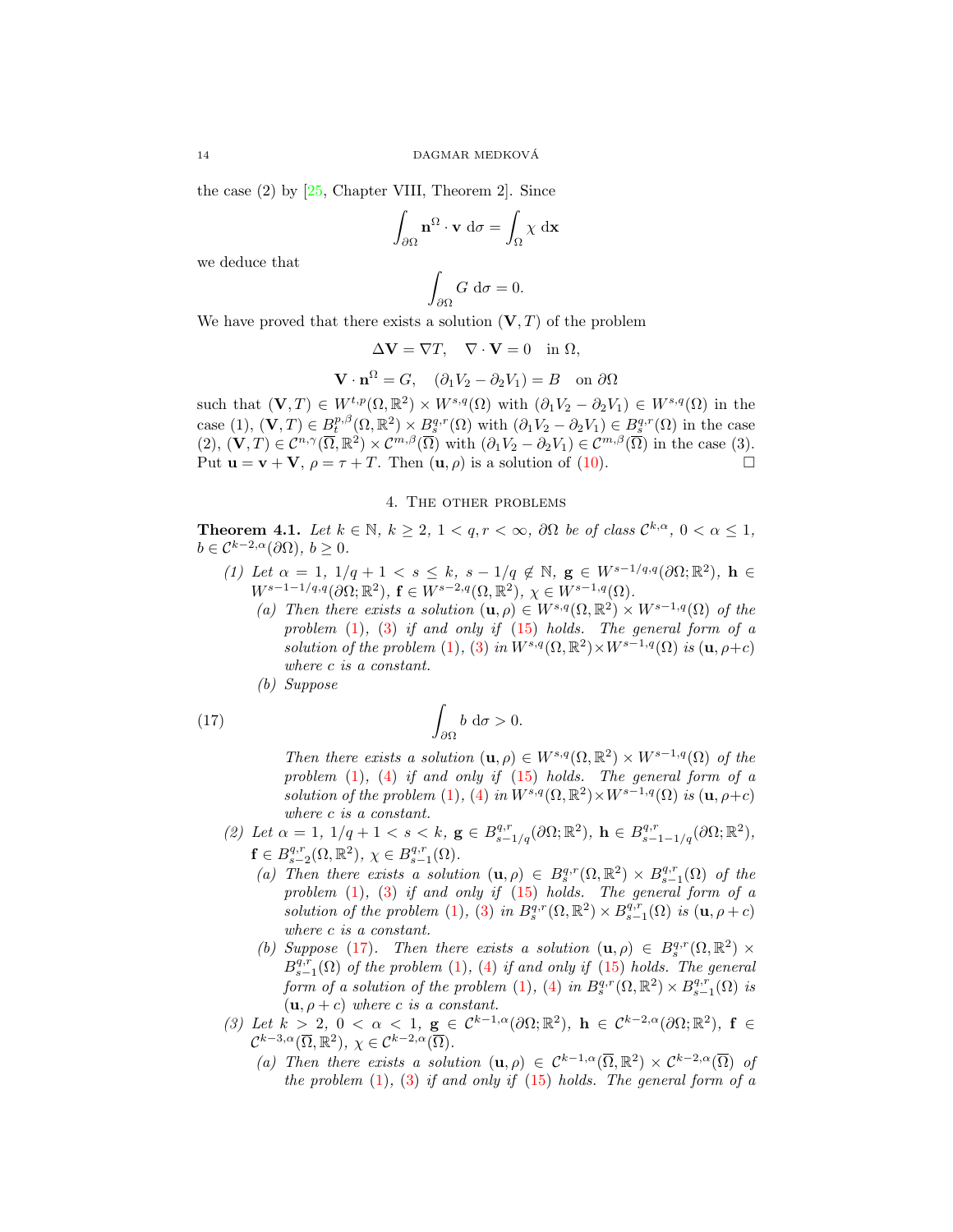solution of the problem (1), (3) in  $\mathcal{C}^{k-1,\alpha}(\overline{\Omega}, \mathbb{R}^2) \times \mathcal{C}^{k-2,\alpha}(\overline{\Omega})$  is  $(\mathbf{u}, \rho +$ c) where c is a constant.

(b) Suppose (17). Then there exists a solution  $(\mathbf{u}, \rho) \in C^{k-1,\alpha}(\overline{\Omega}, \mathbb{R}^2)$  ×  $\mathcal{C}^{k-2,\alpha}(\overline{\Omega})$  of the problem (1), (4) if and only if (15) holds. The general form of a solution of the problem (1), (4) in  $\mathcal{C}^{k-1,\alpha}(\overline{\Omega}, \mathbb{R}^2) \times \mathcal{C}^{k-2,\alpha}(\overline{\Omega})$ is  $(\mathbf{u}, \rho + c)$  where c is a constant.

*Proof.* Clearly, if  $u \equiv 0$  and  $\rho$  is constant then  $(u, \rho)$  is a solution of the problem (1), (3) and the problem (1), (4) with  $\mathbf{f} \equiv 0$ ,  $\chi \equiv 0$ ,  $\mathbf{g} \equiv 0$ ,  $\mathbf{h} \equiv 0$ .

If  $(\mathbf{u}, \rho)$  is a solution of the problem  $(1)$ ,  $(3)$  or the problem  $(1)$ ,  $(4)$ , then  $(\mathbf{u}, \rho)$ is a solution of some problem of the type  $(10)$ . So,  $(15)$  holds by Theorem 3.6.

Let us denote  $X = W^{s,q}(\Omega, \mathbb{R}^2)$ ,  $Y = W^{s-1,q}(\Omega)$ ,  $A = W^{s-1/q,q}(\partial \Omega)$ ,  $B =$  $W^{s-1-1/q,q}(\partial\Omega),\;D\;=\;W^{s-2,q}(\Omega,\mathbb{R}^2)\;\;\mbox{in the case}\;\; (1);\;\; X\;=\;B_s^{q,r}(\Omega,\mathbb{R}^2),\;Y\;=\;Y_s^{q,r}(\Omega,\mathbb{R}^2).$  $B_{s-1}^{q,r}(\Omega)$ ,  $A = B_{s-1/q}^{q,r}(\partial \Omega)$ ,  $B = B_{s-1-1/q}^{q,r}(\partial \Omega)$ ,  $D = B_{s-2}^{q,r}(\Omega, \mathbb{R}^2)$  in the case (2);  $X = C^{k-1,\alpha}(\overline{\Omega}, \mathbb{R}^2), Y = C^{k-2,\alpha}(\overline{\Omega}), A = C^{k-1,\alpha}(\partial \Omega), B = C^{k-2,\alpha}(\partial \Omega),$  $D = \mathcal{C}^{k-3,\alpha}(\overline{\Omega}, \mathbb{R}^2)$  in the case (3);  $X_{\tau} := \{ \mathbf{u} \in X; \mathbf{u}_\mathbf{n} = 0 \},$   $Y_0 = \{ \rho \in Y; \int_{\Omega} \rho \, \mathrm{d}\mathbf{x} = 0 \}$  $0\},\ \ \hat{X}_\tau := \{\mathbf{u} \in W^{2,2}(\Omega,\mathbb{R}^2); \mathbf{u_n} = 0\},\ \ \hat{Y}_0 = \{\rho \in W^{1,2}(\Omega); \int_{\Omega} \rho \mathrm{d}\mathbf{x} = 0\},$  $\hat{B} = W^{1/2,2}(\partial \Omega), \,\hat{D} = L^2(\Omega,\mathbb{R}^2).$  For  $\lambda > 0$  define

$$
V_{\lambda}(\mathbf{u},\rho) := [-\Delta \mathbf{u} + \nabla \rho, \nabla \cdot \mathbf{u}, \lambda (\partial_1 u_2 - \partial_2 u_1)].
$$

Then  $V_\lambda: X_\tau \times Y_0 \to D \times Y_0 \times B$ ,  $V_\lambda: \hat{X}_\tau \times \hat{Y}_0 \to \hat{D} \times \hat{Y}_0 \times \hat{B}$  are isomorphisms by Theorem 3.6.

Denote by  $\kappa := \nabla \cdot \mathbf{n}^{\Omega}$  the curvature of  $\partial \Omega$ . Remember that  $\kappa := \nabla \cdot \mathbf{n}$  where  $\mathbf{n}$ is the unit exterior normal of  $\Omega$ . Since  $\partial\Omega$  is of class  $\mathcal{C}^{k,\alpha}$ , one has  $\kappa \in \mathcal{C}^{k-2,\alpha}$ . If  $\mathbf{u} \in \hat{X}_{\tau}$  then

(18) 
$$
\tau \cdot [\partial \mathbf{u} / \partial n] = (\partial_1 u_2 - \partial_2 u_1) - \kappa \tau \cdot \mathbf{u}
$$

by  $[26, \text{Lemma } 4.1]$ , and

(19) 
$$
\tau \cdot [(\hat{\nabla} \mathbf{u}) \mathbf{n}^{\Omega}] = \frac{1}{2} (\partial_1 u_2 - \partial_2 u_1) - \kappa \tau \cdot \mathbf{u}
$$

by [16, Lemma 2.1]. We now show (18) and (19) for  $\mathbf{u} \in X_{\tau}$ . Denote  $[\mathbf{f}, \chi, h] =$  $V_1(\mathbf{u},0) \in D \times Y_0 \times B$ . We can choose  $\mathbf{f}_k \in D \cap \widehat{D}$ ,  $\chi_k \in Y_0 \cap \widehat{Y}_0$  and  $h_k \in B \cap \widehat{B}$ such that  $[\mathbf{f}_k, \chi_k, h_k] \to [\mathbf{f}, \chi, h]$  as  $k \to \infty$  in  $D \times Y_0 \times B$ . Denote  $[\mathbf{u}_k, \rho_k] =$  $V_1^{-1}[\mathbf{f}_k, \chi_k, h_k]$ . Then  $[\mathbf{u}_k, \rho_k] \in [X_\tau \times Y_0] \cap [\hat{X}_\tau \times \hat{Y}_0]$  and  $[\mathbf{u}_k, \rho_k] \to [\mathbf{u}, \rho]$  as  $k \to \infty$  in  $X_\tau \times Y_0$ . Using (18) and (19) for  $\mathbf{u}_k$  and continuity of the trace of v and  $\nabla$ **v** for **v**  $\in$  *X*, we deduce (18) and (19).

Define

$$
W_a(\mathbf{u}, \rho) := [-\Delta \mathbf{u} + \nabla \rho, \nabla \cdot \mathbf{u}, \tau \cdot (\partial \mathbf{u}/\partial n + b \mathbf{u})],
$$
  
\n
$$
W_b(\mathbf{u}, \rho) := [-\Delta \mathbf{u} + \nabla \rho, \nabla \cdot \mathbf{u}, \tau \cdot [T(\mathbf{u}, \rho) \mathbf{n}^{\Omega} + b \mathbf{u}]].
$$

Then  $W_a: X_\tau \times Y_0 \to D \times Y_0 \times B$ ,  $W_b: X_\tau \times Y_0 \to D \times Y_0 \times B$  by (15). If  $(\mathbf{u}, \rho) \in X_{\tau} \times Y_0$  then

(20) 
$$
W_a(\mathbf{u}, \rho) - V_1(\mathbf{u}, \rho) = W_b(\mathbf{u}, \rho) - V_{1/2}(\mathbf{u}, \rho) = [0, 0, (b - \kappa)\tau \cdot \mathbf{u}]
$$

by (18) and (19). Note that  $(b - \kappa)\tau \in C^{k-2}(\partial\Omega;\mathbb{R}^2)$ . (See for example [38, Lemma 1.16.8. The trace is a compact operator from X to  $B \times B$ . If  $\psi \in C^{k-2}(\partial\Omega)$ then  $v \mapsto \psi v$  is a bounded operator on B. (For the case (1) see [45, Chap. 2, §5.4, Lemma 5.5]. For the case (3) see [38, Lemma 1.16.8]. For the case (2) we use [55, §3.3.2, Theorem] and the fact that for small  $\epsilon > 0$  one has  $\mathcal{C}^{k-2,1}(\partial\Omega)$  →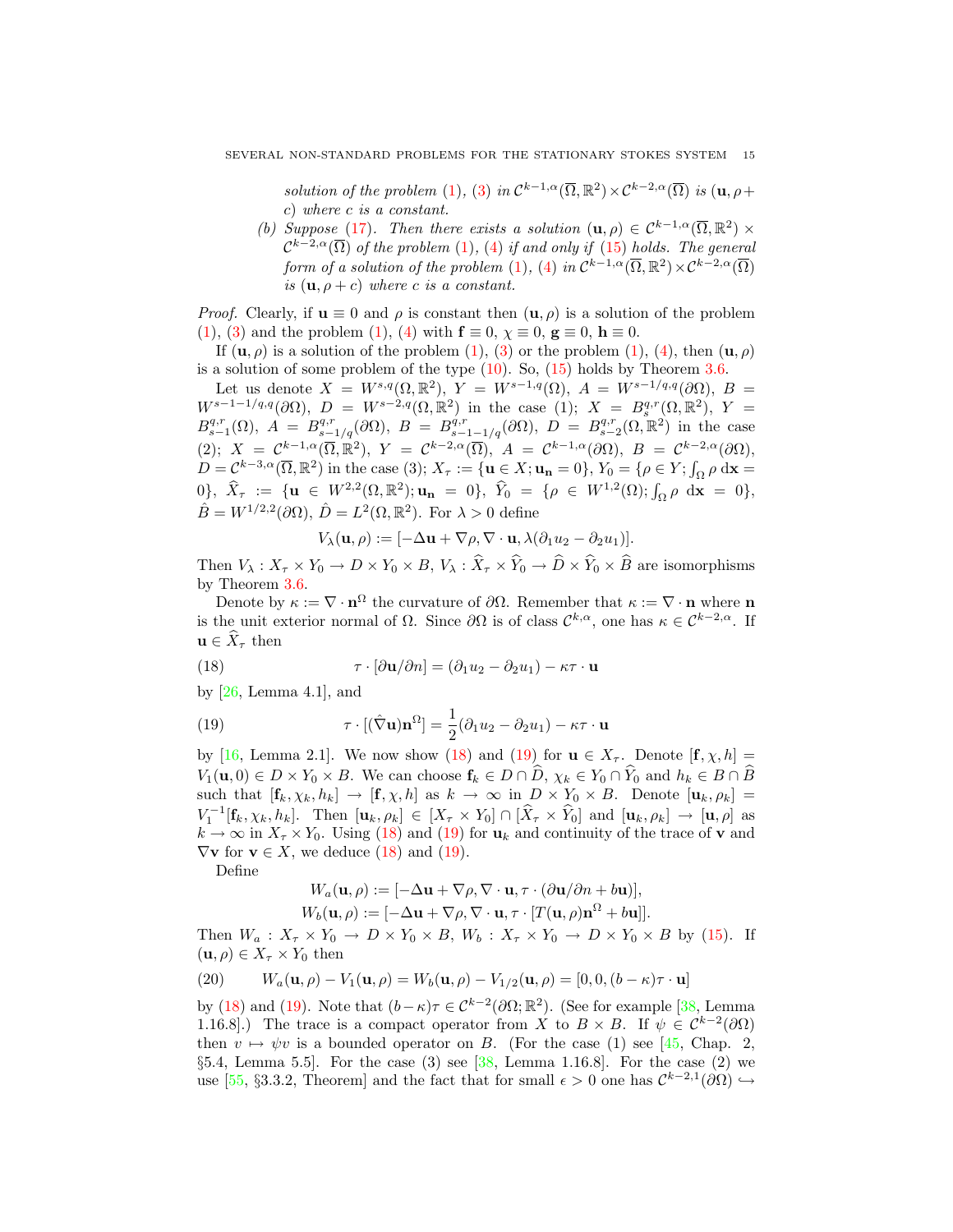$\mathcal{C}^{k-2,1-\epsilon}(\partial\Omega) = B_{k-1-\epsilon}^{\infty,\infty}(\partial\Omega)$  by [50, Chapter V, §5, Proposition 8'].) This and (20) give that  $W_a-V_1$  and  $W_b-V_{1/2}$  are compact operators from  $X_{\tau}\times Y_0$  to  $D\times Y_0\times B$ . Since  $V_{\lambda}: X_{\tau} \times Y_0 \to D \times Y_0 \times B$  is an isomorphism, we infer that

 $W_a: X_\tau \times Y_0 \to D \times Y_0 \times B$ ,  $W_b: X_\tau \times Y_0 \to D \times Y_0 \times B$ 

are Fredholm operators with index 0. In particular, for  $s = q = r = 2$  in the case (1),

$$
W_a: \widehat{X}_\tau \times \widehat{Y}_0 \to \widehat{D} \times \widehat{Y}_0 \times \widehat{B}, \quad W_b: \widehat{X}_\tau \times \widehat{Y}_0 \to \widehat{D} \times \widehat{Y}_0 \times \widehat{B}
$$

are Fredholm operators with index 0.

Let now  $(\mathbf{u}, \rho) \in X_{\tau} \times Y_0$ ,  $W_a(\mathbf{u}, \rho) = 0$ . Since  $W_a: X_{\tau} \times Y_0 \to D \times Y_0 \times B$ ,  $W_a: \hat{X}_\tau \times \hat{Y}_0 \to \hat{D} \times \hat{Y}_0 \times \hat{B}$  are Fredholm operators with index  $0, (\mathbf{u}, \rho) \in \hat{X}_\tau \times \hat{Y}_0$ by [44, Lemma 11.9.21]. According to Green's formula

$$
0 = \int_{\partial \Omega} \mathbf{u} \cdot [\partial \mathbf{u} / \partial \mathbf{n} - \rho \mathbf{n} + b \mathbf{u}] d\sigma = \int_{\Omega} |\nabla \mathbf{u}|^2 d\mathbf{x} + \int_{\partial \Omega} b |\mathbf{u}|^2 d\sigma.
$$

Since  $b \geq 0$  we infer that  $\nabla \mathbf{u} \equiv 0$ . Therefore there exists a vector  $\mathbf{c} \in \mathbb{R}^2$  such that  $u \equiv c$ . Since  $c \cdot n = 0$  on  $\partial\Omega$  we deduce that  $c = 0$ . Thus  $\nabla \rho = \Delta u = 0$  and  $\rho$  is constant. Since

(21) 
$$
\int_{\Omega} \rho \, \mathrm{d} \mathbf{x} = 0,
$$

we infer  $\rho \equiv 0$ . Since  $W_a: X_\tau \times Y_0 \to D \times Y_0 \times B$  is a Fredholm operator with index 0 and trivial kernel, it is an isomorphism.

Suppose now that  $(\mathbf{u}, \rho) \in X_{\tau} \times Y_0$ ,  $W_b(\mathbf{u}, \rho) = 0$ . Since  $W_b : X_{\tau} \times Y_0 \to Y_0$  $D \times Y_0 \times B$ ,  $W_b: \hat{X}_\tau \times \hat{Y}_0 \to \hat{D} \times \hat{Y}_0 \times \hat{B}$  are Fredholm operators with index 0, [44, Lemma 11.9.21] gives  $(\mathbf{u}, \rho) \in \widehat{X}_{\tau} \times \widehat{Y}_{0}$ . According to Green's formula

$$
0 = \int_{\partial\Omega} \mathbf{u} \cdot [T(\mathbf{u}, \rho)\mathbf{n} + b\mathbf{u}] d\sigma = \int_{\Omega} 2|\hat{\nabla}\mathbf{u}|^2 d\mathbf{x} + \int_{\partial\Omega} b|\mathbf{u}|^2 d\sigma.
$$

 $b \geq 0$  forces that  $\hat{\nabla}$ **u** = 0 in  $\Omega$ ,  $b$ **u** = 0 on  $\partial\Omega$ . Since  $\hat{\nabla}$ **u** = 0, [34, Lemma 3.1] gives that  $\mathbf{u} = A\mathbf{x} + \mathbf{c}$  where  $\mathbf{c} \in \mathbb{R}^2$  and  $A = (a_{ij})$  is a skew symmetric matrix, i.e.  $a_{ij} = -a_{ji}$ . Since the surface measure of  $\{x \in \partial\Omega; u(x) = 0\}$  is positive by (17), [35, Lemma 5.1] gives  $\mathbf{u} \equiv 0$ . Thus  $\nabla \rho = \Delta \mathbf{u} = 0$  and  $\rho$  is constant. (21) forces that  $\rho \equiv 0$ . Since  $W_b: X_\tau \times Y_0 \to D \times Y_0 \times B$  is a Fredholm operator with index 0 and trivial kernel, it is an isomorphism.

Let  $(\mathbf{u}, \rho) \in X \times Y$  be a solution of (1), (3) (or (1), (4)) with  $\mathbf{f} \equiv 0, \chi \equiv 0$ ,  $\mathbf{g} \equiv 0$ ,  $\mathbf{h} \equiv 0$ . Then  $\mathbf{u} \in X_{\tau}$  and there exists  $c \in \mathbb{R}^{1}$  such that  $\rho - c \in Y_{0}$ . Clearly,  $(\mathbf{u}, \rho - c)$  solves again (1), (3) (or (1), (4)), respectively. We have proved that  $\mathbf{u} \equiv 0$ ,  $\rho - c \equiv 0.$ 

We now show the existence of a solution. Assume  $(15)$ . According to Theorem 3.6 there exists  $(v, p) \in X \times Y$  such that

$$
-\Delta \mathbf{v} + \nabla p = \mathbf{f}, \quad \nabla \cdot \mathbf{v} = \chi \qquad \text{in } \Omega, \qquad \mathbf{u_n} = \mathbf{g_n} \qquad \text{on } \partial \Omega.
$$

Clearly,  $(\mathbf{v}, p) + W_a^{-1}(0, 0, \tau \cdot (\mathbf{h} - \partial \mathbf{v}/\partial \mathbf{n} - b\mathbf{v})) \in X \times Y$  is a solution of (1), (3), and  $(\mathbf{v}, p) + W_b^{-1}(0, 0, \tau \cdot (\mathbf{h} - T(\mathbf{v}, p)\mathbf{n} - b\mathbf{v})) \in X \times Y$  is a solution of (1), (4).  $\Box$ 

**Theorem 4.2.** Let  $k \in \mathbb{N}$ ,  $k \geq 2$ ,  $1 < q, r < \infty$ ,  $\partial\Omega$  be of class  $\mathcal{C}^{k,\alpha}$ ,  $0 < \alpha \leq 1$ ,  $b \equiv 0$ .

(1) Let  $\alpha = 1, 1/q + 1 < s \leq k$ ,  $s - 1/q \notin \mathbb{N}$ ,  $\mathbf{g} \in W^{s-1/q,q}(\partial \Omega; \mathbb{R}^2)$ ,  $\mathbf{h} \in$  $W^{s-1-1/q,q}(\partial\Omega;\mathbb{R}^2), \mathbf{f} \in W^{s-2,q}(\Omega,\mathbb{R}^2), \chi \in W^{s-1,q}(\Omega).$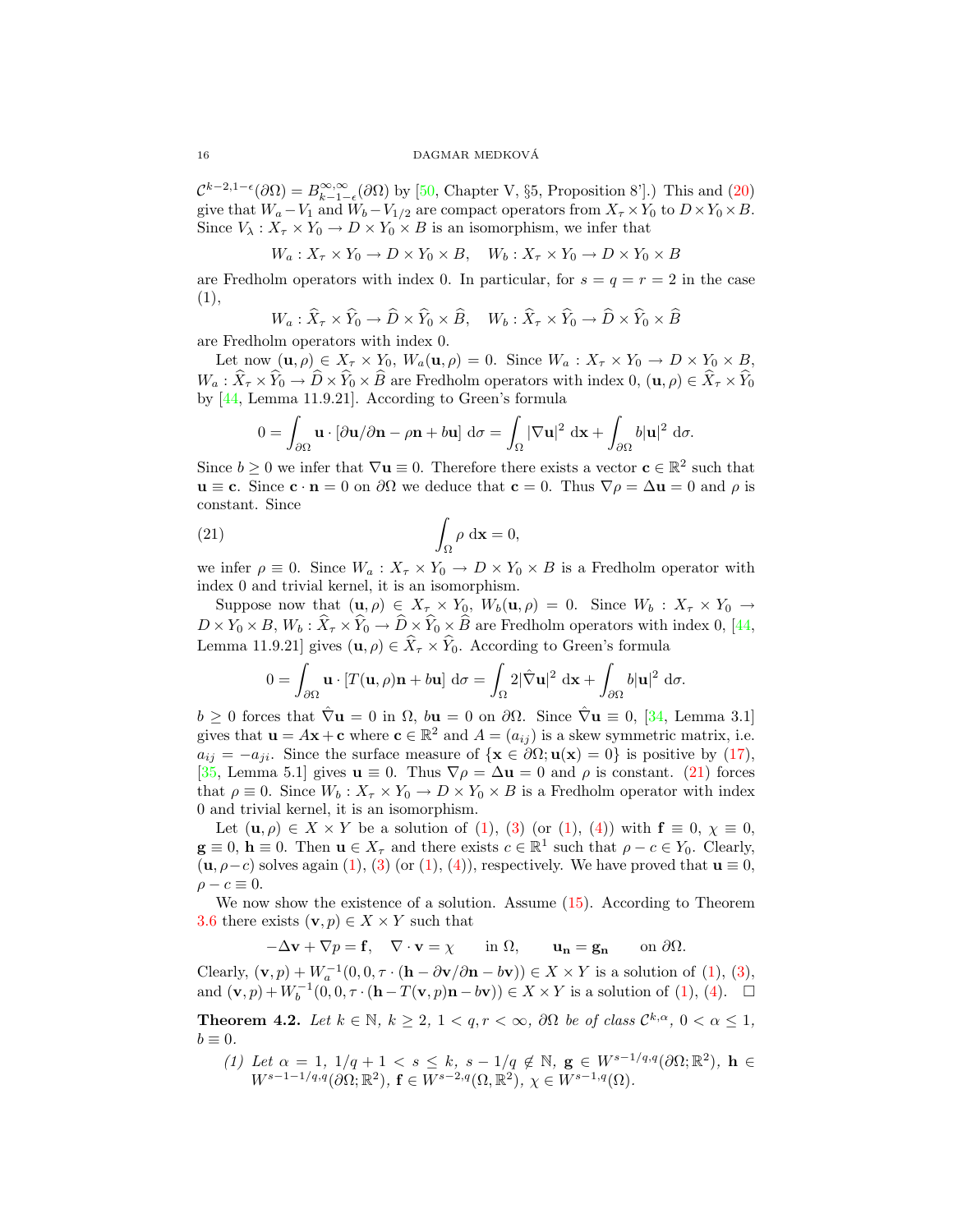- (a) If  $\Omega$  is not a circle then there exists a solution  $(\mathbf{u}, \rho) \in W^{s,q}(\Omega, \mathbb{R}^2)$  ×  $W^{s-1,q}(\Omega)$  of the problem (1), (4) if and only if (15) holds. The general form of a solution of the problem (1), (4) in  $W^{s,q}(\Omega,\mathbb{R}^2)$  ×  $W^{s-1,q}(\Omega)$  is  $(\mathbf{u}, \rho + c)$  where c is a constant.
- (b) Suppose that  $\Omega = B(\mathbf{z}; t)$  for some  $\mathbf{z} \in \mathbb{R}^2$  and  $t \in (0, \infty)$ . Let  $s \geq 2$ . Define  $\mathbf{v}(\mathbf{x}) := (x_2 - z_2, z_1 - x_1)$ . Then there exists a solution  $(\mathbf{u}, \rho) \in$  $W^{s,q}(\Omega, \mathbb{R}^2) \times W^{s-1,q}(\Omega)$  of the problem (1), (4) if and only if (15) and

$$
\int_{\Omega} \mathbf{f} \cdot \mathbf{v} \, d\mathbf{x} + \int_{\partial \Omega} \mathbf{h} \cdot \mathbf{v} \, d\sigma + \int_{\Omega} \mathbf{v} \cdot \nabla \chi \, d\mathbf{x} = 0.
$$

 $(22)$ 

hold, and  $(\mathbf{u} + c_1\mathbf{v}, \rho + c_2)$  with  $c_1, c_2 \in \mathbb{R}^1$  is a general form of a solution of the problem (1), (4) in  $W^{s,q}(\Omega,\mathbb{R}^2) \times W^{s-1,q}(\Omega)$ .

- (2) Let  $\alpha = 1, 1/q + 1 < s < k$ ,  $\mathbf{g} \in B^{q,r}_{s-1/q}(\partial \Omega; \mathbb{R}^2)$ ,  $\mathbf{h} \in B^{q,r}_{s-1-1/q}(\partial \Omega; \mathbb{R}^2)$ ,  $\mathbf{f} \in B^{q,r}_{s-2}(\Omega,\mathbb{R}^2), \ \chi \in B^{q,r}_{s-1}(\Omega).$ 
	- (a) If  $\Omega$  is not a circle then there exists a solution  $(\mathbf{u}, \rho) \in B_s^{q,r}(\Omega, \mathbb{R}^2)$  ×  $\hat{B}^{q,r}_{s-1}(\Omega)$  of the problem (1), (4) if and only if (15) holds. The general form of a solution of the problem (1), (4) in  $B_s^{q,r}(\Omega,\mathbb{R}^2) \times B_{s-1}^{q,r}(\Omega)$  is  $(\mathbf{u}, \rho + c)$  where c is a constant.
	- (b) Suppose that  $\Omega = B(\mathbf{z}; t)$  for some  $\mathbf{z} \in \mathbb{R}^2$  and  $t \in (0, \infty)$ . Let  $s \geq 2$ . Define  $\mathbf{v}(\mathbf{x}) := (x_2 - z_2, z_1 - x_1)$ . Then there exists a solution  $(\mathbf{u}, \rho) \in$  $B_s^{q,r}(\Omega,\mathbb{R}^2) \times B_{s-1}^{q,r}(\Omega)$  of the problem (1), (4) if and only if (15) and (22) hold. The general form of a solution of the problem (1), (4) in  $B_s^{q,r}(\Omega,\mathbb{R}^2) \times B_{s-1}^{\bar{q},r}(\Omega)$  is  $(\mathbf{u} + c_1\mathbf{v}, \rho + c_2)$  where  $c_1, c_2$  are constants.
- (3) Let  $k > 2$ ,  $0 < \alpha < 1$ ,  $g \in C^{k-1,\alpha}(\partial\Omega;\mathbb{R}^2)$ ,  $h \in C^{k-2,\alpha}(\partial\Omega;\mathbb{R}^2)$ ,  $f \in$  $\mathcal{C}^{k-3,\alpha}(\overline{\Omega}, \mathbb{R}^2), \ \chi \in \mathcal{C}^{k-2,\alpha}(\overline{\Omega}).$ 
	- (a) If  $\Omega$  is not a circle then there exists a solution  $(\mathbf{u}, \rho) \in C^{k-1,\alpha}(\overline{\Omega}, \mathbb{R}^2) \times$  $\mathcal{C}^{k-2,\alpha}(\overline{\Omega})$  of the problem (1), (4) if and only if (15) holds. The general form of a solution of the problem (1), (4) in  $\mathcal{C}^{k-1,\alpha}(\overline{\Omega}, \mathbb{R}^2) \times \mathcal{C}^{k-2,\alpha}(\overline{\Omega})$ is  $(\mathbf{u}, \rho + c)$  where c is a constant.
	- (b) Suppose that  $\Omega = B(\mathbf{z}; t)$  for some  $\mathbf{z} \in \mathbb{R}^2$  and  $t \in (0, \infty)$ . Define  $\mathbf{v}(\mathbf{x}) := (x_2 - z_2, z_1 - x_1)$ . Then there exists a solution  $(\mathbf{u}, \rho) \in$  $\mathcal{C}^{k-1,\alpha}(\overline{\Omega},\mathbb{R}^2) \times \mathcal{C}^{k-2,\alpha}(\overline{\Omega})$  of the problem (1), (4) if and only if (15) and  $(22)$  hold. The general form of a solution of the problem  $(1)$ ,  $(4)$  $in \mathcal{C}^{k-1,\alpha}(\overline{\Omega}, \mathbb{R}^2) \times \mathcal{C}^{k-2,\alpha}(\overline{\Omega})$  is  $(\mathbf{u} + c_1\mathbf{v}, \rho + c_2)$  with  $c_1, c_2 \in \mathbb{R}^1$ .

*Proof.* Clearly, if  $u \equiv 0$  and  $\rho$  is constant then  $(u, \rho)$  is a solution of the problem (1), (4) with  $\mathbf{f} \equiv 0$ ,  $\chi \equiv 0$ ,  $\mathbf{g} \equiv 0$ ,  $\mathbf{h} \equiv 0$ .

If  $(\mathbf{u}, \rho)$  is a solution of  $(1)$ ,  $(4)$ , then  $(\mathbf{u}, \rho)$  is a solution of  $(1)$ ,

$$
\mathbf{u}_{n} = \mathbf{g}_{n}, \quad [T(\mathbf{u}, \rho)\mathbf{n} + \mathbf{u}]_{\tau} = [\mathbf{h} + \mathbf{u}]_{\tau} \text{ on } \partial\Omega.
$$

Therefore (15) holds by Theorem 4.1.

Let us denote  $X = W^{s,q}(\Omega, \mathbb{R}^2)$ ,  $Y = W^{s-1,q}(\Omega)$ ,  $A = W^{s-1/q,q}(\partial \Omega)$ ,  $B =$  $W^{s-1-1/q,q}(\partial\Omega),\; D\;=\; W^{s-2,q}(\Omega,\mathbb{R}^2)\; \; {\rm in \;\; the \;\; case \;\;} (1);\; \; X\;=\; B_s^{q,r}(\Omega,\mathbb{R}^2),\; Y\;=\; Y_s^{q,r}(\Omega,\mathbb{R}^2).$  $B_{s-1}^{q,r}(\Omega)$ ,  $A = B_{s-1/q}^{q,r}(\partial \Omega)$ ,  $B = B_{s-1-1/q}^{q,r}(\partial \Omega)$ ,  $D = B_{s-2}^{q,r}(\Omega, \mathbb{R}^2)$  in the case (2);  $X = \mathcal{C}^{k-1,\alpha}(\overline{\Omega}, \mathbb{R}^2), Y = \mathcal{C}^{k-2,\alpha}(\overline{\Omega}), A = \mathcal{C}^{k-1,\alpha}(\partial \Omega), B = \mathcal{C}^{k-2,\alpha}(\partial \Omega), D =$  $\mathcal{C}^{k-3,\alpha}(\overline{\Omega}, \mathbb{R}^2)$  in the case (3);  $\widehat{X} = W^{2,2}(\Omega, \mathbb{R}^2)$ ,  $\widehat{Y} = W^{1,2}(\Omega)$ ,  $\widehat{A} = W^{3/2,2}(\partial \Omega)$ ,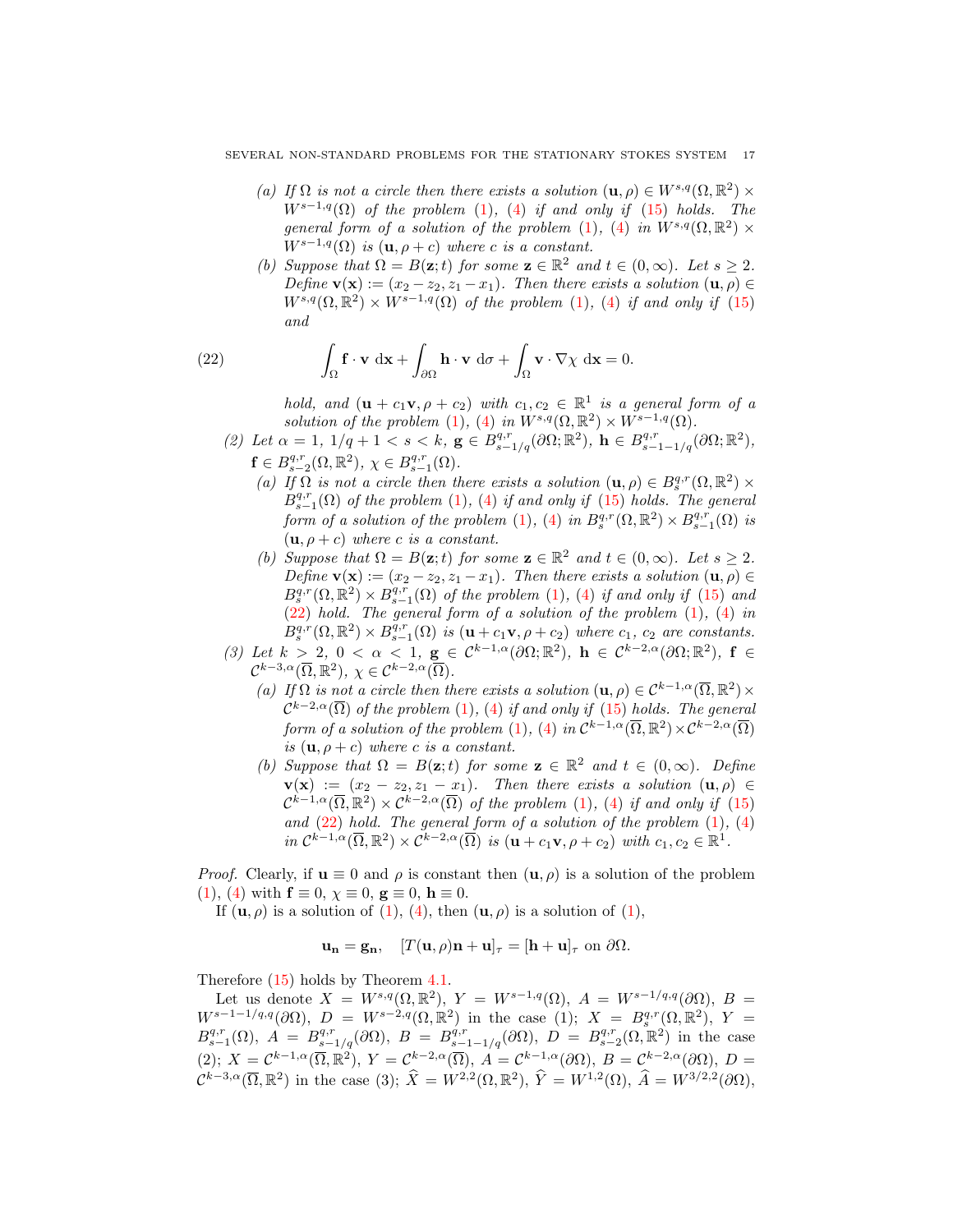$\hat{B} = W^{1/2,2}(\partial \Omega), \,\hat{D} = L^2(\Omega,\mathbb{R}^2).$  For  $\lambda \geq 0$  define  $W_{\lambda}(\mathbf{u},\rho):=[-\Delta\mathbf{u}+\nabla\rho,\nabla\cdot\mathbf{u},\mathbf{n}\cdot\mathbf{u},\tau\cdot[T(\mathbf{u},\rho)\mathbf{n}^{\Omega}+\lambda\mathbf{u}]].$ 

Then  $W_1: X \times Y \to D \times Y \times A \times B$  is a Fredholm operator with index 0 by Theorem 4.1. If  $({\bf u}, \rho) \in X \times Y$  then  $W_1({\bf u}, \rho) - W_0({\bf u}, \rho) = [0, 0, 0, \tau \cdot {\bf u}]$ . Since  $W_1 - W_0$ :  $X \times Y \to D \times Y \times A \times B$  is compact, the operator  $W_0: X \times Y \to D \times Y \times A \times B$ is a Fredholm operator with index 0. In particular, for  $s = q = 2$  in the case (1) we obtain that  $W_0 : \hat{X} \times \hat{Y} \to \hat{D} \times \hat{Y} \times \hat{A} \times \hat{B}$  is a Fredholm operator with index 0.

Let now  $(\mathbf{u}, \rho) \in X \times Y$ ,  $W_0(\mathbf{u}, \rho) = 0$ . Since  $W_0: X \times Y \to D \times Y \times A \times B$ ,  $W_0: X_\tau \times Y \to D \times Y \times A \times B$  are Fredholm operators with index 0, [44, Lemma 11.9.21] gives  $(\mathbf{u}, \rho) \in \widehat{X} \times \widehat{Y}$ . According to Green's formula

$$
0 = \int_{\partial \Omega} \mathbf{u} \cdot T(\mathbf{u}, \rho) \mathbf{n} \, d\sigma = \int_{\Omega} 2 |\hat{\nabla} \mathbf{u}|^2 \, d\mathbf{x}.
$$

Since  $\hat{\nabla}$ **u**  $\equiv$  0, [34, Lemma 3.1] gives that **u**(**x**) =  $(c_1 + ax_2, c_2 - ax_1)$  where  $a, c_1, c_2 \in \mathbb{R}^1$ . Thus  $\nabla \rho = \Delta \mathbf{u} = 0$  and  $\rho$  is constant. Suppose first that  $a = 0$ . Then  $0 = \mathbf{n} \cdot \mathbf{u} = \mathbf{n} \cdot (c_1, c_2)$  on  $\partial \Omega$ . This forces  $c_1 = c_2 = 0$  and thus  $\mathbf{u} \equiv 0$ . Let now  $a \neq 0$ . Denote  $\mathbf{z} := [c_2/a, -c_1/a]$ . Then  $\mathbf{u}(\mathbf{x}) = a(x_2 - x_2, -(x_1 - x_1))$ . Define  $\varphi(\mathbf{x}) := (x_1 - z_1)^2 + (x_2 - z_2)^2$ . Then we have on  $\partial\Omega$ 

$$
\frac{\partial \varphi(\mathbf{x})}{\partial \tau} = 2(x_1 - z_1, x_2 - z_2) \cdot \tau = \frac{2}{a} \ (\mathbf{n} \cdot \mathbf{u}) = 0.
$$

So,  $\varphi$  is locally constant on  $\partial\Omega$ . Since  $\partial\Omega$  is connected, there exists  $t > 0$  such that  $\partial\Omega = \partial B(\mathbf{z};t)$  and therefore  $\Omega = B(\mathbf{z};t)$ .

So, if  $\Omega$  is not a circle then  $W_0(\mathbf{u}, \rho) = 0$  if and only if  $\mathbf{u} \equiv 0$  and  $\rho$  is constant. Since  $W_0: X \times Y \to D \times Y \times A \times B$  is a Fredholm operator with index 0, (15) is a necessary and sufficient condition for the existence of a solution  $(\mathbf{u}, \rho) \in X \times Y$ of  $(1), (4)$ .

Suppose  $\Omega = B(\mathbf{z}; t)$ . If  $c_1, c_2 \in \mathbb{R}^1$  then easy calculation yields  $W_0(c_1\mathbf{v}, c_2) = 0$ . So,  $W_0(\mathbf{u}, \rho) = 0$  if and only if  $(\mathbf{u}, \rho) = (c_1 \mathbf{v}, c_2)$  for some  $c_1, c_2 \in \mathbb{R}^1$ . If  $(\mathbf{u}, \rho) \in$  $X \times Y$  is a solution of (1), (4), then the Green formula yields

$$
\int_{\Omega} \mathbf{f} \cdot \mathbf{v} d\mathbf{x} + \int_{\partial \Omega} \mathbf{h} \cdot \mathbf{v} d\sigma = \int_{\Omega} \sum_{i=1}^{2} \left[ -\rho \partial_{i} v_{i} + v_{i} \partial_{i} \chi + \sum_{j=1}^{2} \partial_{i} u_{j} (\partial_{i} v_{j} + \partial_{j} v_{i}) \right] d\sigma
$$

$$
= -\int_{\Omega} \mathbf{v} \cdot \nabla \chi d\mathbf{x}.
$$

Since  $W_0: X \times Y \to D \times Y \times A \times B$  is a Fredholm operator with index 0, there exists a solution  $(\mathbf{u}, \rho) \in X \times Y$  of (1), (4) if and only if (15) and (22) hold.  $\square$ 

# 5. Appendix

#### 5.1. Non-tangential limit.

**Lemma 5.1.** Let  $G \subset \mathbb{R}^m$  be a bounded domain with Lipschitz boundary. Let  $\mathbf{u} \in L^1_{loc}(G,\mathbb{R}^m)$  with  $\nabla \cdot \mathbf{u} \in L^1(G)$ . Suppose that  $M_a(\mathbf{u}) \in L^1(\partial G)$  and there exists a non-tangential limit of  $u$  at almost all points of  $\partial G$ . Then

$$
\int_{\partial G} \mathbf{u} \cdot \mathbf{n}^G \, \mathrm{d}\sigma = \int_G \nabla \cdot \mathbf{u} \, \mathrm{d}\mathbf{x}.
$$

(See [43, Proposition 2.4 ].)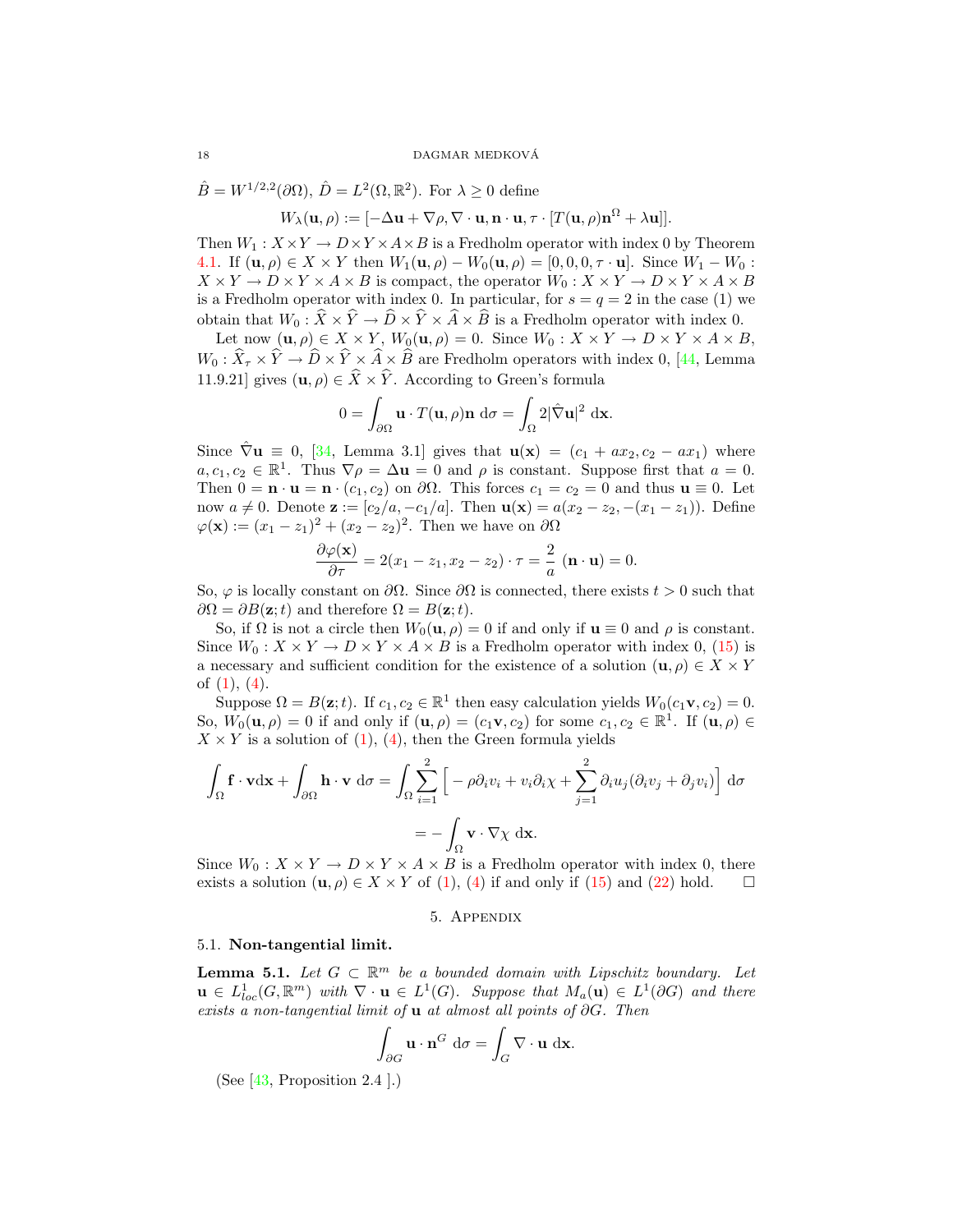# 5.2. Holomorphic functions.

**Lemma 5.2.** Let  $\xi + i\eta$  be a holomorphic function in  $\Omega$ . If  $\eta \in C^{k,\alpha}(\overline{\Omega})$  with  $k \in \mathbb{N}_0$ and  $0 < \alpha < 1$ , then  $\xi \in C^{k,\alpha}(\overline{\Omega})$ .

*Proof.* Suppose first that  $k = 0$ . The domain with Lipschitz boundary satisfies the property  $P_{\alpha}$  by [40, p. 394]. Therefore  $\xi \in C^{0,\alpha}(\overline{\Omega})$  by [40, Corollary 3.7].

If  $k \neq 0$  we use that fact that  $\partial^{\beta} \xi + i \partial^{\beta} \eta$  is a holomorphic function for arbitrary multiindex  $\beta$ .

**Lemma 5.3.** Let  $\xi + i\eta$  be a holomorphic function in  $\Omega$ ,  $1 < q < \infty$ ,  $0 < s < \infty$ . If  $\eta \in W^{s,q}(\Omega)$  then  $\xi \in W^{s,q}(\Omega)$ .

*Proof.* For  $s \notin \mathbb{N}$  see [40, Proposition 9.2]. Let now  $s \in \mathbb{N}$ . Since  $W^{s,q}(\Omega) \subset$  $W^{1/2,q}(\Omega)$  one has  $\xi \in W^{1/2,q}(\Omega) \subset L^q(\Omega)$ . The rest is a consequence of the fact that  $\partial_1 \xi = \partial_2 \eta$ ,  $\partial_2 \xi = -\partial_1 \eta$ .

**Lemma 5.4.** Let  $\xi + i\eta$  be a holomorphic function in  $\Omega$ . If  $\eta \in B_s^{q,r}(\Omega)$  with  $1 < q, r < \infty, 0 < s < \infty$ , then  $\xi \in B_s^{q,r}(\Omega)$ .

*Proof.* We can suppose that  $\eta \in B_s^{q,r}(\mathbb{R}^2)$ . Then  $\partial_j \eta \in B_{s-1}^{q,r}(\mathbb{R}^2)$  by [47, Chapter 3, Theorem 9]. Thus  $\partial_1 \xi = \partial_2 \eta \in B^{q,r}_{s-1}(\mathbb{R}^2)$ ,  $\partial_2 \xi = -\partial_1 \eta \in B^{q,r}_{s-1}(\mathbb{R}^2)$ . [41, Proposition 7.6] gives  $\xi \in B_s^{q,r}$  $(\Omega)$ .

**Lemma 5.5.** Let  $\xi + i\eta$  be a holomorphic function in  $\Omega$  and  $1 < q < \infty$ . If  $M_a(\eta) \in L^q(\partial\Omega)$  then  $M_a(\xi) \in L^q(\partial\Omega)$  and there exist non-tangential limits of  $\xi$ and  $\eta$  at almost all points of  $\partial\Omega$ .

*Proof.* If u is a harmonic function in  $\Omega$  then  $M_a(u) \in L^q(\partial\Omega)$  if and only if  $A_a(u) \in L^q(\partial\Omega)$  $L^q(\partial\Omega)$ , where

$$
A_a(u)(\mathbf{x}) = \left[ \int_{\Gamma_a(\mathbf{x})} |\nabla u(\mathbf{y})|^2 \, \mathrm{d}\mathbf{x} \right]^{1/2}.
$$

(See [17, Theorem] or [28, Theorem 1.5.10].) Since  $\partial_1 \xi = \partial_2 \eta$ ,  $\partial_2 \xi = -\partial_1 \eta$  and therefore  $A_a(\xi) = A_a(\eta)$ , we infer  $M_a(\xi) \in L^q(\partial\Omega)$ . Since  $M_a(\xi), M_a(\eta) \in L^q(\partial\Omega)$ , there exist non-tangential limits of  $\xi$  and  $\eta$  at almost all points of  $\partial\Omega$  by [23] and  $[24,$  Theorem 1.

# 5.3. The Dirichlet problem for the Laplace equation.

**Theorem 5.6.** Let  $\partial\Omega$  be of class  $\mathcal{C}^{k,1}$  with  $k \in \mathbb{N}$ , and  $1 < p, q < \infty$ ,  $1/p < s \le$  $k+1$ .

(a) If  $f \in W^{s-2,p}(\Omega)$ ,  $g \in W^{s-1/p,p}(\partial \Omega)$  and  $s-1/p \notin \mathbb{N}$ , then there exists a unique solution  $u \in W^{s,p}(\Omega)$  of the Dirichlet problem

(23) 
$$
\Delta u = f \quad in \ \Omega, \qquad u = g \quad on \ \partial \Omega.
$$

(b) If  $f \in B^{p,q}_{s-2}(\Omega)$ ,  $g \in B^{p,q}_{s-1/p}(\partial \Omega)$  and  $s < k+1$ , then there exists a unique solution  $u \in B_s^{p,q}(\Omega)$  of the Dirichlet problem (23).

*Proof.* If  $s < 1 + 1/p$  then (a) is a consequence of [39, Corollary 4.2]. If  $s \in \mathbb{N}$ ,  $s > 1$ , then (a) follows from [22, Theorem 2.4.2.5 and Theorem 2.5.1.1]. The rest we obtain by the real interpolation. (See  $[53, \text{ Lemma } 22.3]$ ,  $[56, \text{ Corollary } 1.111,$ Theorem 1.122 and [19], Theorem 6.7.)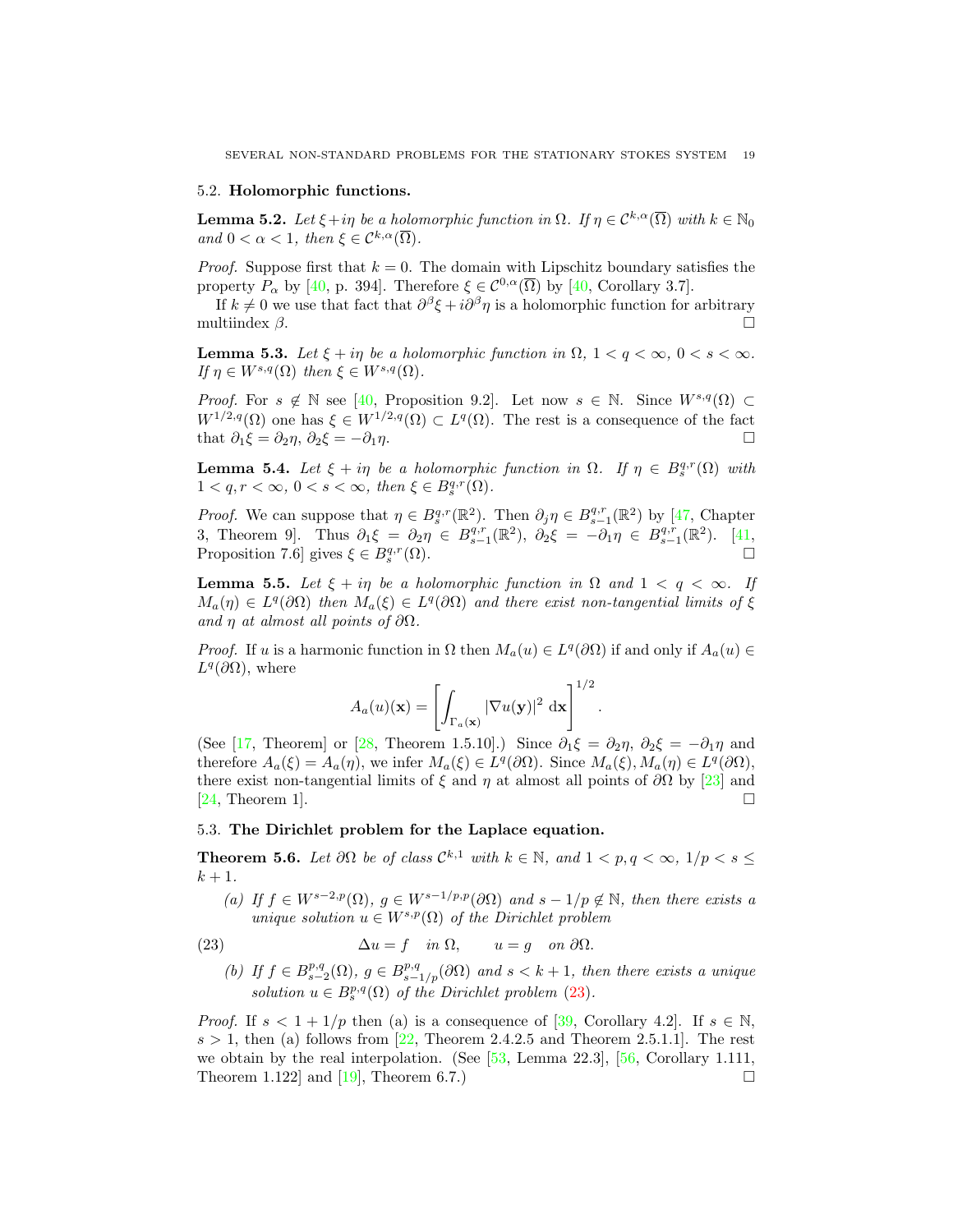## 5.4. Besov spaces.

**Proposition 5.7.** Let  $-\infty < t \leq \tau < \infty$  and  $1 < p, q, r, \beta < \infty$ . Suppose that one from the following conditions holds:

(a)  $\tau > t$ ,  $\tau - 2/q > t - 2/p$ . (b)  $\tau > t$ ,  $\tau - 2/q = t - 2/p$ ,  $r \leq \beta$ . (c)  $\tau = t, p \leq q, r \leq \beta$ . Then  $B^{q,r}_{\tau}(\Omega) \hookrightarrow B^{p,\beta}_{t}(\Omega)$ .

*Proof.* If the condition (a) holds then  $B^{q,r}_{\tau}(\Omega) \hookrightarrow B^{p,\beta}_{t}(\Omega)$  by [56, Theorem 1.97]. If the condition (b) holds then  $B^{q,r}_{\tau}(\Omega) \hookrightarrow B^{p,\beta}_{t}(\Omega)$  by [56, pp. 78–79]. If the condition (c) holds then  $B^{q,r}_{\tau}(\Omega) \hookrightarrow B^{p,r}_{t}(\Omega) \hookrightarrow B^{p,\beta}_{t}(\Omega)$  by [55, §3.3.1, Theorem] and [54, §4.6.1, Theorem].

# 5.5. Stokes system with prescribed pressure.

**Proposition 5.8.** Let  $k \in \mathbb{N}$ ,  $1 < p, q < \infty$ ,  $\partial\Omega$  be of class  $\mathcal{C}^{k,1}$ ,  $1/q < s \leq k+1$ ,  $s-1/q \notin \mathbb{N}_0, 1/p < t \leq k, t-1/p \notin \mathbb{N}_0, \text{ and } t \leq s+1.$  Suppose that  $s+1-2/q \geq$  $t-2/p$ . Let  $g \in W^{t-1/p,p}(\partial \Omega)$ ,  $h \in W^{s-1/q,q}(\partial \Omega)$ . Then there exists a unique solution  $(\mathbf{u}, \rho) \in W^{t,p}(\Omega, \mathbb{R}^2) \times W^{s,q}(\Omega)$  of the problem

(24) 
$$
-\Delta \mathbf{u} + \nabla \rho = 0, \ \nabla \cdot \mathbf{u} = 0 \text{ in } \Omega, \ \mathbf{u} \cdot \tau^{\Omega} = g, \ \rho = h \text{ on } \partial \Omega,
$$

where  $\tau^{\Omega} = (n_2^{\Omega}, -n_1^{\Omega})$  is the tangential vector on  $\partial\Omega$ . Moreover,  $M_a(\mathbf{u}) \in L^p(\partial\Omega)$ ,  $M_a(\rho) \in L^q(\partial\Omega)$ , and there exist non-tangential limits of **u** and  $\rho$  at almost all *points of*  $\partial Ω$ .

*Proof.* The proof is the same like the proof of  $[36,$  Theorem 5.2 but we use the new embedding result  $W^{s+1,q}(\Omega) \hookrightarrow W^{t,p}(\Omega)$  (see [12, Theorem 3.8]).

Acknowledgment: The research was supported by RVO: 67985840 and GACR grant No. 17-01747S

#### **REFERENCES**

- [1] Abboud, H., El Chami, F., Sayah, T.: Error estimates for three-dimensional Stokes problem with non-standard boundary conditions. C. R. Acad. Sci. Paris 349, 523–528 (2011)
- [2] Abboud, H., El Chami, F., Sayah, T.: A priory and a posteriori estimates for the Stokes problem with some different boundary conditions. Num. Meth. Part. Diff. Equ. 28, 1178– 1193 (2012)
- [3] Adams, R. A., Fournier, J. L.: Sobolev Spaces. Elsevier, Oxford (2003)
- [4] Amara, M., Chacón Vera, E., Trujillo, D.: Vorticity-velocity-pressure formulation for Stokes problem. Math. Comput. 73, 1673–1697 (2004)
- [5] Ch. Amrouche, M. Meslameni: Stokes problem with several types of boundary conditions in an exterior domain. Electronic J. Diff. Equ. 2013 (2013), No. 196, 1–28
- [6] Amrouche, Ch., Penel, P., Seloula, N.: Some remarks on the boundary conditions in the theory of Navier-Stokes equations. Ann. Math. Blaise Pascal 20, 37–73 (2013)
- [7] Amrouche, Ch., Rejaiba, A.:  $L^p$ -theory for Stokes and Navier-Stokes equations with Navier boundary condition. J. Diff. Equ. 256, 1515–1547 (2014)
- [8] Amrouche, Ch., Seloula, N.: Stokes equations and elliptic systems with nonstandard boundary conditions. C. R. Acad. Sci. Paris 349, 703–708 (2011)
- [9] Amrouche, Ch., Seloula, N.: On the Stokes equations with the Navier-type boundary conditions. Diff. Equ. Appl. 3, 581–607 (2011)
- [10] Bak, J., Newman, D. J.: Complex Analysis. Springer, New York (1997)
- [11] Bardos, C.: Existence et unicité de la solution de l'équation d'Euler en dimension deux. J. Math. Anal. Appl. 40, 769–790 (1972)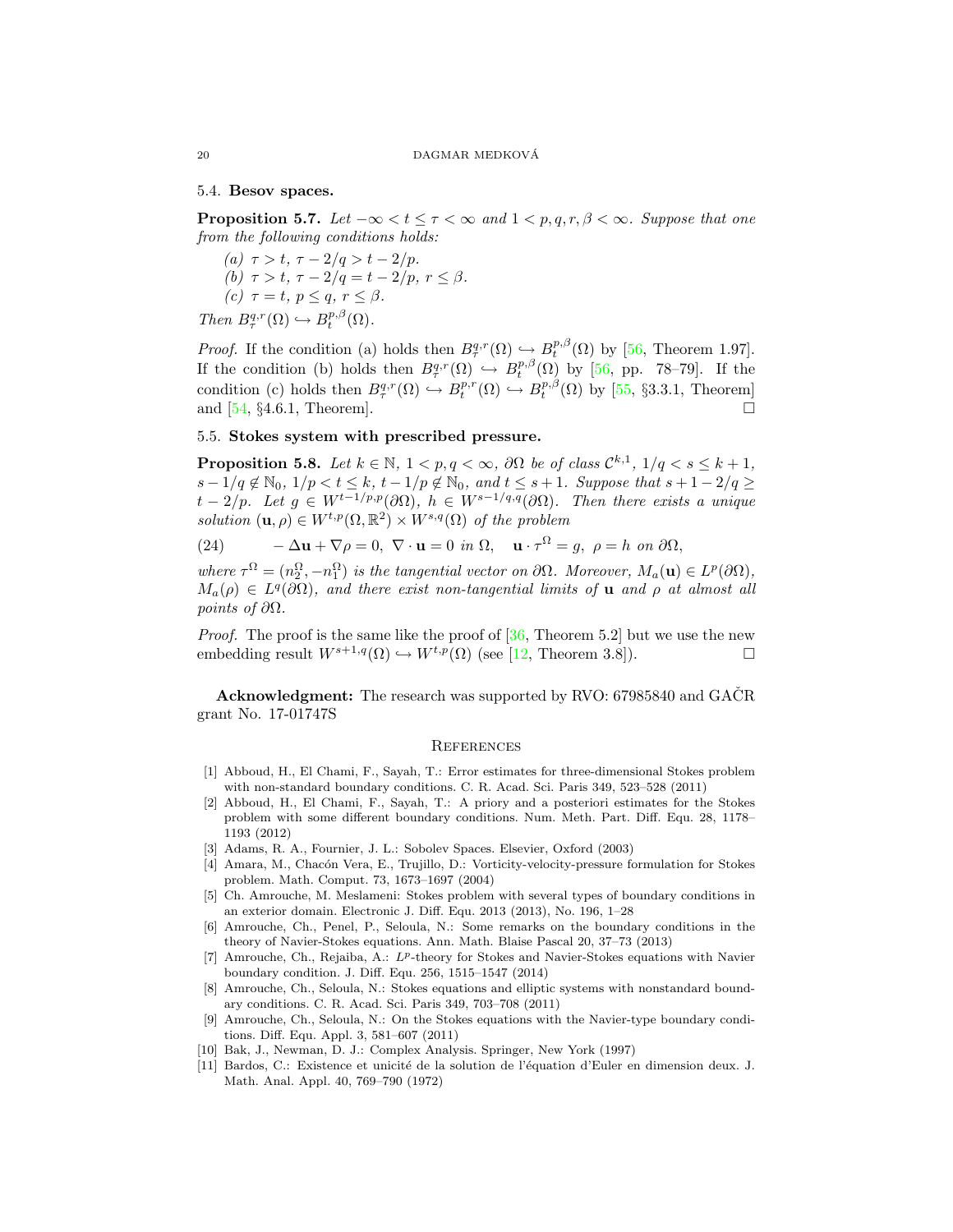- [12] Behzadan, A., Holst, M.: Multiplication in Sobolev spaces, revisited. arXiv:1512.07379v1
- [13] Bernard, J. M.: Non-standard Stokes and Navier-Stokes problems: existence and regularity in stationary case. Math. Meth. Appl. Sci. 25, 627–661 (2002)
- [14] Boulmezaoud, T. Z.: On the Stokes system and on the biharmonic equation in the half-space: an approach via weighted Sobolev spaces, Math. Meth. Appl. Sci. 25, 373–398 (2002)
- [15] Bramble, J. H., Lee, P.: On variational formulations for the Stokes equations with nonstandard boundary conditions. RAIRO - Model. Math. Anal. Numer. 28, 909 – 919 (1994)
- [16] T. Clopeau, A. Mikelić, R. Robert: On the vanishing viscosity limit for the 2D incompressible Navier-Stokes equations with the friction type boundary conditions. Nonlinearity 11 (1998), 1625–1636.
- [17] Dahlberg, B. E. J., Jerison, D. S., Kenig, C. E.: Area integral estimates for elliptic differential operators with non-smooth coefficients. Arkiv Mat. 22, 97–108 (1984)
- [18] Delcourte, S., Omnes, P.: A discrete duality finite volume discretization of the vorticityvelocity-pressure Stokes problem on almost arbitrary two-dimensional grids. Num. Meth. Part. Diff. Equ. 31, 1–30 (2015)
- [19] Devore, R. A., Sharpley, R. C.: Besov spaces on domains in  $R<sup>d</sup>$ . Trans. Math. Soc. 335, 843–864 (1993)
- [20] G. Durán, A. Muschietti: On the traces of  $W^{2,p}(\Omega)$  for a Lipschitz domain. Revista Matemática Computense XIV (2001), num. 2, 371-377
- [21] Gilberg, D., Trudinger, N. S.: Elliptic Partial Differential Equations of Second Order. Springer-Verlag, Berlin Heidelberg (2001)
- [22] Grisvard, P.: Elliptic Problems in Nonsmooth Domains. SIAM, Philadelphia (2011)
- [23] Hunt, R., Wheeden, R. L.: On the boundary value of harmonic functions. Trans. Amer. Math. Soc. 132, 307–322 (1968)
- [24] Jerison, D. S., Kenig, C. E.: An identity with applications to harmonic measure. Bull. Amer. Math. Soc. 2, 447–451 (1980)
- [25] Jonsson, A., Wallin, H.: Function spaces on subsets of  $R<sup>n</sup>$ . Harwood academic publishers, London (1984)
- [26] Kelliher, J. P.: Navier-Stokes equations with Navier boundary conditions for a bounded domain in the plane. SIAM J. Math. Anal. 38, 210–232 (2006)
- Kenig, C. E.: Weighted  $H<sup>p</sup>$  spaces on Lipschitz domains. Amer. J. Math. 102, 129–163 (1980)
- [28] Kenig, C. E.: Harmonic Analysis Techniques for Second Order Elliptic Boundary Value Problems, American Mathematical Society, Providence, Rhode Island (1994)
- [29] Kohr, M., Pop, I.: Viscous Incompressible Flow for Low Reynolds Numbers. WIT Press, Southampton (2004)
- [30] Kozhesnikov, A., Lepsky, O.: Power series solutions to basic stationary value problems of elasticity. Integr. Equ. Oper. Theory 31, 449–469 (1998)
- [31] Kufner, A., John, O., Fučík, S.: Function Spaces. Academia, Prague (1977)
- [32] Lions, J. L.: Quelques méthodes de résolution des problémes aux limites non linéares. Dunod, Paris 1969
- [33] Lions, P. L.: Mathematical Topics in Fluid Mechanics. Vol. I, Oxford Lectures Ser. Math. Appl. 3, The Clarendon Press, Oxford University Press, New York 1996
- [34] Medková, D.: Convergence of the Neumann series in BEM for the Neumann problem of the Stokes system. Acta Appl. Math. 116, 281–304 (2011)
- [35] D. Medková: Transmission problem for the Brinkman system. Complex Variables and Elliptic Equations 59 (2014), No. 12, 1664–1678
- [36] Medková, D.: One problem of the Navier type for the Stokes system in planar domains. J. Diff. Equ. 261, 5670–5689 (2016)
- [37] D. Medková:  $L<sup>q</sup>$ -solution of the Neumann, Robin and transmission problem for the scalar Oseen equation. Mathematische Nachrichten 291 (2018), Issue 4, 682–698
- [38] D. Medková: The Laplace equation. Springer, 2018
- [39] Mitrea, D.: Layer potentials and Hodge decompositions it two dimensional Lipschitz domains. Math. Ann. 322, 75–101 (2002)
- [40] Mitrea, D., Mitrea, I.: On the Besov regularity of conformal maps and layer potentials on nonsmooth domains. J. Func. Anal. 201, 380–429 (2003)
- [41] Mitrea, D., Mitrea, M.: The Poisson problem for the exterior derivative operator with Dirichlet boundary condition in nonsmooth domains. Commun Pure Appl. Anal. 7, 1295–1333 (2008)